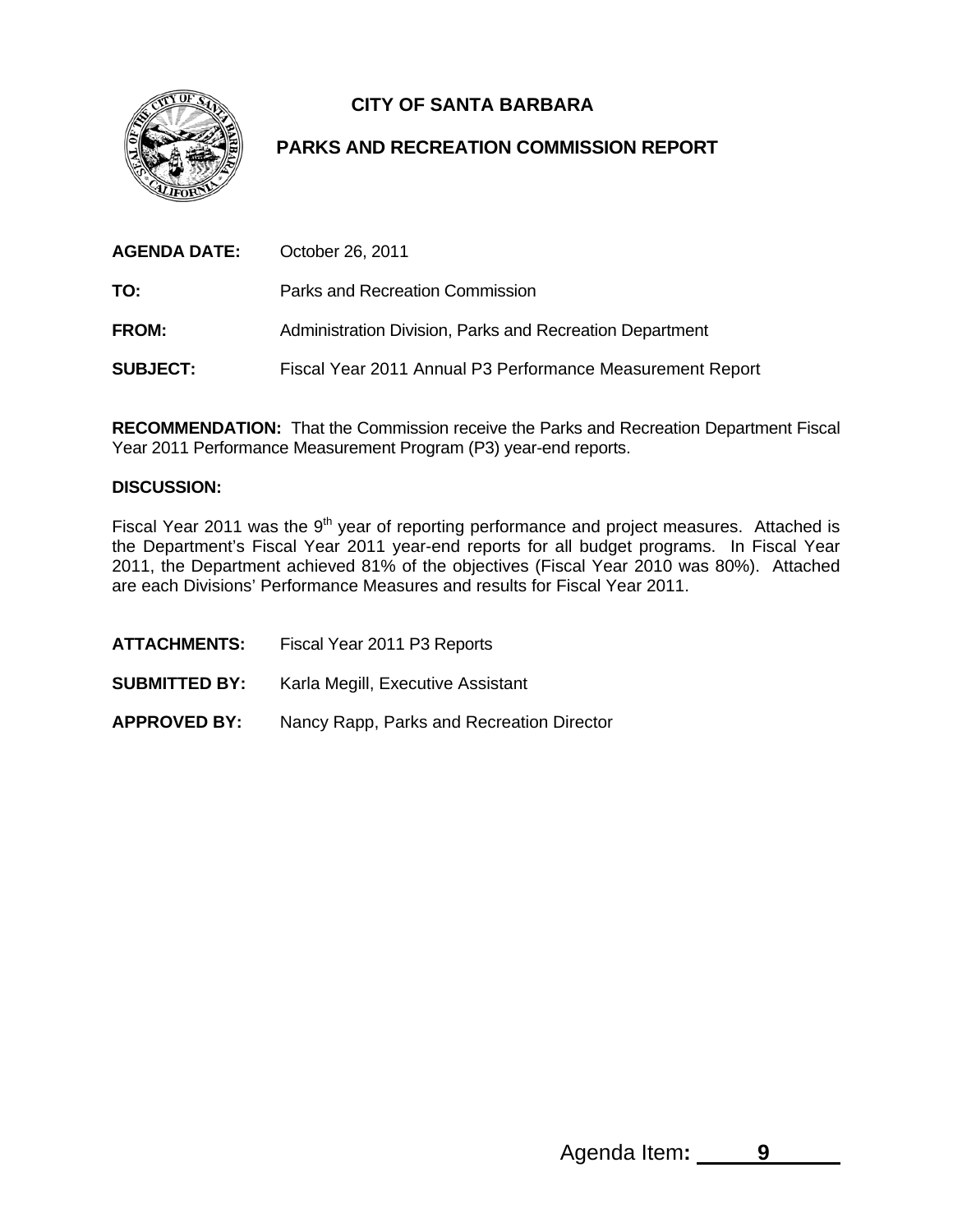

**Date:** July 29, 2011



**Phone Number:<br>Program Mission:** 

**Department:** Parks and Recreation Department<br>**Program Name:** Recreation Program Management **Program Name:** Recreation Program Management – 6111<br>**Program Owner:** Sarah Hanna – Recreation Programs Man Sarah Hanna – Recreation Programs Manager<br>x - 5428 **Manage Recreation Division resources and foster collaborations to provide** high quality and diverse recreation activities that enrich people's lives and promote healthy lifestyles.

### **MEASURABLE OBJECTIVES**

| Manage Division programs to achieve 75% of performance objectives.<br>1. |                                                                                                                                                                                                                                                                                                      |     |     |     |     |     |     |  |
|--------------------------------------------------------------------------|------------------------------------------------------------------------------------------------------------------------------------------------------------------------------------------------------------------------------------------------------------------------------------------------------|-----|-----|-----|-----|-----|-----|--|
|                                                                          | QTR <sub>3</sub><br>QTR <sub>1</sub><br>QTR <sub>2</sub><br>QTR <sub>4</sub><br>Annual<br><b>Year to</b><br>Jan-Mar<br><b>Oct-Dec</b><br><b>Jul-Sep</b><br><b>Performance Measure</b><br>Apr-Jun<br><b>Date</b><br>Target                                                                            |     |     |     |     |     |     |  |
| achieved.                                                                | % of performance objectives                                                                                                                                                                                                                                                                          | 75% | N/A | N/A | N/A | 69% | 69% |  |
| Status:                                                                  | Objective not achieved.                                                                                                                                                                                                                                                                              |     |     |     |     |     |     |  |
| Comments:                                                                | Performance was below target in many areas including<br>Objective Achieved<br>those related to: Carrillo Recreation Center renovation,<br>shifting operation of facilities to other agencies, surveys not<br>completed due to workload, and facility bookings shifting to<br>more affordable venues. |     |     |     |     |     |     |  |

| Maintain Recreation Division expenditure recovery at 49% through user fee revenues.<br>2.                                                                                                                      |                                                                                                                                                                                                                                                                                                                 |     |     |     |     |     |     |  |
|----------------------------------------------------------------------------------------------------------------------------------------------------------------------------------------------------------------|-----------------------------------------------------------------------------------------------------------------------------------------------------------------------------------------------------------------------------------------------------------------------------------------------------------------|-----|-----|-----|-----|-----|-----|--|
| QTR <sub>2</sub><br>QTR <sub>3</sub><br>QTR <sub>4</sub><br>QTR 1<br><b>Annual</b><br><b>Year to</b><br><b>Oct-Dec</b><br>Jan-Mar<br>Jul-Sep<br>Apr-Jun<br><b>Performance Measure</b><br><b>Date</b><br>Target |                                                                                                                                                                                                                                                                                                                 |     |     |     |     |     |     |  |
| % of actual expenditures<br>recovered by user fee<br>revenue.                                                                                                                                                  |                                                                                                                                                                                                                                                                                                                 | 49% | 47% | 46% | 46% | 53% | 53% |  |
| Status:                                                                                                                                                                                                        | Objective achieved.                                                                                                                                                                                                                                                                                             |     |     |     |     |     |     |  |
| Comments:                                                                                                                                                                                                      | Year end FY11 recovery exceeded year-end FY 10 by 6%.<br>Objective Achieved $\boxtimes$<br>Though revenue was not achieved, the improved recovery<br>can be attributed to a smaller expenditure budget, thrifty<br>staff, keeping fees affordable and quality programs<br>attracting returning and new clients. |     |     |     |     |     |     |  |

3. Negotiate and complete 20 annual co-sponsorship agreements to enhance recreation opportunities.

| <b>Performance Measure</b>              |                                                                                                                                                                                                                                                                                  | Annual<br>Target | QTR 1<br>Jul-Sep | QTR <sub>2</sub><br><b>Oct-Dec</b> | QTR <sub>3</sub><br>Jan-Mar | QTR <sub>4</sub><br>Apr-Jun | <b>Year to</b><br><b>Date</b> |
|-----------------------------------------|----------------------------------------------------------------------------------------------------------------------------------------------------------------------------------------------------------------------------------------------------------------------------------|------------------|------------------|------------------------------------|-----------------------------|-----------------------------|-------------------------------|
| Co-sponsorship agreements<br>completed. |                                                                                                                                                                                                                                                                                  | 20               |                  | 13                                 |                             |                             | 15                            |
| Status:                                 | Objective not achieved.                                                                                                                                                                                                                                                          |                  |                  |                                    |                             |                             |                               |
| Comments:                               | Several agreements are in negotiations due to budget<br>changes and requests for co-sponsors to provide increased<br>compensation for facility use. The process is taking more<br>time to accomplish than anticipated. In FY 10, 20 co-<br>sponsorship agreements were competed. |                  |                  |                                    | Objective Achieved          |                             |                               |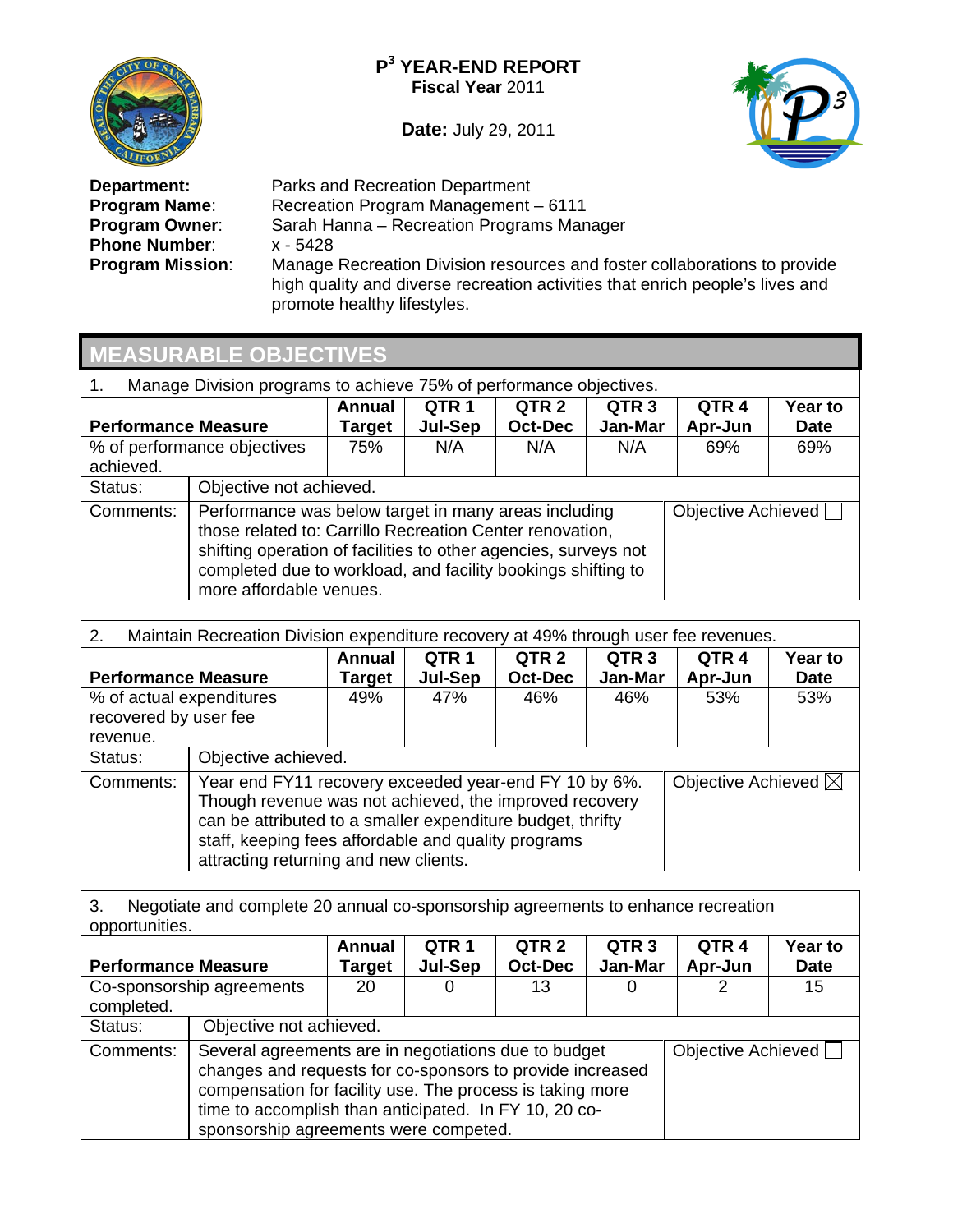| Achieve a minimum of 32,000 volunteer hours to supplement City resources.<br>4.                                                                                                                                    |                                                                                                                                                                                                                                                                                                          |  |  |  |       |        |  |  |
|--------------------------------------------------------------------------------------------------------------------------------------------------------------------------------------------------------------------|----------------------------------------------------------------------------------------------------------------------------------------------------------------------------------------------------------------------------------------------------------------------------------------------------------|--|--|--|-------|--------|--|--|
| QTR <sub>2</sub><br>QTR <sub>1</sub><br>QTR <sub>3</sub><br>QTR <sub>4</sub><br><b>Annual</b><br>Year to<br><b>Oct-Dec</b><br>Jan-Mar<br>Jul-Sep<br>Apr-Jun<br><b>Performance Measure</b><br><b>Date</b><br>Target |                                                                                                                                                                                                                                                                                                          |  |  |  |       |        |  |  |
| Volunteer hours<br>32,000<br>3,896<br>3,569<br>5,148                                                                                                                                                               |                                                                                                                                                                                                                                                                                                          |  |  |  | 6,434 | 19,047 |  |  |
| Status:                                                                                                                                                                                                            | Objective not achieved.                                                                                                                                                                                                                                                                                  |  |  |  |       |        |  |  |
| Comments:                                                                                                                                                                                                          | Volunteer hours were lower due to the elimination of<br>Objective Achieved<br>community service through the junior counselor program<br>(approximately 4,000 hrs), and reductions in the Arts<br>Alliance program. Volunteer hours in FY10 totaled 27,717.<br>Volunteer hours decreased by 31% in FY 11. |  |  |  |       |        |  |  |

# **PROJECT OBJECTIVES**

| 5.        | Work with Neighborhood and Outreach Services staff to develop and implement plans to<br>reduce youth violence and improve outcomes for youth and families.                                                                                                                                    |                                |  |  |  |  |  |  |
|-----------|-----------------------------------------------------------------------------------------------------------------------------------------------------------------------------------------------------------------------------------------------------------------------------------------------|--------------------------------|--|--|--|--|--|--|
| Status:   | Objective achieved.                                                                                                                                                                                                                                                                           |                                |  |  |  |  |  |  |
| Comments: | The Neighborhood Advisory Council has met 4 times,<br>received several presentations and created sub-committees.<br>The Franklin Youth Drop-in Center was completed, and 6<br>to15 youth attend daily. Several additional grants were<br>received to support Arts Alliance and Culinary Arts. | Objective Achieved $\boxtimes$ |  |  |  |  |  |  |

| 6. Implement the strategic fundraising plan to increase grants, and donations to support department<br>Develop and implement an individual donor program by November 1, 2010.<br>programs. |                                                                                                                                                                                                                                                                                                                                                                                                                                                                                                                                                                                                     |                                |  |  |  |  |  |
|--------------------------------------------------------------------------------------------------------------------------------------------------------------------------------------------|-----------------------------------------------------------------------------------------------------------------------------------------------------------------------------------------------------------------------------------------------------------------------------------------------------------------------------------------------------------------------------------------------------------------------------------------------------------------------------------------------------------------------------------------------------------------------------------------------------|--------------------------------|--|--|--|--|--|
| Status:                                                                                                                                                                                    | Objective achieved.                                                                                                                                                                                                                                                                                                                                                                                                                                                                                                                                                                                 |                                |  |  |  |  |  |
| Comments:                                                                                                                                                                                  | Given the current economy, FY 11 was a challenging year<br>for fundraising and grant writing in the community. A total of<br>11 grant proposals were submitted in FY 11. Three grants<br>totaling \$16,500 were received to date, and 8 grants are<br>pending. Individual donors were solicited through two e-<br>newsletters and concerts in the park program. \$8,292 was<br>received in donations. Corporate sponsorship was received<br>in cash totaling \$19,200 and in-kind sponsorship totaling<br>\$138,125. In total, \$43,992 was received in grants,<br>donations and cash sponsorships. | Objective Achieved $\boxtimes$ |  |  |  |  |  |

|    | <b>OTHER PERFORMANCE MEASURES</b> |                             |                             |                                    |                             |                             |                        |  |  |
|----|-----------------------------------|-----------------------------|-----------------------------|------------------------------------|-----------------------------|-----------------------------|------------------------|--|--|
|    | <b>Performance Measure</b>        | Annual<br><b>Projection</b> | QTR <sub>1</sub><br>Jul-Sep | QTR <sub>2</sub><br><b>Oct-Dec</b> | QTR <sub>3</sub><br>Jan-Mar | QTR <sub>4</sub><br>Apr-Jun | Year to<br><b>Date</b> |  |  |
|    | Employee Injuries.                | 4                           | 3                           |                                    |                             |                             | 5                      |  |  |
| 2. | Vehicle Accidents.                | 2                           | 3                           |                                    |                             |                             |                        |  |  |
| 3. | Individuals served                | 50                          | 22                          | 9                                  | 10                          | 20                          | 61                     |  |  |
|    | through the Inclusion             |                             |                             |                                    |                             |                             |                        |  |  |
|    | Program.                          |                             |                             |                                    |                             |                             |                        |  |  |
| 4. | Total registration in             | 11,000                      | 2,711                       | 1,242                              | 2,465                       | 4,795                       | 11,213                 |  |  |
|    | recreation programs.              |                             |                             |                                    |                             |                             |                        |  |  |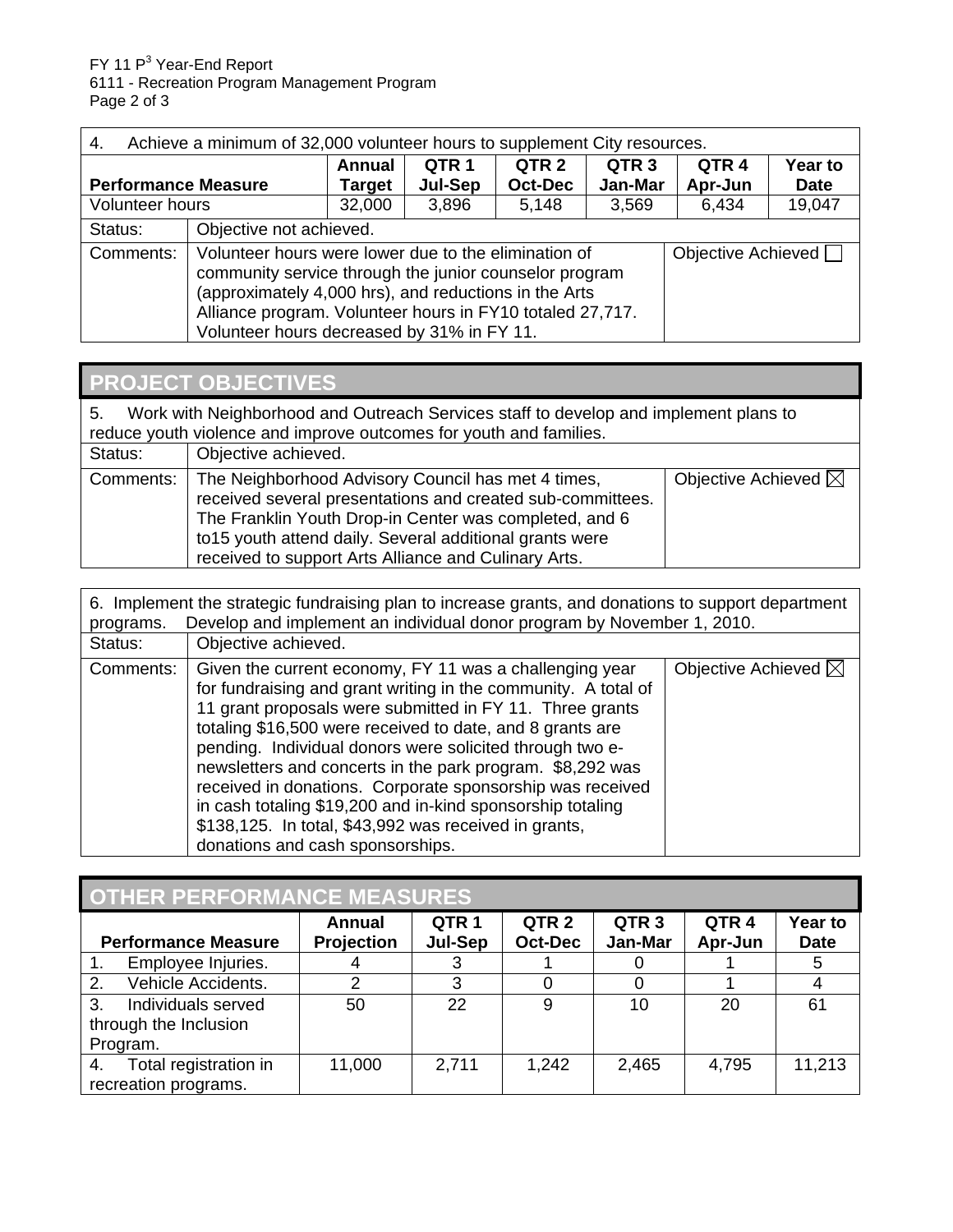#### **COMMENTS ON OTHER PERFORMANCE MEASURES:**

- 1. FY 10 Actual = 5. Shoulder/neck sprain.
- 2. FY 10 Actual = 3. Two vehicle accidents were deemed preventable and two were deemed nonpreventable.
- 3. FY 10 Actual =  $64.$  FY 11 is a 5% decrease.
- 4. FY 10 Actual = 11,613. FY 11 is a 3% decrease. This measure counts registrations for all programs – fee-based and free programs.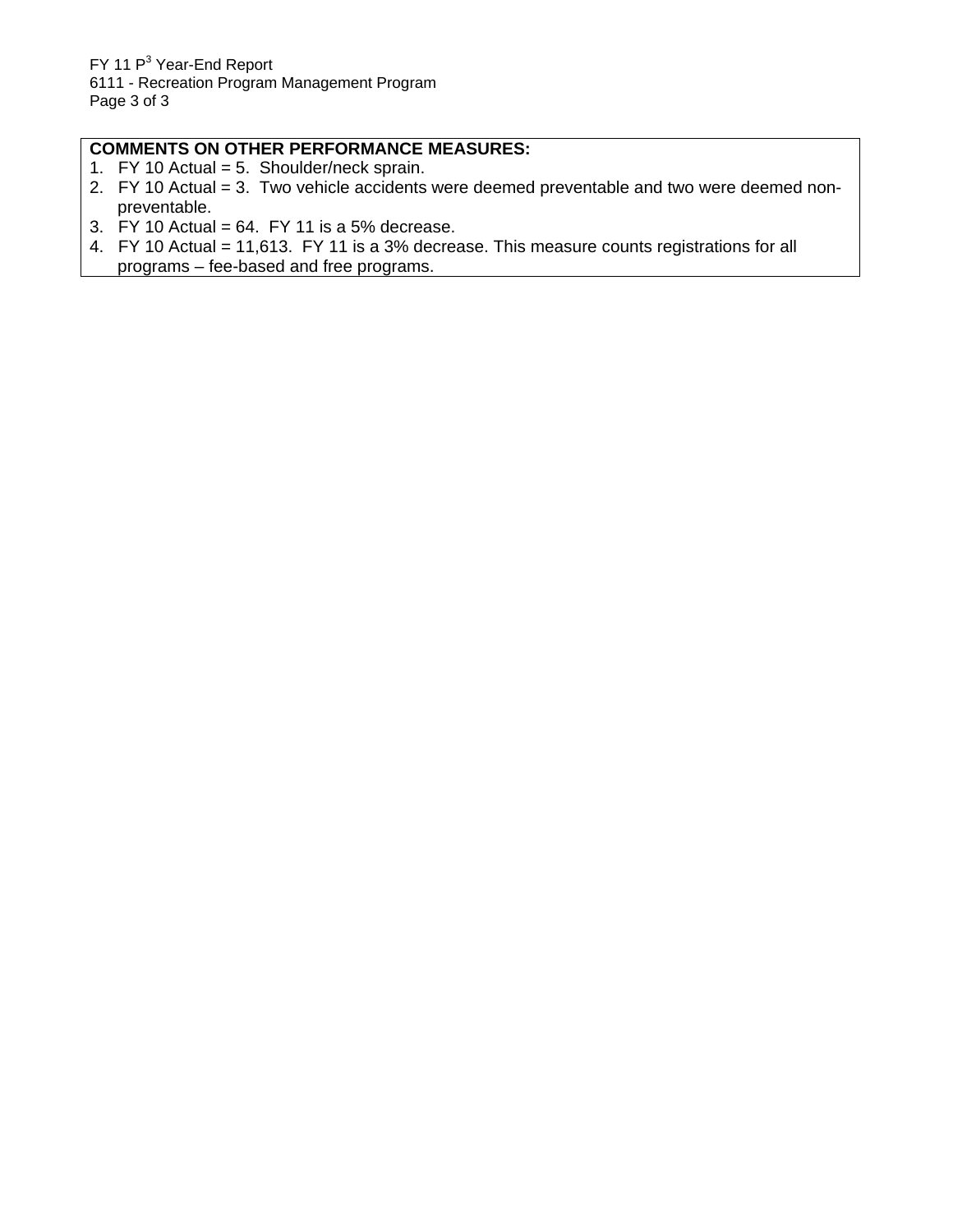

**Date:** July 29, 2011



**Phone Number:**<br>**Program Mission:** 

**Department:** Parks and Recreation Department<br>**Program Name**: Facilities & Special Events - 6121 **Program Name:** Facilities & Special Events - 6121<br>**Program Owner:** Susan Jang Bardick, Facilities and Susan Jang Bardick, Facilities and Special Events Supervisor X - 1999 Provide good, responsive customer service and quality indoor and outdoor rental facilities for private events, public special events or photo/film shoots

## **MEASURABLE OBJECTIVES**

| Maintain outdoor wedding ceremonies booked in City parks or beaches at 123.<br>1.                                                                                                                                         |                                                                                                                                                                                                                                                                             |     |    |    |  |    |     |  |
|---------------------------------------------------------------------------------------------------------------------------------------------------------------------------------------------------------------------------|-----------------------------------------------------------------------------------------------------------------------------------------------------------------------------------------------------------------------------------------------------------------------------|-----|----|----|--|----|-----|--|
| QTR <sub>2</sub><br><b>Annual</b><br>QTR <sub>1</sub><br>QTR <sub>3</sub><br>QTR <sub>4</sub><br>Year to<br>Jan-Mar<br>Jul-Sep<br><b>Oct-Dec</b><br>Apr-Jun<br><b>Performance Measure</b><br><b>Date</b><br><b>Target</b> |                                                                                                                                                                                                                                                                             |     |    |    |  |    |     |  |
|                                                                                                                                                                                                                           | .# of ceremonies booked                                                                                                                                                                                                                                                     | 123 | 54 | 24 |  | 27 | 108 |  |
| Status:                                                                                                                                                                                                                   | Objective not achieved.                                                                                                                                                                                                                                                     |     |    |    |  |    |     |  |
| Comments:                                                                                                                                                                                                                 | Objective Achieved<br>In FY 10 there were 100 wedding ceremonies booked in<br>City parks. FY 11 represents an 8% increase over FY 10,<br>but still below target. This is the 3 <sup>rd</sup> year in a row that this<br>objective has not been achieved due to the economy. |     |    |    |  |    |     |  |

| 2.                                                                                                                                                                                                                        | Maintain 50 outdoor rental permits at Chase Palm Park.                                                                                                                             |                     |  |  |  |  |  |  |
|---------------------------------------------------------------------------------------------------------------------------------------------------------------------------------------------------------------------------|------------------------------------------------------------------------------------------------------------------------------------------------------------------------------------|---------------------|--|--|--|--|--|--|
| QTR <sub>3</sub><br>QTR <sub>2</sub><br>QTR <sub>4</sub><br>QTR <sub>1</sub><br>Year to<br><b>Annual</b><br>Jan-Mar<br>Jul-Sep<br><b>Oct-Dec</b><br>Apr-Jun<br><b>Date</b><br><b>Performance Measure</b><br><b>Target</b> |                                                                                                                                                                                    |                     |  |  |  |  |  |  |
|                                                                                                                                                                                                                           | # of permits issued for rental<br>91<br>29<br>52<br>3<br>50<br>of outdoor facilities                                                                                               |                     |  |  |  |  |  |  |
| Status:                                                                                                                                                                                                                   |                                                                                                                                                                                    | Objective exceeded. |  |  |  |  |  |  |
| Comments:                                                                                                                                                                                                                 | Objective Achieved $\boxtimes$<br>In FY 10 there were 132 events. FY 11 reflects a decrease<br>of 31%. FY 10 numbers were also higher primarily due to<br>outdoor fitness classes. |                     |  |  |  |  |  |  |

3. Achieve 95% "good" to "excellent" rating from public special events for "customer overall satisfaction" with their facility rental experience.

| <b>Performance Measure</b>                                      |                                                                                                                                                                                                                                                                                 | Annual<br><b>Target</b> | QTR <sub>1</sub><br><b>Jul-Sep</b> | QTR <sub>2</sub><br><b>Oct-Dec</b> | QTR <sub>3</sub><br>Jan-Mar | QTR <sub>4</sub><br>Apr-Jun | Year to<br><b>Date</b> |
|-----------------------------------------------------------------|---------------------------------------------------------------------------------------------------------------------------------------------------------------------------------------------------------------------------------------------------------------------------------|-------------------------|------------------------------------|------------------------------------|-----------------------------|-----------------------------|------------------------|
| % of customers who rate the<br>facilities "good" to "very good" |                                                                                                                                                                                                                                                                                 | 95%                     | 93%                                | 100%                               | 100%                        | 83%                         | 94%                    |
| Status:                                                         | Objective not achieved.                                                                                                                                                                                                                                                         |                         |                                    |                                    |                             |                             |                        |
| Comments:                                                       | In FY 10 the customer service rating was 100%.<br>Performance in FY 11 may be affected by fewer survey<br>respondents. In the 4 <sup>th</sup> Quarter only 6 out of 21 organizers<br>responded to the survey. One out of the 6 organizers rating<br>their experience as "fair". |                         |                                    |                                    |                             | Objective Achieved          |                        |

4. Work with community organizations to facilitate 85 public special events held in park facilities.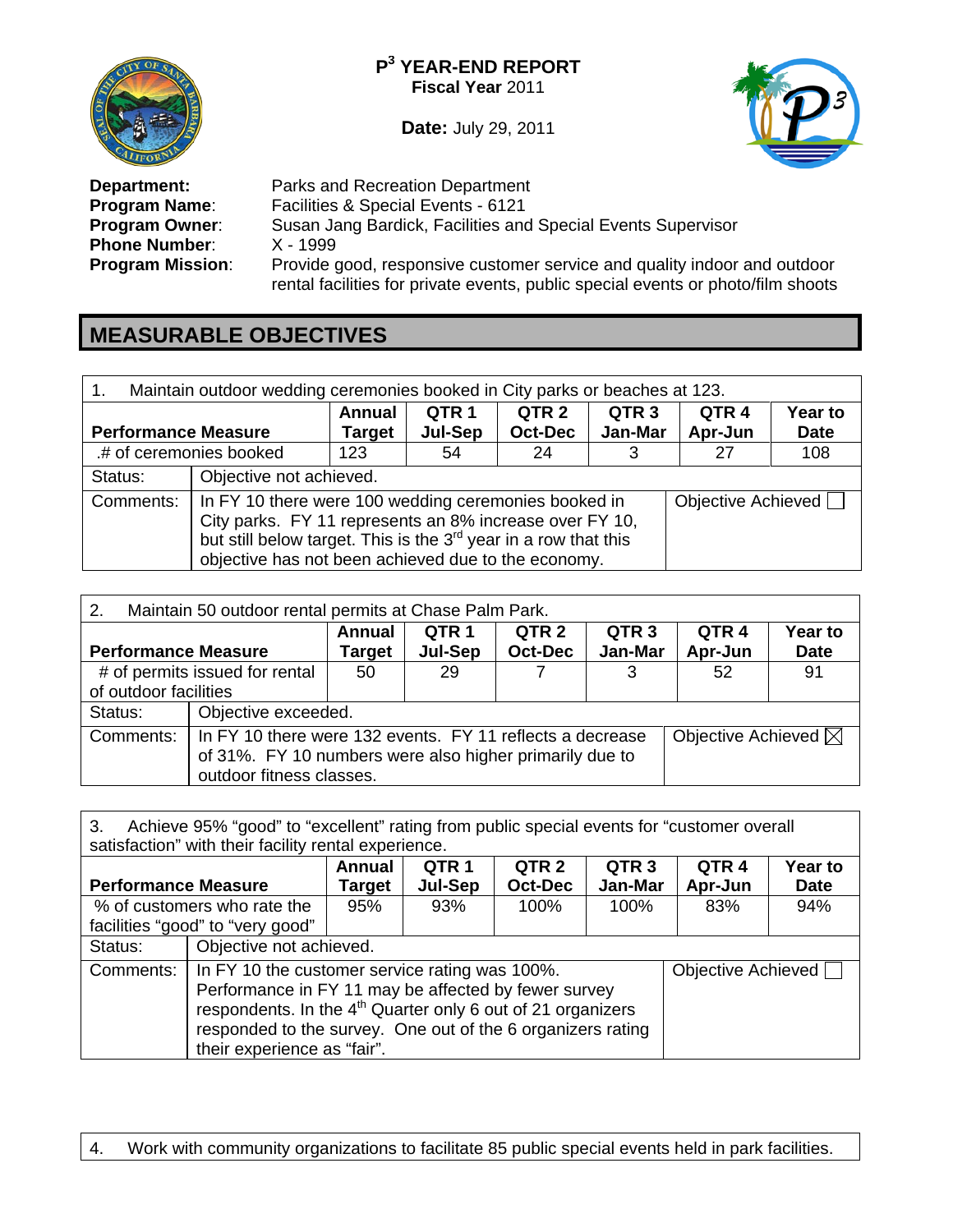| <b>Performance Measure</b> |                                                                                                                                                                                        | Annual<br><b>Target</b> | QTR 1<br>Jul-Sep | QTR <sub>2</sub><br><b>Oct-Dec</b> | QTR <sub>3</sub><br>Jan-Mar | QTR 4<br>Apr-Jun | Year to<br><b>Date</b> |
|----------------------------|----------------------------------------------------------------------------------------------------------------------------------------------------------------------------------------|-------------------------|------------------|------------------------------------|-----------------------------|------------------|------------------------|
| # of public special events |                                                                                                                                                                                        | 85                      | 53               | 18                                 | 6                           | 35               | 112                    |
| Status:                    | Objective achieved.                                                                                                                                                                    |                         |                  |                                    |                             |                  |                        |
| Comments:                  | Objective Achieved $\boxtimes$<br>There were 104 events in FY 10. FY 11 reflects an 8%<br>increase. This increase is attributed to non-profits seeking<br>avenues for new fundraising. |                         |                  |                                    |                             |                  |                        |

### **PROJECT OBJECTIVES**

| Plan and coordinate City-sponsored major special events (Fiesta, Summer Solstice, Oak Park<br>5.<br>Ethnic Festivals and 4 <sup>th</sup> of July). |                                                                                                                                                                                                                                                                         |                                |  |  |  |  |  |
|----------------------------------------------------------------------------------------------------------------------------------------------------|-------------------------------------------------------------------------------------------------------------------------------------------------------------------------------------------------------------------------------------------------------------------------|--------------------------------|--|--|--|--|--|
| Status:                                                                                                                                            | Objective achieved.                                                                                                                                                                                                                                                     |                                |  |  |  |  |  |
| Comments:                                                                                                                                          | Planning meetings for City-sponsored major events starts in<br>the spring to ensure successful outcomes for the festival<br>organizers and the City. Due to a change in organizers, the<br>will not be a French Festival at Oak Park for the first time in<br>24 years. | Objective Achieved $\boxtimes$ |  |  |  |  |  |

| Revise the Special Events Guide and Application to include information on how to get to public<br>6.<br>events using alternative transportation. (green objective) |                                                                                                                                                                                                                                                                                                                        |                                |  |  |  |  |
|--------------------------------------------------------------------------------------------------------------------------------------------------------------------|------------------------------------------------------------------------------------------------------------------------------------------------------------------------------------------------------------------------------------------------------------------------------------------------------------------------|--------------------------------|--|--|--|--|
| Status:                                                                                                                                                            | Objective achieved.                                                                                                                                                                                                                                                                                                    |                                |  |  |  |  |
| Comments:                                                                                                                                                          | A section was added to the Special Events Guide and<br>Application effective 6/18/10 indicating that alternative<br>transportation plans would soon be required by the City. An<br>updated version of the guide along with a new large scale<br>special events policy has been developed but is still under<br>review. | Objective Achieved $\boxtimes$ |  |  |  |  |

| <b>OTHER PERFORMANCE MEASURES</b>       |                             |                  |                             |                             |                  |                        |  |
|-----------------------------------------|-----------------------------|------------------|-----------------------------|-----------------------------|------------------|------------------------|--|
| <b>Performance Measure</b>              | Annual<br><b>Projection</b> | QTR 1<br>Jul-Sep | QTR <sub>2</sub><br>Oct-Dec | QTR <sub>3</sub><br>Jan-Mar | QTR 4<br>Apr-Jun | Year to<br><b>Date</b> |  |
| Revenue for outdoor<br>facility rentals | \$300,000                   | \$176,430        | \$58,833                    | \$20.696                    | \$99,465         | \$355,424              |  |

| <u>.</u> . | Photo and film            | 50 | $\Delta$ |  | 58 |
|------------|---------------------------|----|----------|--|----|
|            | permits processed for the |    |          |  |    |
| City       |                           |    |          |  |    |

#### **COMMENTS ON OTHER PERFORMANCE MEASURES:**

- 1. FY 10 Actual = \$299,344. While some parks saw a decrease in rental revenue, other parks did well in FY 11, contributing to an 18.7% or \$56,080 increase in revenue over FY 10. Extra revenue received from the West Beach Music Festival (about \$20,000 in facility surcharge and food/beverage concession fees) contributed greatly to this increase along with an increase in public special events.
- 2.  $FY$  10 Actual = 60.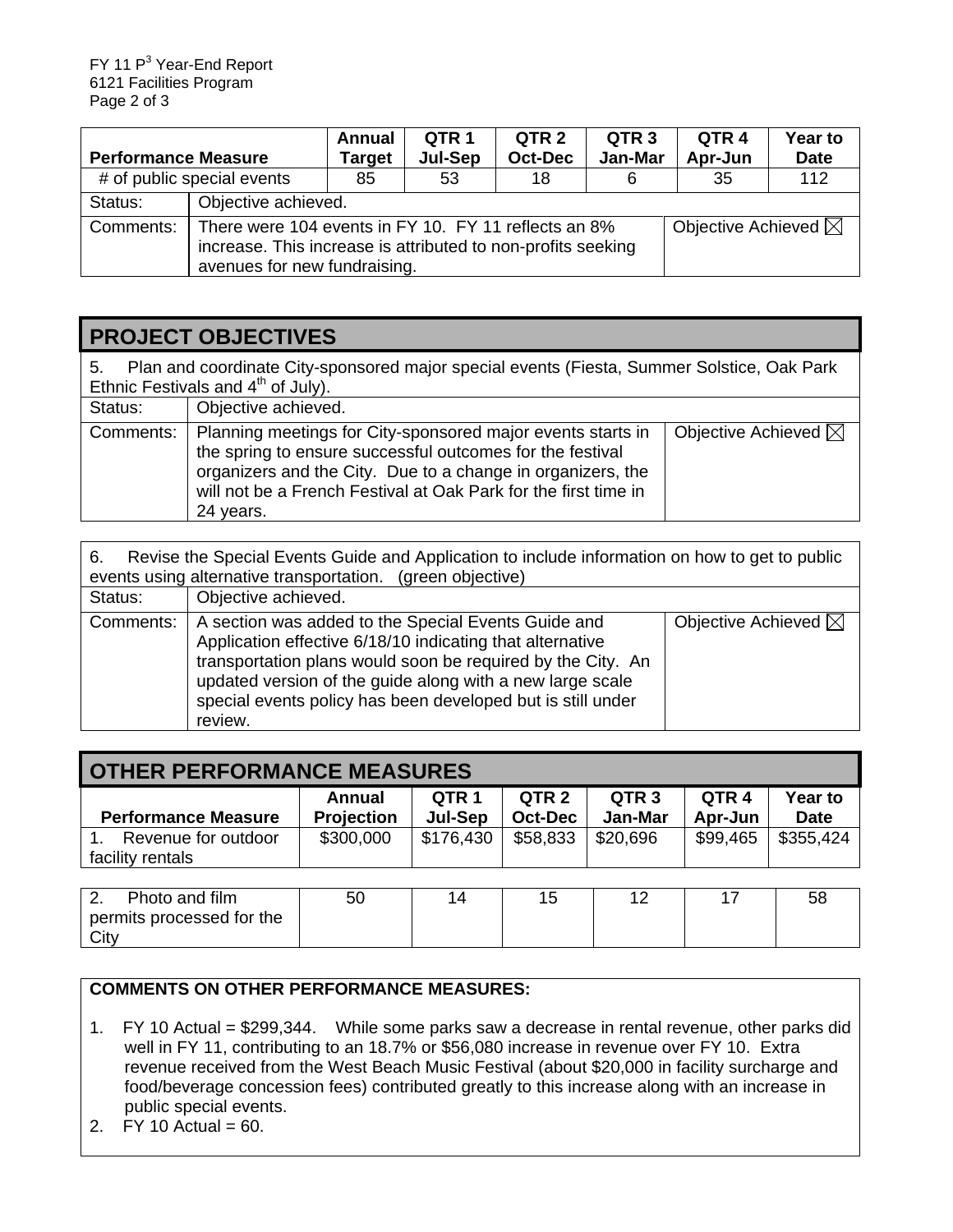FY 11 P<sup>3</sup> Year-End Report 6121 Facilities Program Page 3 of 3

### **RECENT PROGRAM ACHIEVEMENT**: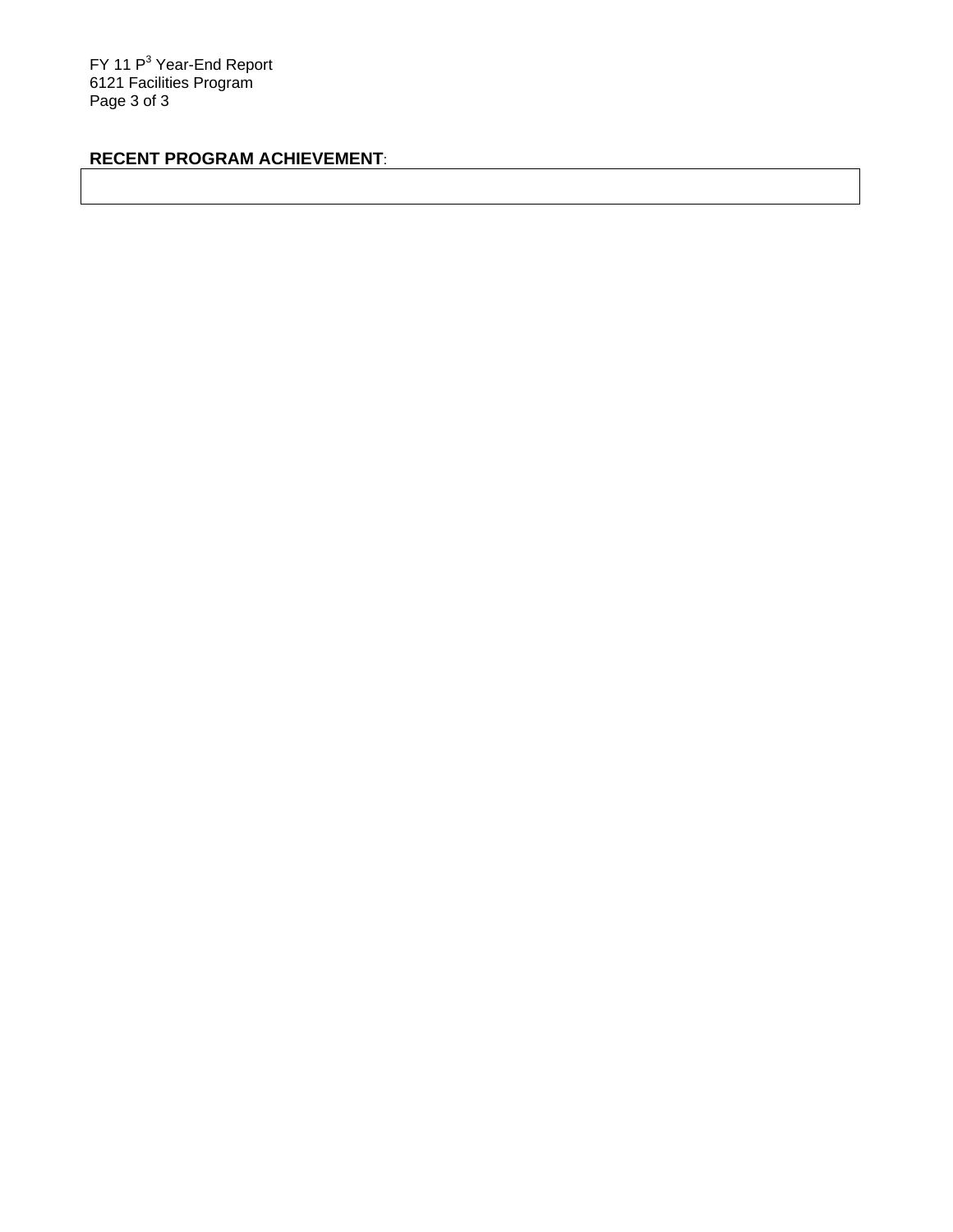

**Date:** July 29, 2011



**Program Name:** Cultural Arts - 6131<br>**Program Owner:** Susan Jang Bardick **Phone Number:**<br>**Program Mission:** 

**Department:** Parks and Recreation Department<br>**Program Name**: Cultural Arts - 6131 Susan Jang Bardick – Facilities and Special Events Supervisor<br>X - 1999 Promote involvement in cultural arts through a variety of events and programs and provide quality public rental facilities with responsive customer service.

## **MEASURABLE OBJECTIVES**

1. Achieve 98% "good" to "excellent" survey response ratings for overall customer satisfaction with rental facilities.

|                              |                                                              | Annual              | QTR <sub>1</sub> | QTR <sub>2</sub> | QTR <sub>3</sub> | QTR <sub>4</sub>               | Year to     |  |  |
|------------------------------|--------------------------------------------------------------|---------------------|------------------|------------------|------------------|--------------------------------|-------------|--|--|
|                              |                                                              | Target              | Jul-Sep          | <b>Oct-Dec</b>   | Jan-Mar          | Apr-Jun                        | <b>Date</b> |  |  |
| % of customers that rate the |                                                              | 98%                 | 100%             | 100%             | $100\%$          | 100%                           | 100%        |  |  |
| rental facilities "good" to  |                                                              |                     |                  |                  |                  |                                |             |  |  |
| "excellent."                 |                                                              |                     |                  |                  |                  |                                |             |  |  |
| Status:                      |                                                              | Objective achieved. |                  |                  |                  |                                |             |  |  |
| Comments:                    | In FY 10 overall customer satisfaction was 99%. In FY 11,    |                     |                  |                  |                  | Objective Achieved $\boxtimes$ |             |  |  |
|                              | Staff continued to receive high overall satisfaction ratings |                     |                  |                  |                  |                                |             |  |  |
|                              | from rental customers.                                       |                     |                  |                  |                  |                                |             |  |  |

| 2. Maintain an average occupancy of 0.99 rentals per day at the Cabrillo Pavilion Arts Center. |                                                                                                                                                                           |                         |                  |                  |                  |                  |             |  |  |
|------------------------------------------------------------------------------------------------|---------------------------------------------------------------------------------------------------------------------------------------------------------------------------|-------------------------|------------------|------------------|------------------|------------------|-------------|--|--|
|                                                                                                |                                                                                                                                                                           | <b>Annual</b>           | QTR <sub>1</sub> | QTR <sub>2</sub> | QTR <sub>3</sub> | QTR <sub>4</sub> | Year to     |  |  |
| <b>Performance Measure</b>                                                                     |                                                                                                                                                                           | Target                  | Jul-Sep          | <b>Oct-Dec</b>   | Jan-Mar          | Apr-Jun          | <b>Date</b> |  |  |
| Average number of rentals                                                                      |                                                                                                                                                                           | 0.99 <sub>0</sub>       | 1.05             | .78              | .73              | .84              | .85         |  |  |
| per days available.                                                                            |                                                                                                                                                                           |                         |                  |                  |                  |                  |             |  |  |
| Status:                                                                                        |                                                                                                                                                                           | Objective not achieved. |                  |                  |                  |                  |             |  |  |
| Comments:                                                                                      | Average occupancy of rentals per day for FY 10 was 1.05.<br>Objective Achieved<br>FY 11 reflects a 19% decrease. The down economy has<br>affected this larger size venue. |                         |                  |                  |                  |                  |             |  |  |

3. Achieve target of \$100,985 revenue for Chase Palm Park Center and Casa Las Palmas indoor facility rentals.

| <b>Performance Measure</b>    |                                                                                                                                                     | Annual<br>Target    | QTR <sub>1</sub><br>Jul-Sep    | QTR <sub>2</sub><br><b>Oct-Dec</b> | QTR <sub>3</sub><br>Jan-Mar | QTR <sub>4</sub><br>Apr-Jun | Year to<br><b>Date</b> |  |  |
|-------------------------------|-----------------------------------------------------------------------------------------------------------------------------------------------------|---------------------|--------------------------------|------------------------------------|-----------------------------|-----------------------------|------------------------|--|--|
| <b>Indoor Facility Rental</b> |                                                                                                                                                     | \$100,985           | \$57,808                       | \$42,468                           | \$30,950                    | \$41,793                    | \$173,019              |  |  |
| Revenue                       |                                                                                                                                                     |                     |                                |                                    |                             |                             |                        |  |  |
| Status:                       |                                                                                                                                                     | Objective exceeded. |                                |                                    |                             |                             |                        |  |  |
| Comments:                     | FY 10 revenue for these facilities was \$136,034. Revenue<br>in FY 11 increased 27%. Smaller venues continue to<br>perform better than larger ones. |                     | Objective Achieved $\boxtimes$ |                                    |                             |                             |                        |  |  |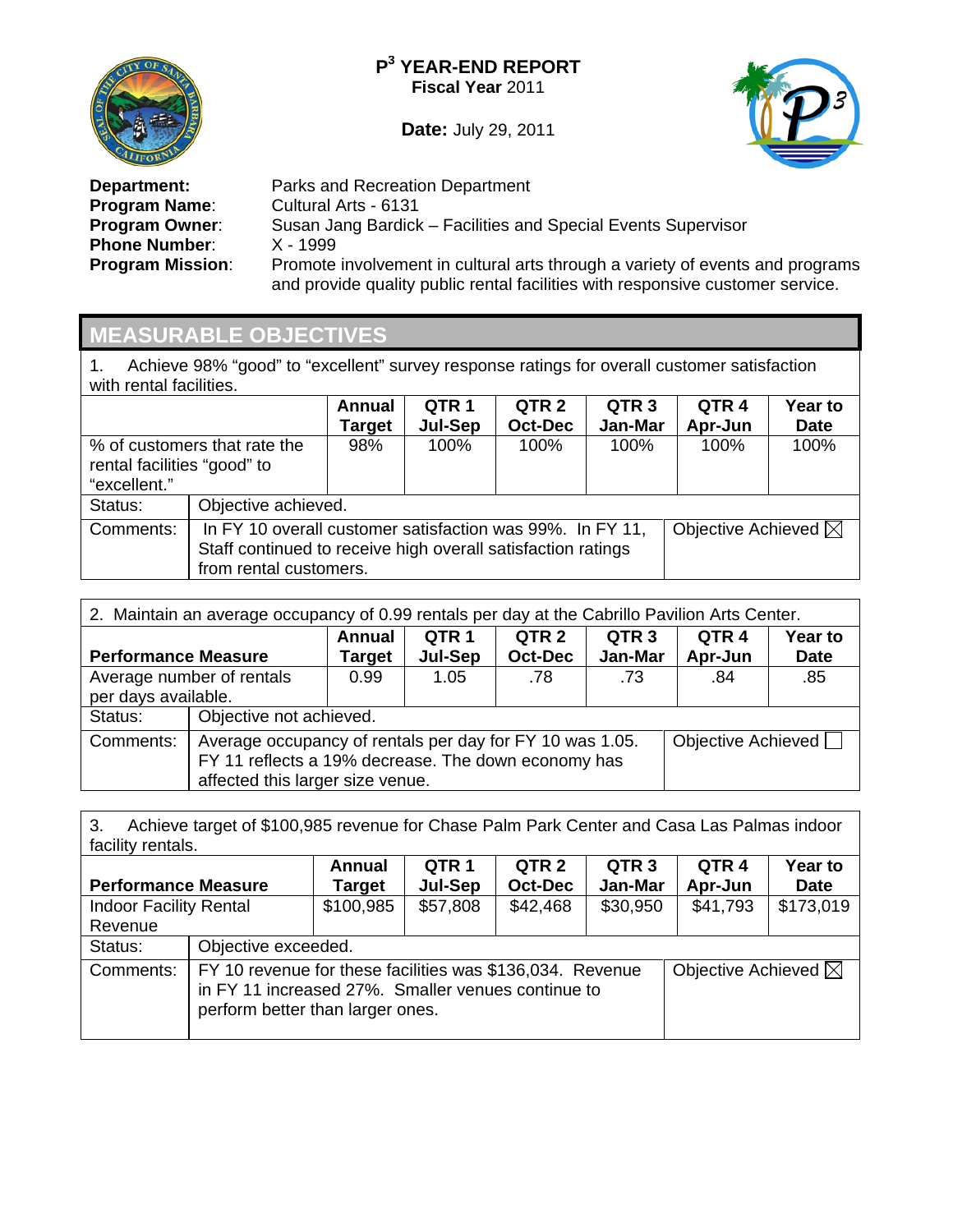| <b>OTHER PERFORMANCE MEASURES</b>                                                       |                             |                             |                                    |                             |                 |                        |  |  |  |
|-----------------------------------------------------------------------------------------|-----------------------------|-----------------------------|------------------------------------|-----------------------------|-----------------|------------------------|--|--|--|
| <b>Performance Measure</b>                                                              | Annual<br><b>Projection</b> | QTR <sub>1</sub><br>Jul-Sep | QTR <sub>2</sub><br><b>Oct-Dec</b> | QTR <sub>3</sub><br>Jan-Mar | QTR4<br>Apr-Jun | Year to<br><b>Date</b> |  |  |  |
| # of total paid facility<br>reservations processed<br>for the beachfront<br>facilities. | 500                         | 136                         | 114                                | 104                         | 115             | 469                    |  |  |  |
| Artisans in the Santa<br>2.<br>Barbara Arts and Crafts<br>Show.                         | 180                         | 215                         | 216                                | 209                         | 209             | 212                    |  |  |  |

#### **COMMENTS ON OTHER PERFORMANCE MEASURES:**

- 1. FY 10 Actual = 490. FY 11 year-end represents a 4% decrease over FY 10, with an increase in rentals at 2 smaller beachfront facilities but decrease in rentals at the Cabrillo Pavilion Arts Center.
- 2. FY 10 Actual = 198. The increase of 15 artisans or about 8% is due to people seeking additional sources of income.

#### **RECENT PROGRAM ACHIEVEMENT**: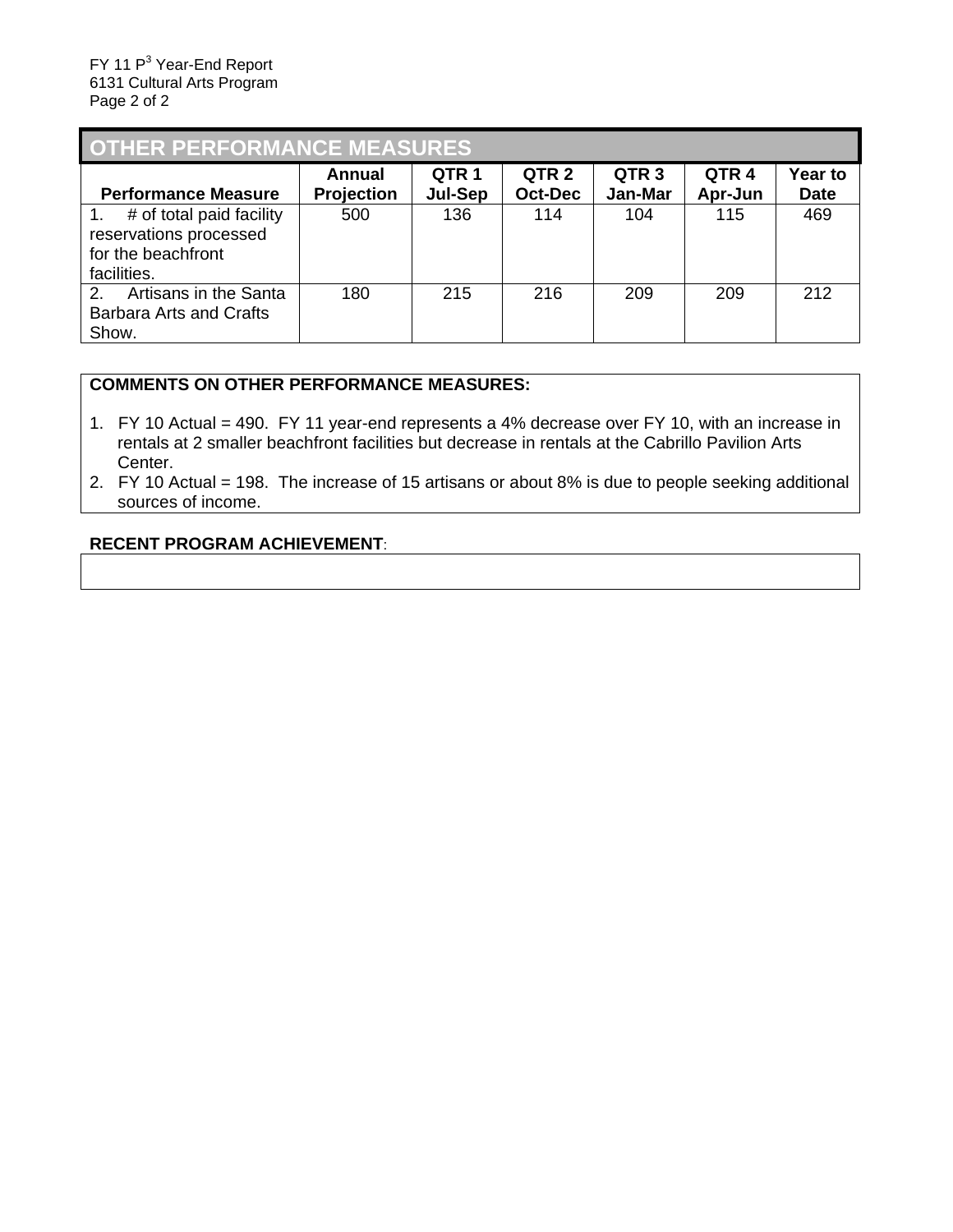

**Date:** July 29, 2011



**Phone Number:<br>Program Mission:** 

**Department:** Parks and Recreation Department **Program Name:** Youth Activities - 6141<br>**Program Owner:** Terry Brown - Youth A Terry Brown – Youth Activities Supervisor<br>X - 7552 Provide safe youth recreation activities in a positive and nurturing environment for children  $4 - 17$  to promote enriching and healthy lifestyles

# **MEASURABLE OBJECTIVES**

| Provide Recreation Afterschool Program at five elementary schools.                                                          |                     |                                |                  |                                    |                             |                             |                               |  |
|-----------------------------------------------------------------------------------------------------------------------------|---------------------|--------------------------------|------------------|------------------------------------|-----------------------------|-----------------------------|-------------------------------|--|
|                                                                                                                             |                     | <b>Annual</b><br><b>Target</b> | QTR 1<br>Jul-Sep | QTR <sub>2</sub><br><b>Oct-Dec</b> | QTR <sub>3</sub><br>Jan-Mar | QTR <sub>4</sub><br>Apr-Jun | <b>Year to</b><br><b>Date</b> |  |
| <b>Performance Measure</b><br># of RAP participants                                                                         |                     | 340                            | 257              | 50                                 | 19                          | 14                          | 340                           |  |
| Status:                                                                                                                     | Objective achieved. |                                |                  |                                    |                             |                             |                               |  |
| Objective Achieved $\boxtimes$<br>FY 10 year-to-date was 329. Program participation<br>Comments:<br>increased 43% in FY 11. |                     |                                |                  |                                    |                             |                             |                               |  |

2. Achieve 98% "good" to "excellent" survey response rating for overall participant satisfaction with Recreation Afterschool Programs (RAP).

| <b>Performance Measure</b>                                                        |                                                                                                                                                          | Annual<br>Target | QTR <sub>1</sub><br>Jul-Sep | QTR <sub>2</sub><br><b>Oct-Dec</b> | QTR <sub>3</sub><br>Jan-Mar | QTR <sub>4</sub><br>Apr-Jun | Year to<br><b>Date</b> |  |
|-----------------------------------------------------------------------------------|----------------------------------------------------------------------------------------------------------------------------------------------------------|------------------|-----------------------------|------------------------------------|-----------------------------|-----------------------------|------------------------|--|
| % of participants that rate<br>satisfaction with RAP as<br>"good" to "excellent." |                                                                                                                                                          | 98%              | N/A                         | N/A                                | N/A                         | N/A                         | N/A                    |  |
| Status:                                                                           | Objective not achieved.                                                                                                                                  |                  |                             |                                    |                             |                             |                        |  |
| Comments:                                                                         | No surveys were distributed this year. Parents provided on-<br>going verbal feedback indicating families are satisfied with<br>the service RAP provides. |                  |                             |                                    | Objective Achieved          |                             |                        |  |

3. Provide six summer, and three spring camps and clinics, including ;Summer Cyclers, Engineering with LEGO®, Running Clinic, Nature Camp, Sk8 Clinic, Junior Counselors Program and the new Science Adventures for 865 total participants

| uio ilon oolohoo / lavoillaiso isi soo lolai parlisipallis         |                                                                                                                                                                                                                                                                                       |                  |                             |                                    |                             |                             |                        |  |
|--------------------------------------------------------------------|---------------------------------------------------------------------------------------------------------------------------------------------------------------------------------------------------------------------------------------------------------------------------------------|------------------|-----------------------------|------------------------------------|-----------------------------|-----------------------------|------------------------|--|
| <b>Performance Measure</b>                                         |                                                                                                                                                                                                                                                                                       | Annual<br>Target | QTR <sub>1</sub><br>Jul-Sep | QTR <sub>2</sub><br><b>Oct-Dec</b> | QTR <sub>3</sub><br>Jan-Mar | QTR <sub>4</sub><br>Apr-Jun | Year to<br><b>Date</b> |  |
| # of summer, winter and<br>spring camp and clinic<br>registrations |                                                                                                                                                                                                                                                                                       | 865              | 699                         | 42                                 | 63                          | 335                         | 1,139                  |  |
| Status:                                                            | Objective exceeded.                                                                                                                                                                                                                                                                   |                  |                             |                                    |                             |                             |                        |  |
| Comments:                                                          | FY 11 registrations increased 2% from FY 10 (1,122) due to<br>Objective Achieved $\boxtimes$<br>the addition of gymnastics programs co-sponsored with<br>Girls Incorporated. Summer programs including<br>Engineering with LEGO®, and Naturecamp continued to be<br>popular in FY 11. |                  |                             |                                    |                             |                             |                        |  |

4. Achieve 98% "good" to "excellent" survey response rating for overall participant satisfaction with camps and clinics.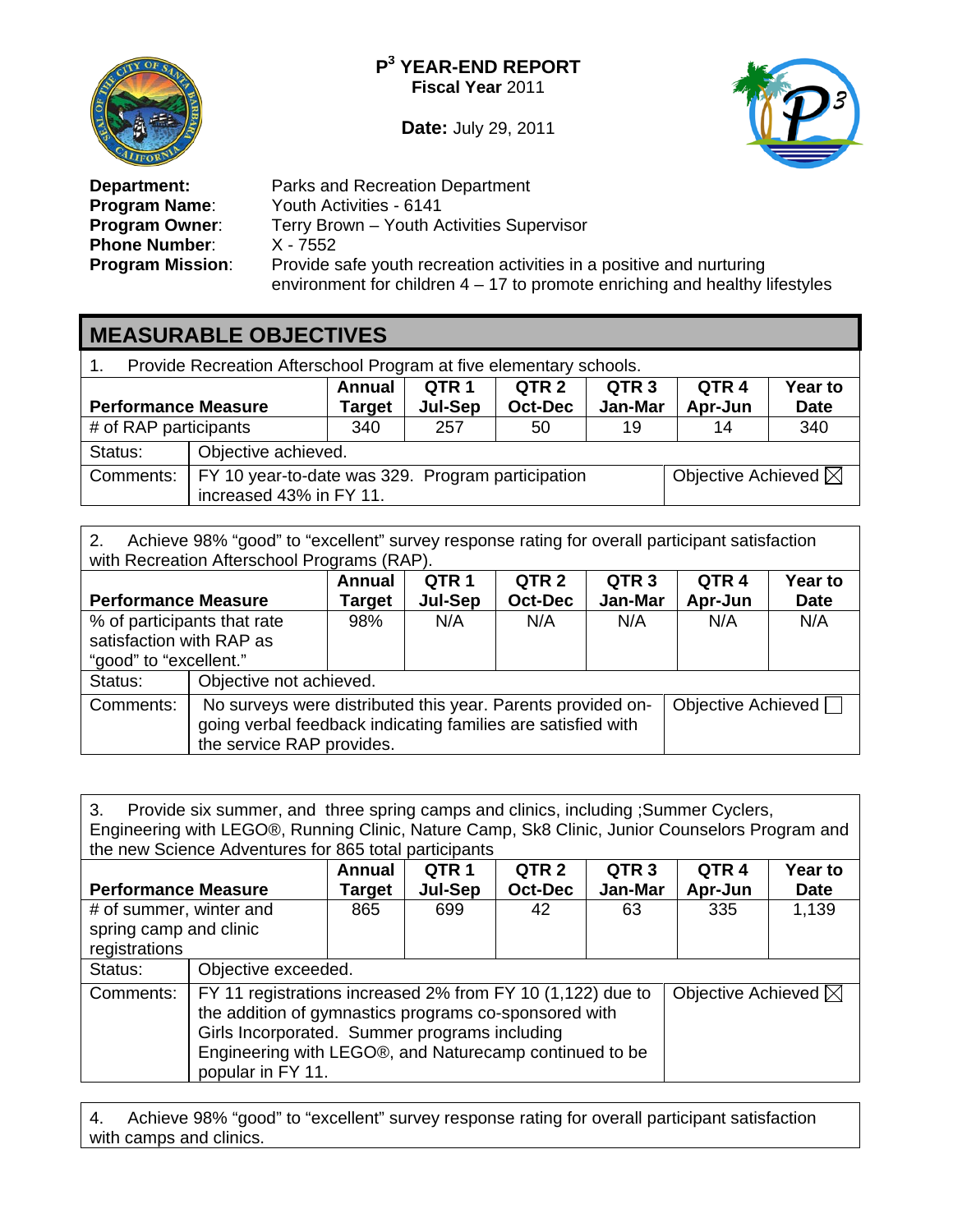| <b>Performance Measure</b>                                                                      |                              | Annual<br><b>Target</b>                                                               | QTR 1<br>Jul-Sep | QTR <sub>2</sub><br><b>Oct-Dec</b> | QTR <sub>3</sub><br>Jan-Mar | QTR <sub>4</sub><br>Apr-Jun | Year to<br><b>Date</b> |
|-------------------------------------------------------------------------------------------------|------------------------------|---------------------------------------------------------------------------------------|------------------|------------------------------------|-----------------------------|-----------------------------|------------------------|
| % of participant that rate<br>satisfaction with summer,<br>clinics as "good" to<br>"excellent." | winter, and spring camps and | 98%                                                                                   | 99%              | N/A                                | N/A                         | <b>NA</b>                   | 99%                    |
| Status:                                                                                         |                              | Objective achieved.                                                                   |                  |                                    |                             |                             |                        |
| Comments:                                                                                       |                              | Objective Achieved $\boxtimes$<br>Surveys were only distributed in the first quarter. |                  |                                    |                             |                             |                        |

5. Provide summer drop-in recreation programs for 450 unduplicated participants at three elementary school sites.

| <b>Performance Measure</b>            |                                        | <b>Annual</b><br>Target | QTR <sub>1</sub><br>Jul-Sep | QTR <sub>2</sub><br><b>Oct-Dec</b> | QTR <sub>3</sub><br>Jan-Mar | QTR <sub>4</sub><br>Apr-Jun    | <b>Year to</b><br><b>Date</b> |
|---------------------------------------|----------------------------------------|-------------------------|-----------------------------|------------------------------------|-----------------------------|--------------------------------|-------------------------------|
| # Of summer drop-in<br>registrations. |                                        | 450                     | 614                         | N/A                                | N/A                         | N/A                            | 614                           |
| Status:                               | Objective exceeded.                    |                         |                             |                                    |                             |                                |                               |
| Comments:                             | There were 606 registrations in FY 10. |                         |                             |                                    |                             | Objective Achieved $\boxtimes$ |                               |

| <b>PROJECT OBJECTIVES</b> |                                                                                                                                                                                                                                                                                                                                        |                      |  |  |  |  |
|---------------------------|----------------------------------------------------------------------------------------------------------------------------------------------------------------------------------------------------------------------------------------------------------------------------------------------------------------------------------------|----------------------|--|--|--|--|
| 6.                        | Offer mobile recreation program "Fun on the Run" to serve youth in low-income neighborhoods.                                                                                                                                                                                                                                           |                      |  |  |  |  |
| Status:                   | Objective not achieved.                                                                                                                                                                                                                                                                                                                |                      |  |  |  |  |
| Comments:                 | Fun on the Run is provided during Neighborhood and<br>Outreach Services special events and food distribution<br>programs. Fun on the Run lost its director and finding a<br>replacement has been a challenge. Currently fill-in staff has<br>been taking Fun on the Run to special events, NOS block<br>parties, and community events. | Objective Achieved [ |  |  |  |  |

| <b>OTHER PERFORMANCE MEASURES</b> |                   |         |                  |                  |                  |             |  |  |
|-----------------------------------|-------------------|---------|------------------|------------------|------------------|-------------|--|--|
|                                   | Annual            | QTR 1   | QTR <sub>2</sub> | QTR <sub>3</sub> | QTR <sub>4</sub> | Year to     |  |  |
| <b>Performance Measure</b>        | <b>Projection</b> | Jul-Sep | <b>Oct-Dec</b>   | Jan-Mar          | Apr-Jun          | <b>Date</b> |  |  |
| 1. % of staff with all            | 98%               | 100%    | 100%             | 100%             | 100%             | 100%        |  |  |
| required certifications           |                   |         |                  |                  |                  |             |  |  |
| 2. % of staff attending           | 90%               | 100%    | 100%             | 99%              | 100%             | 100%        |  |  |
| required trainings                |                   |         |                  |                  |                  |             |  |  |

| 3. % of elementary after     | 60% | 96% | 90% | 90% | 98% | 94% |
|------------------------------|-----|-----|-----|-----|-----|-----|
| school program staff         |     |     |     |     |     |     |
| retained for the full school |     |     |     |     |     |     |
| vear                         |     |     |     |     |     |     |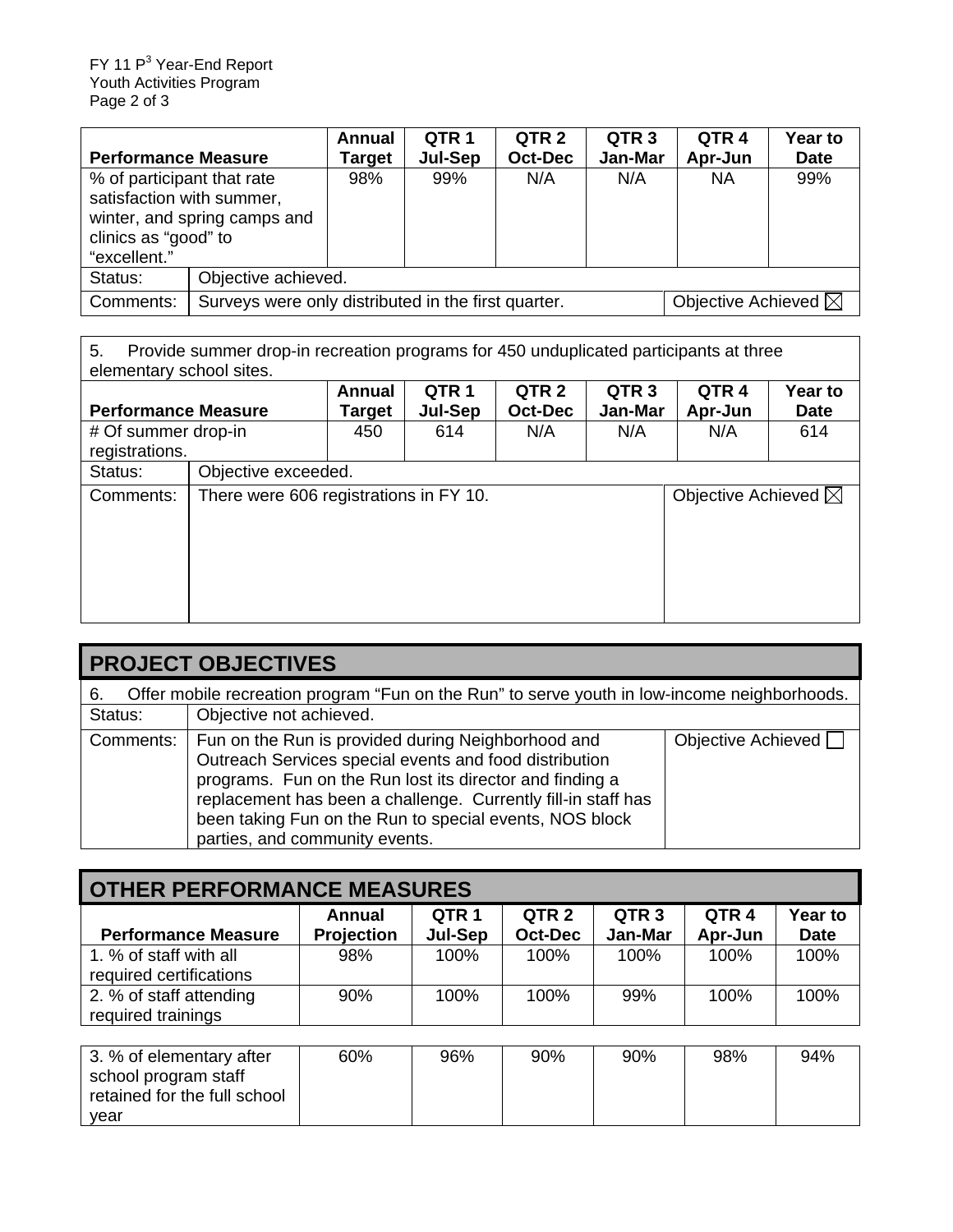| 4. # of participants in  | ۔500∠ | ∠,500 |  | 7.50€ |
|--------------------------|-------|-------|--|-------|
| Children's Fiesta Parade |       |       |  |       |

|                    | <b>COMMENTS ON OTHER PERFORMANCE MEASURES:</b> |  |
|--------------------|------------------------------------------------|--|
|                    | 1. FY 11 = 100% FY 10 Actual = 100%            |  |
| 2. FY 11 = $100\%$ | $FY 10$ Actual = $100\%$                       |  |
| $3.$ FY 11 = 93%   | $FY 10$ Actual = $86\%$                        |  |

| 3. FY 11 = $93\%$  | $FY$ 10 Actual = 86%   |
|--------------------|------------------------|
| 4. FY 11 = $2,500$ | $FY$ 10 Actual = 2,500 |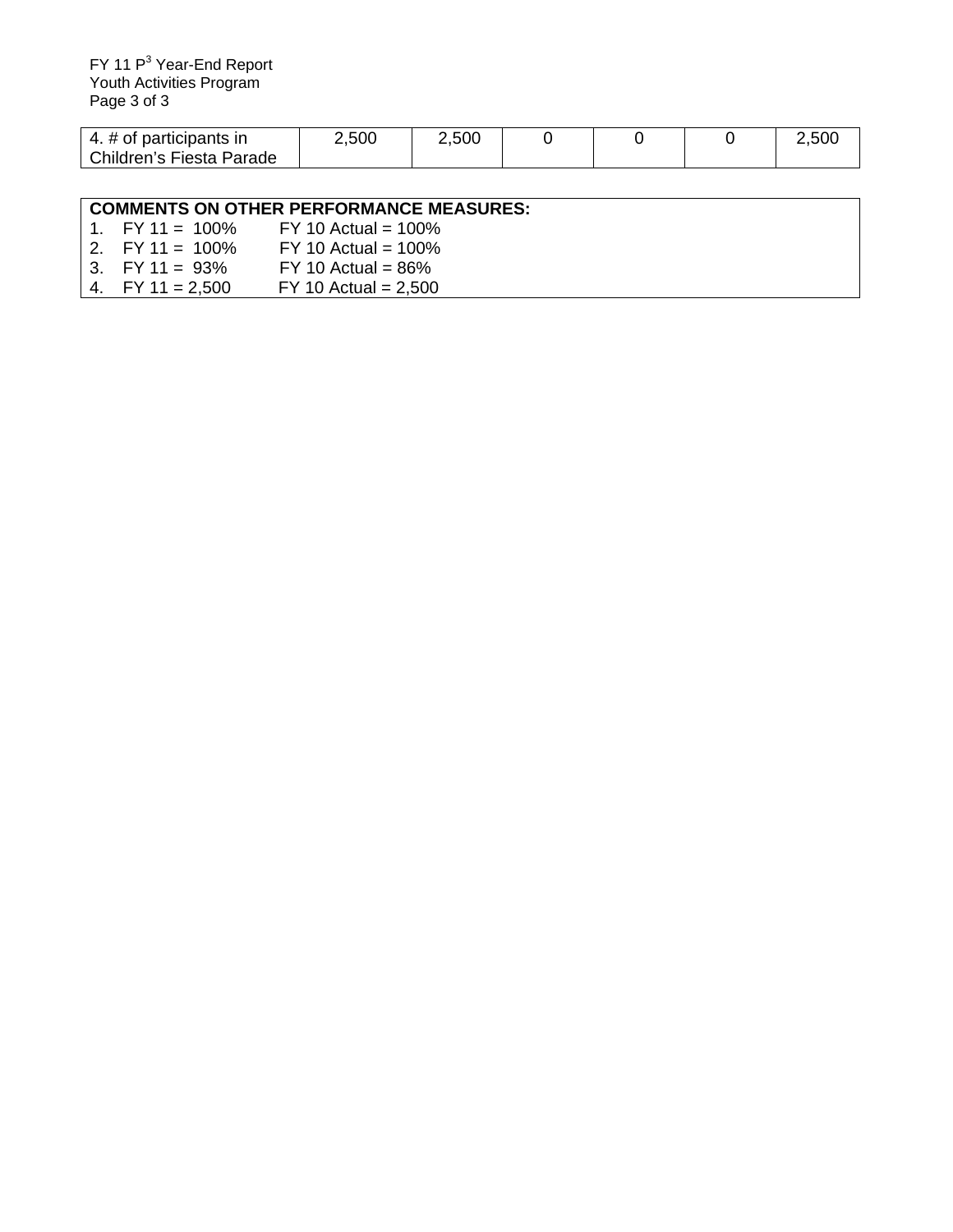**Date:** July 29, 2011



**Phone Number:<br>Program Mission:** 

**Department:** Parks and Recreation Department<br>**Program Name**: Active Adults and Classes - 6161 **Program Name:** Active Adults and Classes - 6161<br>**Program Owner:** Jason Bryan, Senior Recreation S Jason Bryan, Senior Recreation Supervisor<br>X - 2519 Provide recreation and enrichment classes for all ages, and social and wellness activities for adults to promote a healthy lifestyle and active community.

# **MEASURABLE OBJECTIVES**

| Serve 5,000 participants through the Swing, Ballroom, and Contra dance programs. |  |  |  |
|----------------------------------------------------------------------------------|--|--|--|
|                                                                                  |  |  |  |

|                            |                                                                                                                                        | Annual | QTR <sub>1</sub> | QTR <sub>2</sub> | QTR <sub>3</sub> | QTR <sub>4</sub>               | Year to     |
|----------------------------|----------------------------------------------------------------------------------------------------------------------------------------|--------|------------------|------------------|------------------|--------------------------------|-------------|
| <b>Performance Measure</b> |                                                                                                                                        | Target | Jul-Sep          | <b>Oct-Dec</b>   | Jan-Mar          | Apr-Jun                        | <b>Date</b> |
|                            | # of participants in Ballroom,                                                                                                         | 5,000  | 2,252            | 2,521            | 1,808            | 1,783                          | 8,364       |
| Swing, and Contra dance    |                                                                                                                                        |        |                  |                  |                  |                                |             |
| programs                   |                                                                                                                                        |        |                  |                  |                  |                                |             |
| Status:                    | Objective exceeded.                                                                                                                    |        |                  |                  |                  |                                |             |
| Comments:                  | In FY 10 there were YTD 3,375 participants. Participation<br>increased 148% in FY 11 due to the reopening of the<br>Carrillo Ballroom. |        |                  |                  |                  | Objective Achieved $\boxtimes$ |             |

2. Achieve 80% "good" to "excellent" survey response ratings for overall customer satisfaction with contract classes.

| <b>Performance Measure</b>                                               |                                                                                                                                                                                                       | <b>Annual</b><br>Target | QTR <sub>1</sub><br>Jul-Sep | QTR <sub>2</sub><br><b>Oct-Dec</b> | QTR <sub>3</sub><br>Jan-Mar | QTR <sub>4</sub><br>Apr-Jun | <b>Year to</b><br><b>Date</b> |
|--------------------------------------------------------------------------|-------------------------------------------------------------------------------------------------------------------------------------------------------------------------------------------------------|-------------------------|-----------------------------|------------------------------------|-----------------------------|-----------------------------|-------------------------------|
| % of participants that rate<br>customer satisfaction with<br>"excellent" | contract classes as "good" to                                                                                                                                                                         | $80\%$                  | N/A                         | N/A                                | N/A                         | N/A                         | N/A                           |
| Status:                                                                  | Objective not achieved.                                                                                                                                                                               |                         |                             |                                    |                             |                             |                               |
| Comments:                                                                | Objective Achieved [<br>In FY 10 the response rate was 93%. Surveys were not sent<br>for classes in FY 11 due to workload impact from Carrillo<br>Recreation Center construction and staff decreases. |                         |                             |                                    |                             |                             |                               |

| 3.                                                                                                                                                                                       | Serve 2,000 participants in adult and youth contract classes.                                                                                                                                                  |       |     |     |     |     |                        |  |
|------------------------------------------------------------------------------------------------------------------------------------------------------------------------------------------|----------------------------------------------------------------------------------------------------------------------------------------------------------------------------------------------------------------|-------|-----|-----|-----|-----|------------------------|--|
| QTR <sub>2</sub><br>QTR <sub>3</sub><br>QTR <sub>4</sub><br><b>Annual</b><br>QTR <sub>1</sub><br>Jan-Mar<br>Jul-Sep<br><b>Oct-Dec</b><br>Apr-Jun<br><b>Performance Measure</b><br>Target |                                                                                                                                                                                                                |       |     |     |     |     | Year to<br><b>Date</b> |  |
| # of contract class<br>registrations                                                                                                                                                     |                                                                                                                                                                                                                | 2,000 | 682 | 395 | 990 | 787 | 2,854                  |  |
| Status:                                                                                                                                                                                  | Objective exceeded.                                                                                                                                                                                            |       |     |     |     |     |                        |  |
| Comments:                                                                                                                                                                                | Objective Achieved $\boxtimes$<br>There were 2,542 participants in FY 10. FY 11 participation<br>increased 12%. Programs are returning to the Carrillo<br>Recreation Center following the building renovation. |       |     |     |     |     |                        |  |

4. Achieve 95% or more program participants reporting improved quality of life through participation in senior programs.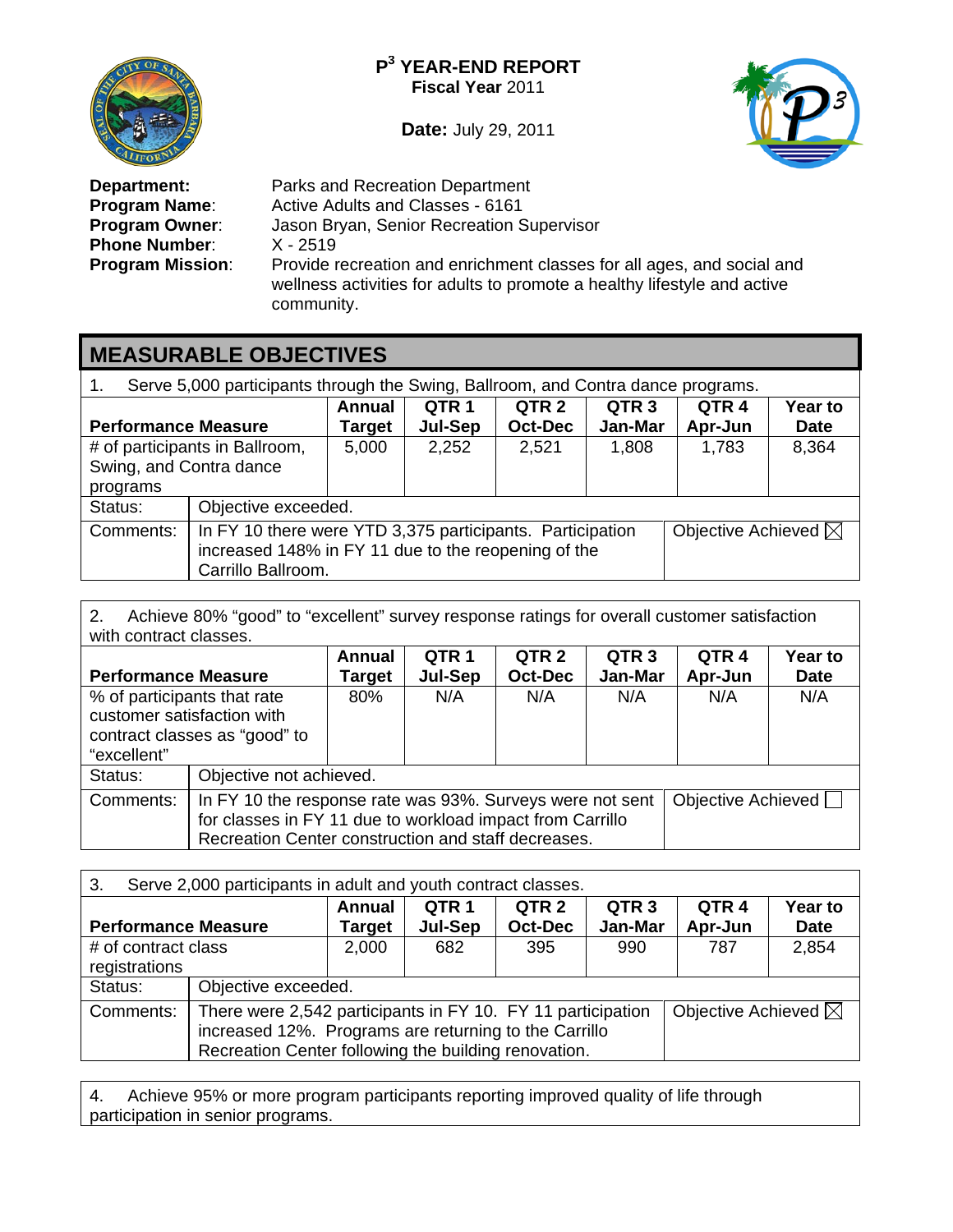| <b>Performance Measure</b>                          |                                                                                                                                                                                         | Annual<br>Target | QTR 1<br>Jul-Sep | QTR <sub>2</sub><br><b>Oct-Dec</b> | QTR <sub>3</sub><br>Jan-Mar | QTR 4<br>Apr-Jun | <b>Year to</b><br><b>Date</b> |
|-----------------------------------------------------|-----------------------------------------------------------------------------------------------------------------------------------------------------------------------------------------|------------------|------------------|------------------------------------|-----------------------------|------------------|-------------------------------|
| % of program participants<br>in senior programs has | who indicate that participation<br>improved their quality of life                                                                                                                       | 95%              | N/A              | N/A                                | N/A                         | N/A              | N/A                           |
| Status:                                             | Objective not achieved.                                                                                                                                                                 |                  |                  |                                    |                             |                  |                               |
| Comments:                                           | Objective Achieved<br>In FY 10 the response rate was 97%. Surveys were not<br>sent in FY 11 due to workload impact from Carrillo<br>Recreation Center construction and staff decreases. |                  |                  |                                    |                             |                  |                               |

5. Foster volunteerism through leadership and involvement in programs with a minimum of 180 volunteers.

| <b>Performance Measure</b>                                 |                                                                                                                         | Annual<br><b>Target</b> | QTR 1<br>Jul-Sep               | QTR <sub>2</sub><br><b>Oct-Dec</b> | QTR <sub>3</sub><br>Jan-Mar | QTR <sub>4</sub><br>Apr-Jun | <b>Year to</b><br><b>Date</b> |
|------------------------------------------------------------|-------------------------------------------------------------------------------------------------------------------------|-------------------------|--------------------------------|------------------------------------|-----------------------------|-----------------------------|-------------------------------|
| Volunteers registered with<br><b>Active Adult Programs</b> |                                                                                                                         | 180                     | 209                            |                                    |                             |                             | 209                           |
|                                                            |                                                                                                                         |                         |                                |                                    |                             |                             |                               |
| Status:                                                    | Objective exceeded.                                                                                                     |                         |                                |                                    |                             |                             |                               |
| Comments:                                                  | There were 210 volunteers in FY 10. Most senior programs<br>continue to be led by volunteer instructors and assistants. |                         | Objective Achieved $\boxtimes$ |                                    |                             |                             |                               |

| Maintain community use of Carrillo Recreation Center and Carrillo Street Gym at 7,000 hours.<br>6. |                                                                                                                                                                                                                                                                  |                         |                             |                                    |                             |                             |                        |  |  |
|----------------------------------------------------------------------------------------------------|------------------------------------------------------------------------------------------------------------------------------------------------------------------------------------------------------------------------------------------------------------------|-------------------------|-----------------------------|------------------------------------|-----------------------------|-----------------------------|------------------------|--|--|
| <b>Performance Measure</b>                                                                         |                                                                                                                                                                                                                                                                  | <b>Annual</b><br>Target | QTR <sub>1</sub><br>Jul-Sep | QTR <sub>2</sub><br><b>Oct-Dec</b> | QTR <sub>3</sub><br>Jan-Mar | QTR <sub>4</sub><br>Apr-Jun | Year to<br><b>Date</b> |  |  |
| # of facility use hours                                                                            |                                                                                                                                                                                                                                                                  | 7,000                   | 1,044                       | 828                                | 1,206                       | 1,684                       | 4,762                  |  |  |
| Status:                                                                                            | Objective not achieved.                                                                                                                                                                                                                                          |                         |                             |                                    |                             |                             |                        |  |  |
| Comments:                                                                                          | FY 10 facility use hours totaled 4,966. Use hours<br>Objective Achieved<br>decreased 4% in FY 11. The reduction is attributed to the<br>Carrillo Recreation Center construction and the loss of a<br>rental client that used the facility 309 hours per quarter. |                         |                             |                                    |                             |                             |                        |  |  |

### **PROJECT OBJECTIVES**

7. Investigate and implement CLASS upgrades to support Department's activity registration and eRecreation. Recommend staff training and new upgrades to address and improve customer satisfaction.

| Status:   | Objective achieved.                                                                                                                        |                                |
|-----------|--------------------------------------------------------------------------------------------------------------------------------------------|--------------------------------|
| Comments: | A Class upgrade was performed in December 2010 to keep<br>the Department's systems in compliance with credit card<br>security regulations. | Objective Achieved $\boxtimes$ |

8. Develop a re-opening strategy for the Carrillo Recreation Center including a grand re-opening event, fee/policy recommendations, and a plan for the utilization of new classroom spaces. Status: | Objective not achieved. Comments: The final phase of construction extended into FY 12 which delayed the grand re-opening event, but significant progress was made including completing fee/policy recommendations and utilization of new classroom spaces. Objective Achieved  $\Box$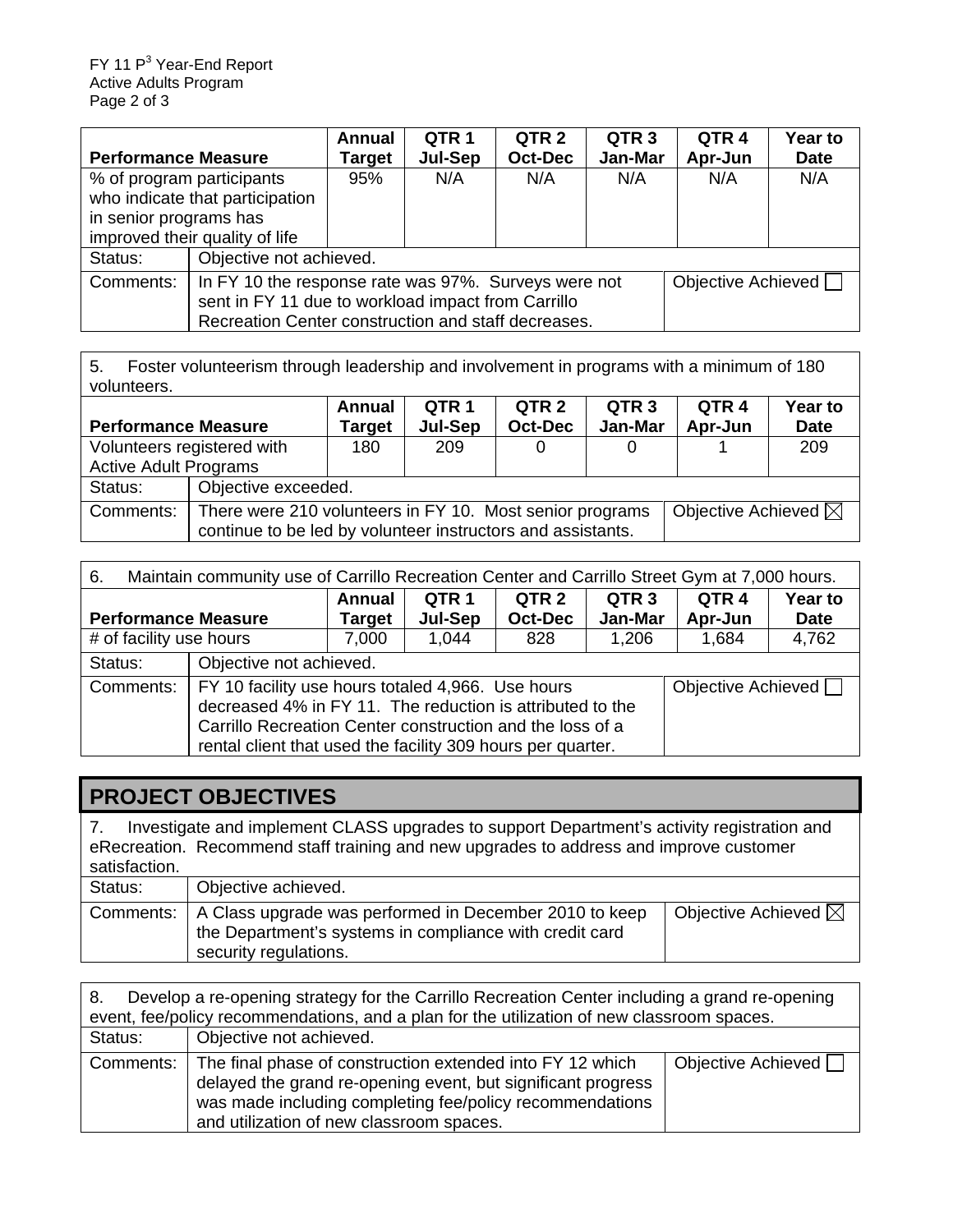| <b>OTHER PERFORMANCE MEASURES</b>  |                                    |                             |                                    |                             |                 |                        |  |  |  |
|------------------------------------|------------------------------------|-----------------------------|------------------------------------|-----------------------------|-----------------|------------------------|--|--|--|
| <b>Performance Measure</b>         | <b>Annual</b><br><b>Projection</b> | QTR <sub>1</sub><br>Jul-Sep | QTR <sub>2</sub><br><b>Oct-Dec</b> | QTR <sub>3</sub><br>Jan-Mar | QTR4<br>Apr-Jun | Year to<br><b>Date</b> |  |  |  |
| <b>Active Adults Fitness</b>       | 130                                | 2                           |                                    | 76                          | 14              | 92                     |  |  |  |
| members.                           |                                    |                             |                                    |                             |                 |                        |  |  |  |
| <b>Facility reservations</b><br>2. | 400                                | 158                         | 179                                | 147                         | 309             | 793                    |  |  |  |
| processed for the Carrillo         |                                    |                             |                                    |                             |                 |                        |  |  |  |
| <b>Recreation Center.</b>          |                                    |                             |                                    |                             |                 |                        |  |  |  |
| <b>Facility reservations</b><br>3. | 600                                | 180                         | 142                                | 160                         | 116             | 598                    |  |  |  |
| processed for the Carrillo         |                                    |                             |                                    |                             |                 |                        |  |  |  |
| St. Gym.                           |                                    |                             |                                    |                             |                 |                        |  |  |  |

#### **COMMENTS ON OTHER PERFORMANCE MEASURES:**

1. FY 10 Actual = 90. Our membership-based senior programs cater to older seniors and have not attracted baby boomers.

2. FY 10 Actual = 413 for an increase of 92%. This increase is attributed to reopening dance studios and other rooms at the Carrillo Recreation Center

3. FY 10 Actual = 822. Facility reservations decreased by 27% in FY 11. This decrease is attributed to a major rental client leaving and other rental groups moving back to the Carrillo Recreation Center.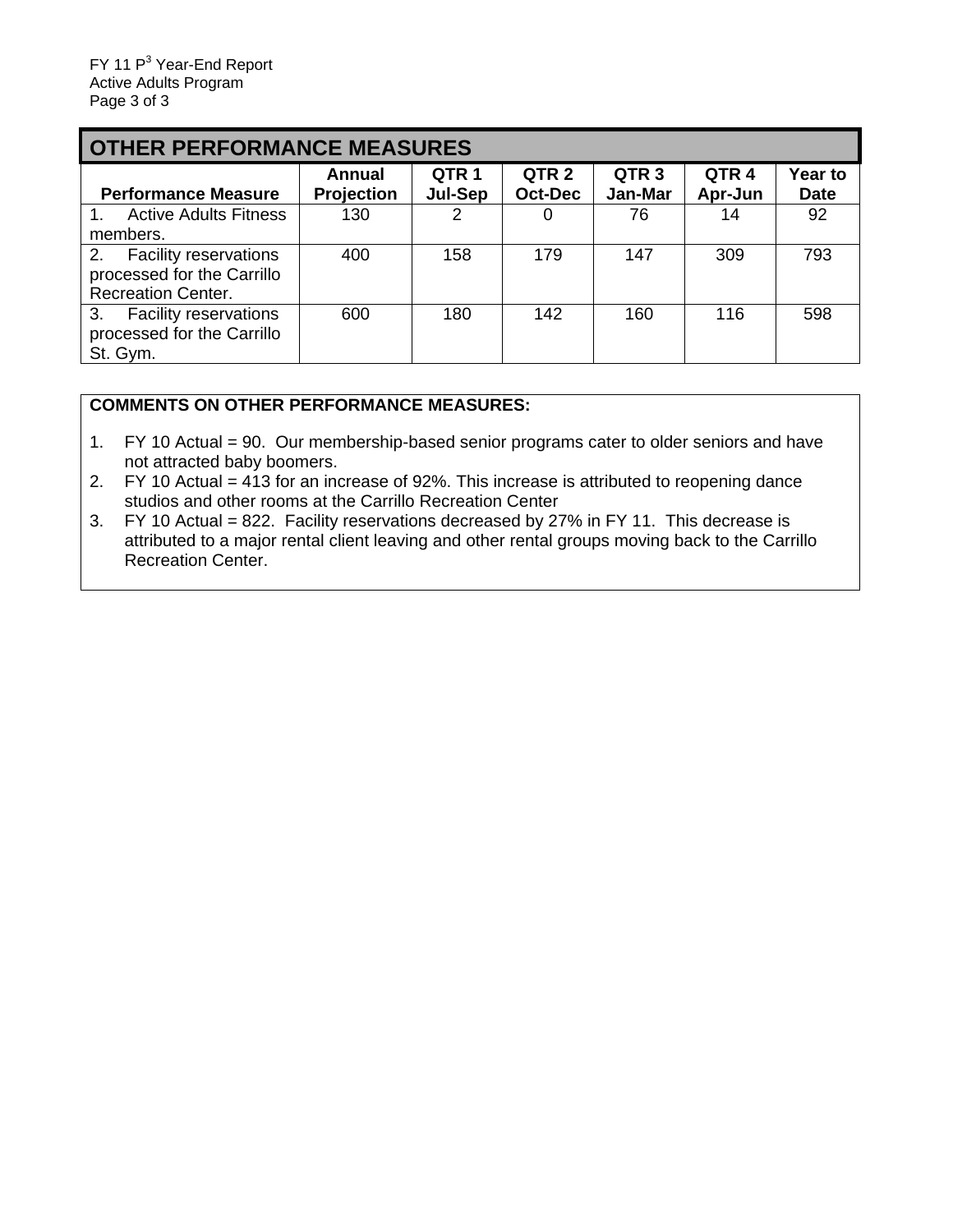

**Date:** July 29, 2011



**Program Name:<br>Program Owner: Phone Number:<br>Program Mission:** 

**Department:** Parks and Recreation Department<br>**Program Name**: Aquatics - 6171 **Rich Hanna, Aquatics Supervisor X - 2591** Provide safe and high quality aquatic programs and services that encourage skill development and promote swimming as a lifetime sport for swimmers of all ages.

# **MEASURABLE OBJECTIVES**

1. Maintain high quality and sanitary public swimming pool facilities resulting in zero mandated pool closures.

|                             |                     | <b>Annual</b>                                                                                                 | QTR <sub>1</sub> | QTR <sub>2</sub> | QTR <sub>3</sub> | QTR <sub>4</sub> | Year to                        |
|-----------------------------|---------------------|---------------------------------------------------------------------------------------------------------------|------------------|------------------|------------------|------------------|--------------------------------|
| <b>Performance Measure</b>  |                     | <b>Target</b>                                                                                                 | Jul-Sep          | <b>Oct-Dec</b>   | Jan-Mar          | Apr-Jun          | <b>Date</b>                    |
| Mandated closures by the    |                     |                                                                                                               |                  | 0                |                  |                  |                                |
| Santa Barbara County Health |                     |                                                                                                               |                  |                  |                  |                  |                                |
| Department.                 |                     |                                                                                                               |                  |                  |                  |                  |                                |
| Status:                     | Objective achieved. |                                                                                                               |                  |                  |                  |                  |                                |
| Comments:                   |                     | All swimming facilities passed their annual health<br>inspection. In FY 10 there were zero mandated closures. |                  |                  |                  |                  | Objective Achieved $\boxtimes$ |

| 2.<br>Maintain 97% "good" to "excellent" overall customer satisfaction rate with aquatics programs. |                                                          |        |         |                  |                  |                  |             |  |  |
|-----------------------------------------------------------------------------------------------------|----------------------------------------------------------|--------|---------|------------------|------------------|------------------|-------------|--|--|
|                                                                                                     | <b>Annual</b><br>QTR 1                                   |        |         | QTR <sub>2</sub> | QTR <sub>3</sub> | QTR <sub>4</sub> | Year to     |  |  |
| <b>Performance Measure</b>                                                                          |                                                          | Target | Jul-Sep | <b>Oct-Dec</b>   | Jan-Mar          | Apr-Jun          | <b>Date</b> |  |  |
| % of participants rating                                                                            |                                                          | 97%    | 95%     | N/A              | N/A              | 97%              | 96%         |  |  |
|                                                                                                     | overall customer satisfaction                            |        |         |                  |                  |                  |             |  |  |
| "good" to "excellent."                                                                              |                                                          |        |         |                  |                  |                  |             |  |  |
| Status:                                                                                             | Objective not achieved.                                  |        |         |                  |                  |                  |             |  |  |
|                                                                                                     | Comments:   FY 10 total was 98%.<br>Objective Achieved [ |        |         |                  |                  |                  |             |  |  |

| Maintain 700 youth swim lesson registrations.<br>3. |                                                                                 |                  |                  |         |         |         |             |  |  |
|-----------------------------------------------------|---------------------------------------------------------------------------------|------------------|------------------|---------|---------|---------|-------------|--|--|
|                                                     |                                                                                 | QTR <sub>3</sub> | QTR <sub>4</sub> | Year to |         |         |             |  |  |
| <b>Performance Measure</b>                          |                                                                                 | Target           | Jul-Sep          | Oct-Dec | Jan-Mar | Apr-Jun | <b>Date</b> |  |  |
| Youth swim lesson                                   |                                                                                 | 700              | 317              | 15      | 42      | 283     | 657         |  |  |
| registrations.                                      |                                                                                 |                  |                  |         |         |         |             |  |  |
| Status:                                             | Objective not achieved.                                                         |                  |                  |         |         |         |             |  |  |
| Comments:                                           | Objective Achieved<br>FY 11 total is 657, a decrease of 3% compared with 675 in |                  |                  |         |         |         |             |  |  |
|                                                     | FY 10.                                                                          |                  |                  |         |         |         |             |  |  |

| Provide 35 scholarships to aquatic camp programs.<br>4.                                                                                                                                                                   |                                                                                                                                                 |     |     |    |    |  |  |  |  |
|---------------------------------------------------------------------------------------------------------------------------------------------------------------------------------------------------------------------------|-------------------------------------------------------------------------------------------------------------------------------------------------|-----|-----|----|----|--|--|--|--|
| QTR <sub>3</sub><br>QTR <sub>1</sub><br>QTR <sub>2</sub><br><b>Year to</b><br>QTR <sub>4</sub><br>Annual<br>Jan-Mar<br><b>Oct-Dec</b><br><b>Jul-Sep</b><br>Apr-Jun<br><b>Performance Measure</b><br><b>Date</b><br>Target |                                                                                                                                                 |     |     |    |    |  |  |  |  |
| # of scholarships awarded for<br>aquatic summer camps.                                                                                                                                                                    | 23                                                                                                                                              | N/A | N/A | 22 | 45 |  |  |  |  |
| Status:                                                                                                                                                                                                                   | Objective exceeded.                                                                                                                             |     |     |    |    |  |  |  |  |
| Comments:                                                                                                                                                                                                                 | Objective Achieved $\boxtimes$<br>In FY 10 60 scholarships were awarded. Scholarship<br>opportunities were reduced in FY 11 due to budget cuts. |     |     |    |    |  |  |  |  |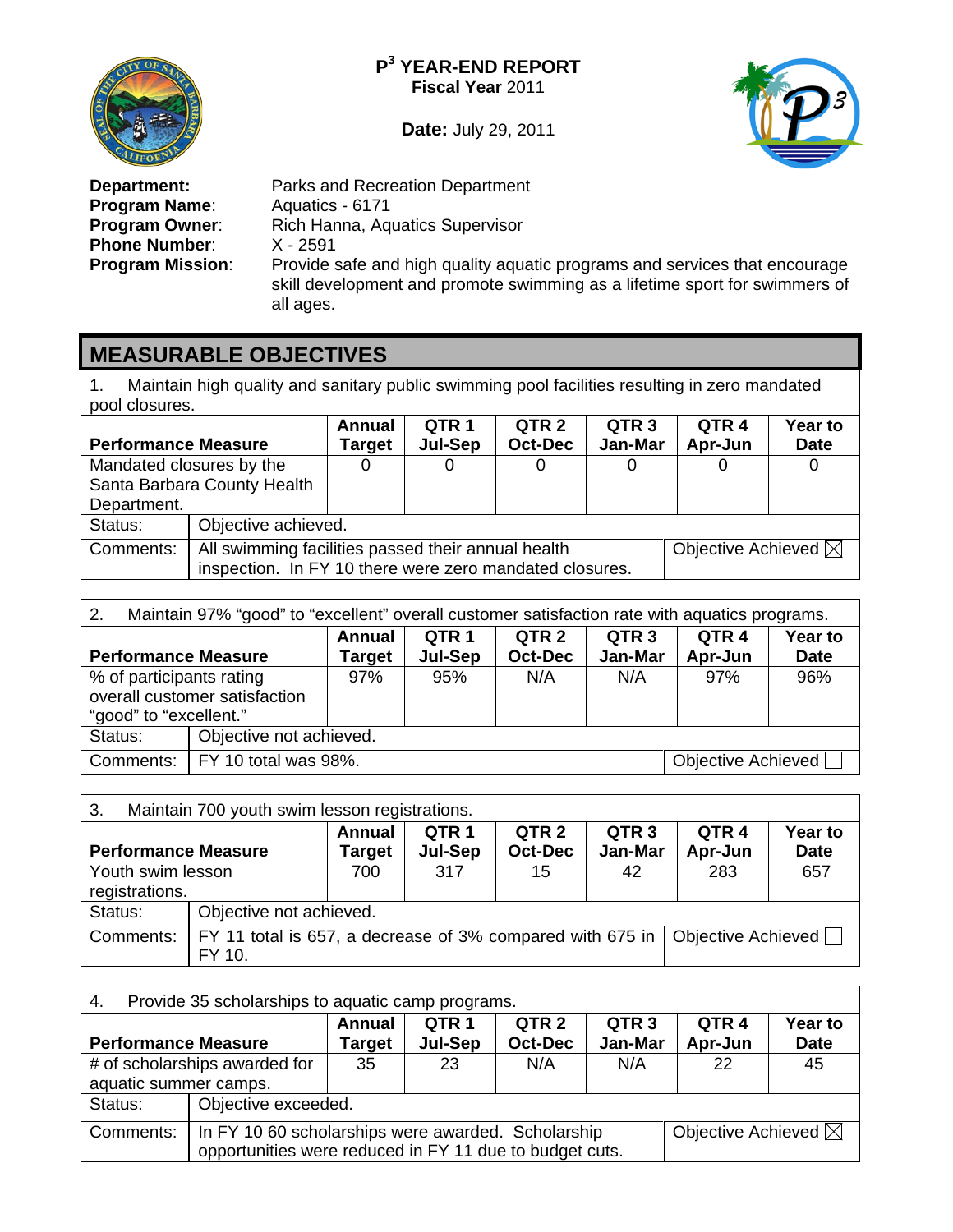|                                                                                                                                                                  | <b>PROJECT OBJECTIVES</b>                                                                                                         |  |  |  |  |  |
|------------------------------------------------------------------------------------------------------------------------------------------------------------------|-----------------------------------------------------------------------------------------------------------------------------------|--|--|--|--|--|
| 5. Complete an anti-entrapment swimming pool drain retrofit for Los Baños pool to comply with the<br>Virginia Graeme Baker Pool and Spa Safety Act by June 2011. |                                                                                                                                   |  |  |  |  |  |
| Status:                                                                                                                                                          | Objective achieved.                                                                                                               |  |  |  |  |  |
| Comments:                                                                                                                                                        | Project was completed on budget with minimal impact to $\vert$ Objective Achieved $\boxtimes$<br>pool programming and operations. |  |  |  |  |  |

| <b>OTHER PERFORMANCE MEASURES</b>                      |                             |                             |                                    |                             |                             |                        |  |  |  |
|--------------------------------------------------------|-----------------------------|-----------------------------|------------------------------------|-----------------------------|-----------------------------|------------------------|--|--|--|
| <b>Performance Measure</b>                             | <b>Annual</b><br>Projection | QTR <sub>1</sub><br>Jul-Sep | QTR <sub>2</sub><br><b>Oct-Dec</b> | QTR <sub>3</sub><br>Jan-Mar | QTR <sub>4</sub><br>Apr-Jun | Year to<br><b>Date</b> |  |  |  |
| Training hours<br>1.<br>provided for aquatics staff.   | 185                         | 41                          | 45                                 | 51                          | 87                          | 224                    |  |  |  |
| % of cost recovery<br>2.<br>for all aquatics programs. | 52%                         | 41%                         | 45%                                | 49%                         | 70%                         | 70%                    |  |  |  |
| Participation at Los<br>3.<br>Baños swimming pool      | 92,000                      | 25,311                      | 24,109                             | 24,193                      | 22,497                      | 96,110                 |  |  |  |

| Attendance at Ortega<br>4.<br>park swimming pool. | 4,500 | 4,041 |  | 629   | 4,670 |
|---------------------------------------------------|-------|-------|--|-------|-------|
| Attendance at Oak<br>5.<br>park wading pool       | 7,500 | 5,363 |  | 1,983 | 7,346 |
| Attendance at West<br>6.<br>Beach wading pool.    |       | 1,481 |  |       | 1,481 |

#### **COMMENTS ON OTHER PERFORMANCE MEASURES:**

- 1. FY 10 total training hours was 206. FY 11 total hours reflects an increase of 8% due to safety training provided to the new Pool Manager and Pool Technician in the  $2^{nd}$  and  $3^{rd}$  quarters.
- 2. FY 10 total cost recovery for the aquatic budget was 71%; FY 11 total cost recovery reflects a 1% decrease due to lower program participation and revenue for the Jr. Lifeguard and Aquacamp programs.
- 3. FY 10 total was 94,868. FY 11 total is 96,110, which represents a 1% increase in participation. The increase in participation is attributed to opening Los Baños pool for summer programming at the conclusion of the school year compared to July  $1<sup>st</sup>$  in FY 10.
- 4. FY 10 total was 4,842. Decrease of 4% in FY 11 is attributed to pool closure due to repairs.
- 5. FY 10 total was 0 because of \$26,000 in unfunded repairs required to open the facility.
- 6. FY 10 total was 3,892, which reflects the West Beach wading pool being open all summer to accommodate the Oak Park wading pool being closed.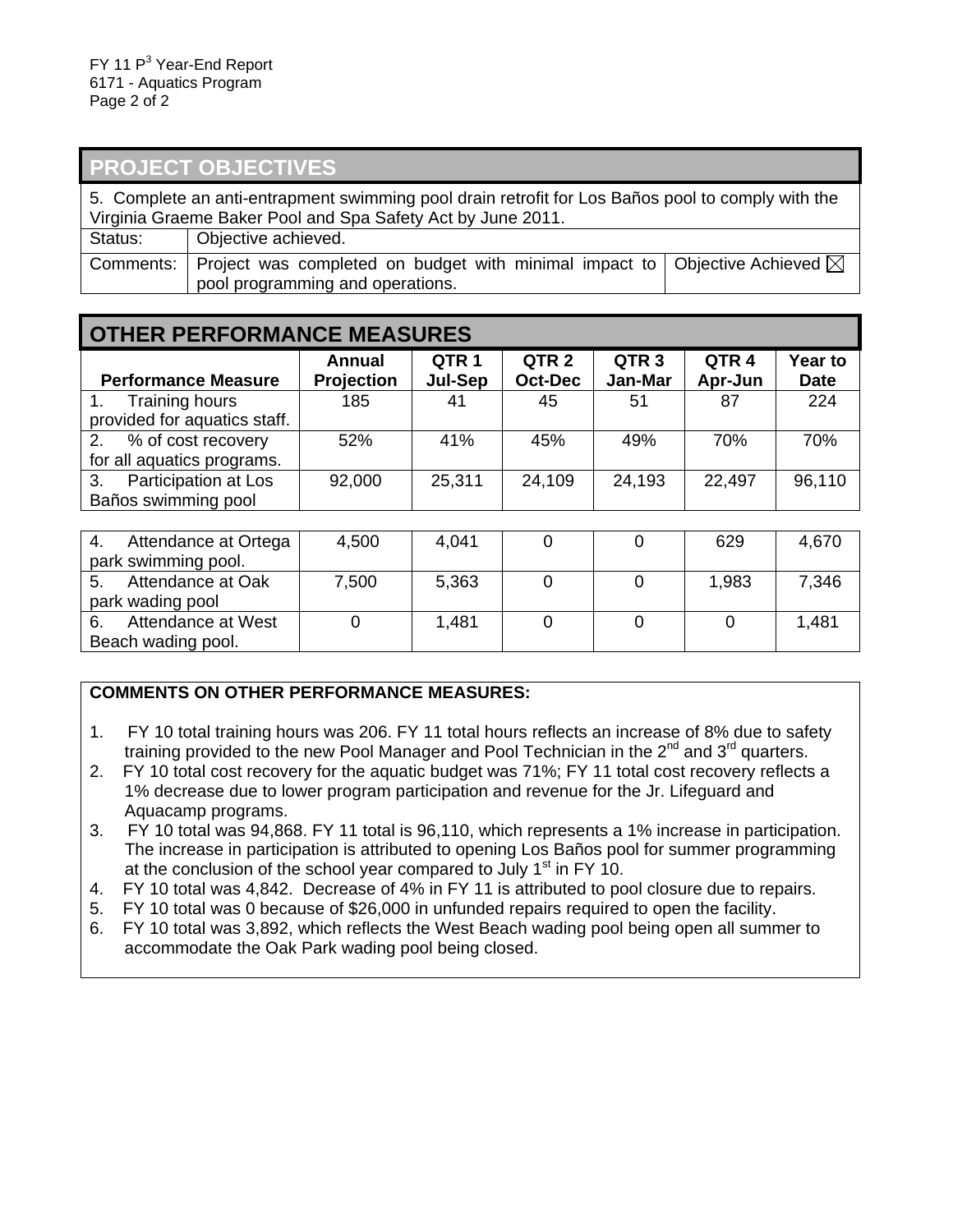

**Date:** July 29, 2011



**Program Name:<br>Program Owner: Phone Number:**<br>**Program Mission:** 

**Department:** Parks and Recreation Department<br>**Program Name**: Sports - 6181 Jeff Smith, Sports Supervisor<br>x - 1944 Provide adults and youth of all ability levels the opportunity to participate in competitive sports by working towards personal development, by promoting healthy and active lifestyles, and coordinate and facilitate use of sports fields.

| <b>MEASURABLE OBJECTIVES</b>                                                      |                                                                                                                                                                                                         |       |     |    |     |     |         |  |
|-----------------------------------------------------------------------------------|---------------------------------------------------------------------------------------------------------------------------------------------------------------------------------------------------------|-------|-----|----|-----|-----|---------|--|
| Maintain participation level in youth sports programs based on FY10 actual.<br>1. |                                                                                                                                                                                                         |       |     |    |     |     |         |  |
|                                                                                   | QTR <sub>3</sub><br>QTR <sub>4</sub><br>QTR <sub>1</sub><br>QTR <sub>2</sub><br>Annual<br>Jan-Mar<br><b>Oct-Dec</b><br>Apr-Jun<br><b>Performance Measure</b><br>Jul-Sep<br><b>Date</b><br><b>Target</b> |       |     |    |     |     | Year to |  |
|                                                                                   | # of youth league participants.                                                                                                                                                                         | 1,734 | 583 | 28 | 572 | 630 | 1,813   |  |
| Status:                                                                           | Objective exceeded.                                                                                                                                                                                     |       |     |    |     |     |         |  |
| Comments:                                                                         | Objective Achieved $\boxtimes$<br>FY 10 total was 1,734 participants. FY 11 participation<br>represents a 5% increase.                                                                                  |       |     |    |     |     |         |  |

| Maintain participation level in adult sports programs based on FY10 actual.<br>2. |                                                                                      |               |                                |                                    |                             |                  |                               |  |  |
|-----------------------------------------------------------------------------------|--------------------------------------------------------------------------------------|---------------|--------------------------------|------------------------------------|-----------------------------|------------------|-------------------------------|--|--|
|                                                                                   |                                                                                      | <b>Annual</b> | QTR 1<br>Jul-Sep               | QTR <sub>2</sub><br><b>Oct-Dec</b> | QTR <sub>3</sub><br>Jan-Mar | QTR 4<br>Apr-Jun | <b>Year to</b><br><b>Date</b> |  |  |
| <b>Performance Measure</b>                                                        |                                                                                      | <b>Target</b> |                                |                                    |                             |                  |                               |  |  |
|                                                                                   | # of adult league participants.                                                      | 1,580         | 724                            | 2                                  | 881                         |                  | 1,607                         |  |  |
| Status:                                                                           | Objective exceeded,                                                                  |               |                                |                                    |                             |                  |                               |  |  |
| Comments:                                                                         | FY 10 total was 1,580 participants. FY 11 participation<br>represents a 2% increase. |               | Objective Achieved $\boxtimes$ |                                    |                             |                  |                               |  |  |

3. Achieve 90% "good" to "excellent" survey response ratings for overall customer satisfaction with youth sports programs.

|                               |                                                                        | <b>Annual</b>                       | QTR <sub>1</sub> | QTR <sub>2</sub> | QTR <sub>3</sub> | QTR <sub>4</sub>               | Year to     |  |  |
|-------------------------------|------------------------------------------------------------------------|-------------------------------------|------------------|------------------|------------------|--------------------------------|-------------|--|--|
| <b>Performance Measure</b>    |                                                                        | Target                              | Jul-Sep          | <b>Oct-Dec</b>   | Jan-Mar          | Apr-Jun                        | <b>Date</b> |  |  |
| % of participants rating      |                                                                        | 90%                                 | 100%             | 93%              |                  |                                | 97%         |  |  |
|                               | overall customer satisfaction                                          |                                     |                  |                  |                  |                                |             |  |  |
| with youth sports programs as |                                                                        |                                     |                  |                  |                  |                                |             |  |  |
| "good" to "excellent".        |                                                                        |                                     |                  |                  |                  |                                |             |  |  |
| Status:                       | Objective exceeded.                                                    |                                     |                  |                  |                  |                                |             |  |  |
| Comments:                     | Total for FY 10 was 90%. FY 11 total represents a 7%                   |                                     |                  |                  |                  | Objective Achieved $\boxtimes$ |             |  |  |
|                               | increase. Annual summer camp surveys are sent at end of                |                                     |                  |                  |                  |                                |             |  |  |
|                               | FY 1 <sup>st</sup> quarter, and annual youth sport program surveys are |                                     |                  |                  |                  |                                |             |  |  |
|                               |                                                                        | sent in FY 2 <sup>nd</sup> quarter. |                  |                  |                  |                                |             |  |  |

4. Achieve 90 "good" to "excellent" survey response ratings for overall customer satisfaction with adult sports programs. **Performance Measure Annual Target QTR 1 Jul-Sep QTR 2 Oct-Dec QTR 3 Jan-Mar QTR 4 Apr-Jun Year to Date**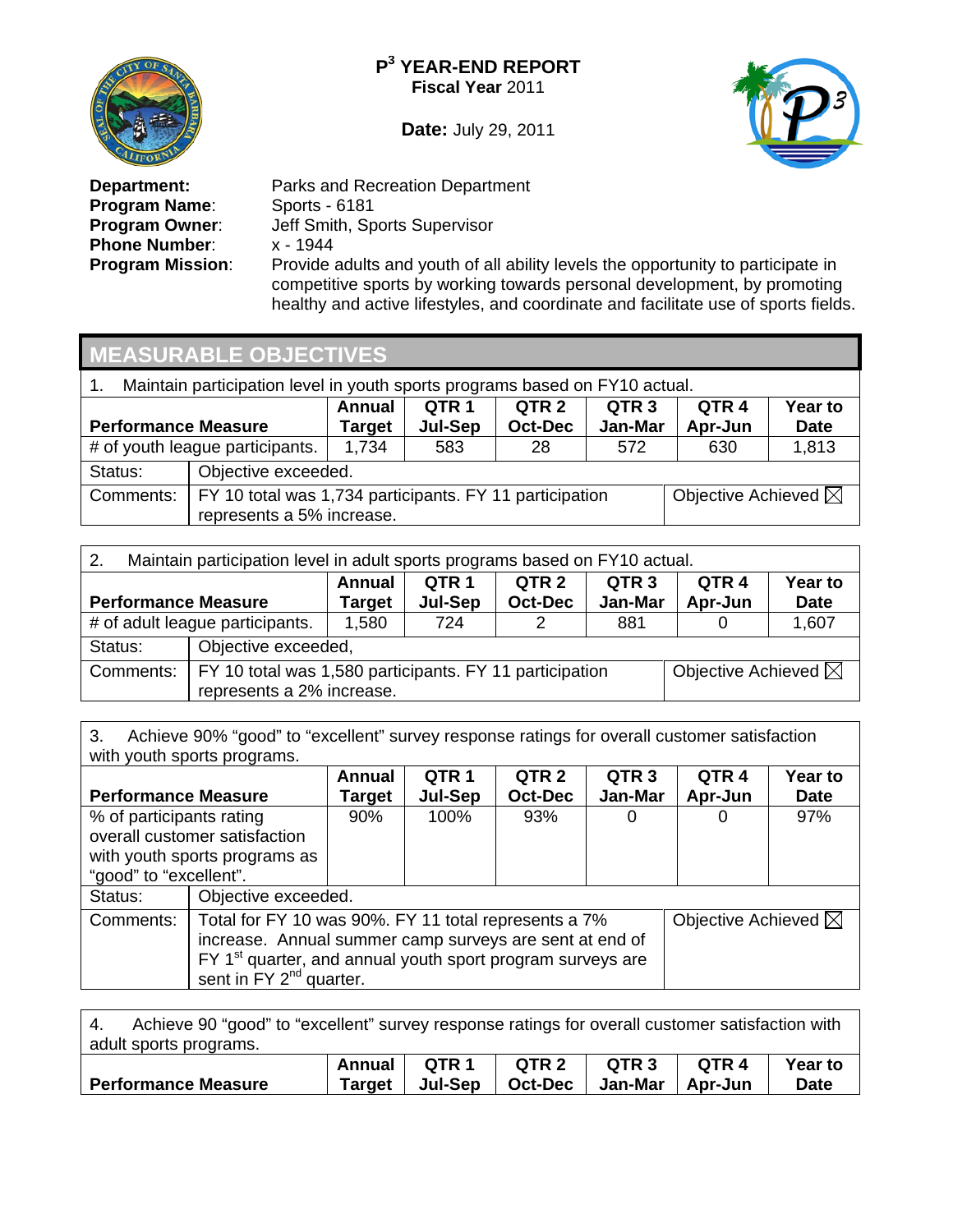|                               | % of participants rating                                                                      |  |  | 90% |  |  | 90% |  |  |
|-------------------------------|-----------------------------------------------------------------------------------------------|--|--|-----|--|--|-----|--|--|
| overall customer satisfaction |                                                                                               |  |  |     |  |  |     |  |  |
| with adult sports programs as |                                                                                               |  |  |     |  |  |     |  |  |
| "good" to "excellent".        |                                                                                               |  |  |     |  |  |     |  |  |
| Status:                       | Objective achieved.                                                                           |  |  |     |  |  |     |  |  |
| Comments:                     | Objective Achieved $\boxtimes$<br>Total for FY 10 was 100%. FY 11 total represents a 10%      |  |  |     |  |  |     |  |  |
|                               | decrease. Adult sports participants are surveyed annually in<br>$FY$ 2 <sup>nd</sup> quarter. |  |  |     |  |  |     |  |  |

5. Facilitate community use of 10,000 programmable hours at 7 City sports fields and 10 school district sports fields.

|                            |                     | Annual                                                                                                                                                                 | QTR <sub>1</sub> | QTR <sub>2</sub> | QTR <sub>3</sub> | QTR <sub>4</sub> | Year to     |  |  |
|----------------------------|---------------------|------------------------------------------------------------------------------------------------------------------------------------------------------------------------|------------------|------------------|------------------|------------------|-------------|--|--|
| <b>Performance Measure</b> |                     | <b>Target</b>                                                                                                                                                          | Jul-Sep          | <b>Oct-Dec</b>   | Jan-Mar          | Apr-Jun          | <b>Date</b> |  |  |
| # of field hours reserved. |                     | 10,000                                                                                                                                                                 | 2,758            | 2,538            | 3,020            | 3,950            | 12,266      |  |  |
| Status:                    | Objective exceeded. |                                                                                                                                                                        |                  |                  |                  |                  |             |  |  |
|                            |                     | Comments:   FY 10 total was 11,651 hours. FY 11 total represents a 5%<br>increase. Increase due to staff diligence working with<br>community groups to secure permits. |                  |                  |                  |                  |             |  |  |

| Maintain participation level in free after school sports programs based on FY10 actual.<br>6. |                                                                                                                                                                                                                                                                                                                                                                                                                               |                         |                             |                                    |                             |                                |                        |  |  |
|-----------------------------------------------------------------------------------------------|-------------------------------------------------------------------------------------------------------------------------------------------------------------------------------------------------------------------------------------------------------------------------------------------------------------------------------------------------------------------------------------------------------------------------------|-------------------------|-----------------------------|------------------------------------|-----------------------------|--------------------------------|------------------------|--|--|
| <b>Performance Measure</b>                                                                    |                                                                                                                                                                                                                                                                                                                                                                                                                               | <b>Annual</b><br>Target | QTR <sub>1</sub><br>Jul-Sep | QTR <sub>2</sub><br><b>Oct-Dec</b> | QTR <sub>3</sub><br>Jan-Mar | QTR <sub>4</sub><br>Apr-Jun    | Year to<br><b>Date</b> |  |  |
| # of participants.                                                                            |                                                                                                                                                                                                                                                                                                                                                                                                                               | 890                     | 330                         | 33                                 | 410                         | 260                            | 1,033                  |  |  |
| Status:                                                                                       | Objective exceeded.                                                                                                                                                                                                                                                                                                                                                                                                           |                         |                             |                                    |                             |                                |                        |  |  |
| Comments:                                                                                     | FY 10 total was 774 participants. FY 11 total represents a<br>33% increase. Increase due in part to parents of students<br>enrolled in the Santa Barbara School District searching for<br>organized after school sports programs that have minimal or<br>no fees attached to participation. Another factor is the<br>majority of after school coaches remained throughout the<br>school year to provide coaching consistency. |                         |                             |                                    |                             | Objective Achieved $\boxtimes$ |                        |  |  |

|                                                                          | <b>PROJECT OBJECTIVES</b>                                                                                |                                |  |  |  |  |  |
|--------------------------------------------------------------------------|----------------------------------------------------------------------------------------------------------|--------------------------------|--|--|--|--|--|
| Develop new camps, clinics, and sports programs and classes for FY 2011. |                                                                                                          |                                |  |  |  |  |  |
| Status:                                                                  | Objective achieved.                                                                                      |                                |  |  |  |  |  |
|                                                                          | Comments:   One new summer adult beach volleyball league was<br>successfully implemented in summer 2010. | Objective Achieved $\boxtimes$ |  |  |  |  |  |

| <b>OTHER PERFORMANCE MEASURES</b>           |                             |                             |                                    |                             |                             |                        |  |  |  |
|---------------------------------------------|-----------------------------|-----------------------------|------------------------------------|-----------------------------|-----------------------------|------------------------|--|--|--|
| <b>Performance Measure</b>                  | Annual<br><b>Projection</b> | QTR <sub>1</sub><br>Jul-Sep | QTR <sub>2</sub><br><b>Oct-Dec</b> | QTR <sub>3</sub><br>Jan-Mar | QTR <sub>4</sub><br>Apr-Jun | Year to<br><b>Date</b> |  |  |  |
| Adult league and<br>tournament participants | 1,200                       | 724                         | 2                                  | 881                         | 0                           | 1,607                  |  |  |  |
| _ _ _ _                                     | .                           | ---                         | - -                                |                             | ---                         |                        |  |  |  |

| 2. Youth leagues, camps  | .600 | 583 | იი | 572 | 630 | $.$ 04 $\sim$ |
|--------------------------|------|-----|----|-----|-----|---------------|
| and clinic participants. |      |     |    |     |     |               |
|                          |      |     |    |     |     |               |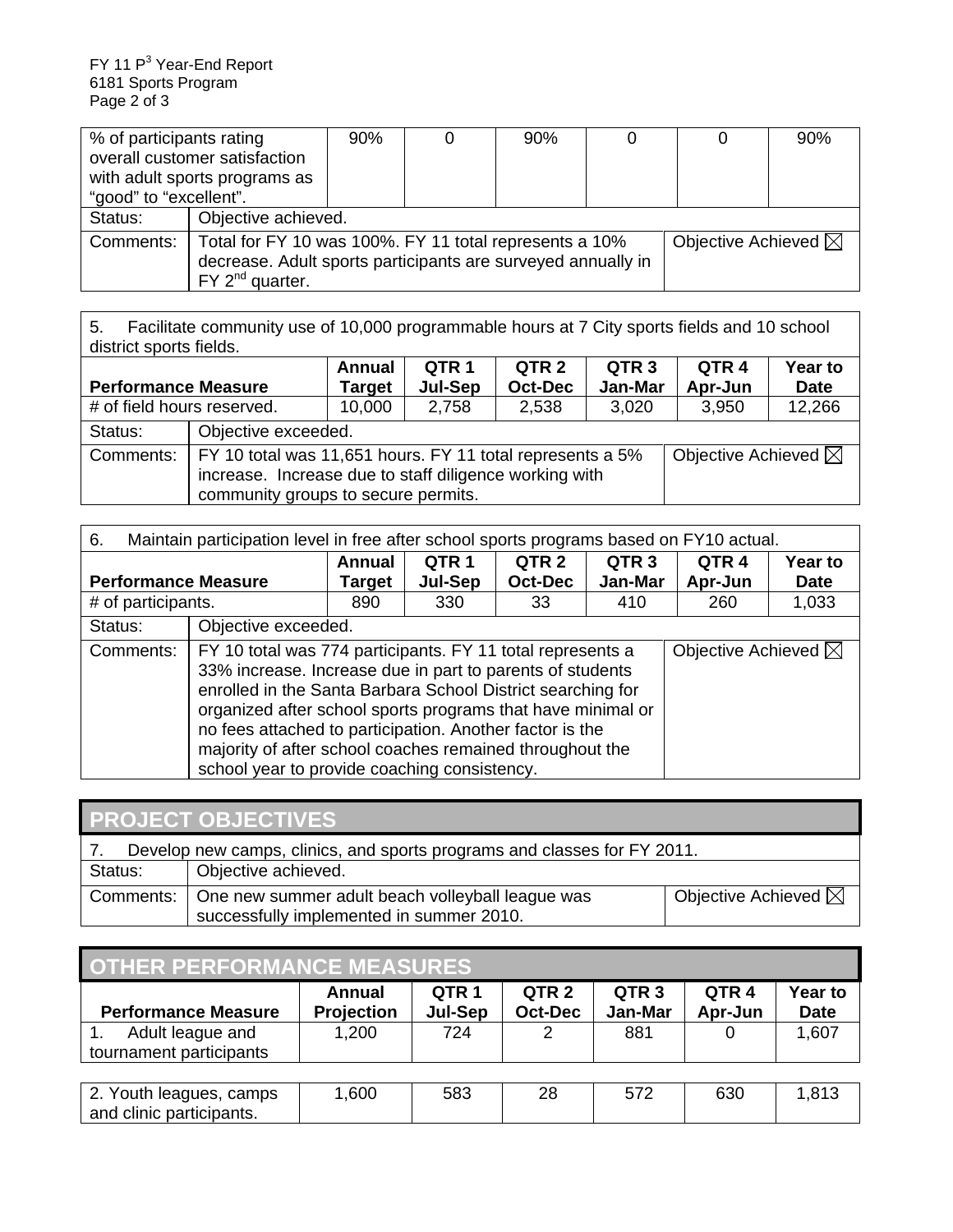| # of youth served<br>with scholarships. | 15  |     |     |     |     | 15  |
|-----------------------------------------|-----|-----|-----|-----|-----|-----|
|                                         |     |     |     |     |     |     |
| 4. Sports Section Cost                  | 41% | 50% | 33% | 49% | 47% | 47% |
| Recovery                                |     |     |     |     |     |     |

#### **COMMENTS ON OTHER PERFORMANCE MEASURES:**

- 1. Objective achieved. FY 10 Actual  $-$  1,580 FY 11 = 1,607. FY 11 year-end represents a 2% increase due to successful spring basketball league with 35 teams and successful spring soccer league with 21 teams.
- 2. Objective achieved. FY 10 Actual  $-1,734$  FY 11 = 1,813. FY 11 year-end represents a 5% increase due to successful flag football, basketball and soccer leagues. Parents searching for low cost sports programs may also be a factor to increased participation.
- 3. Objective achieved. FY 10 Actual 6 FY 11 = 15. FY 11 year-end represents a 150% increase in scholarships awarded over FY10, due to outside grant funding being secured for summer camp scholarships that were not budgeted.
- 4. Objective achieved. FY 10 Actual  $-47\%$  FY 11 = 47%.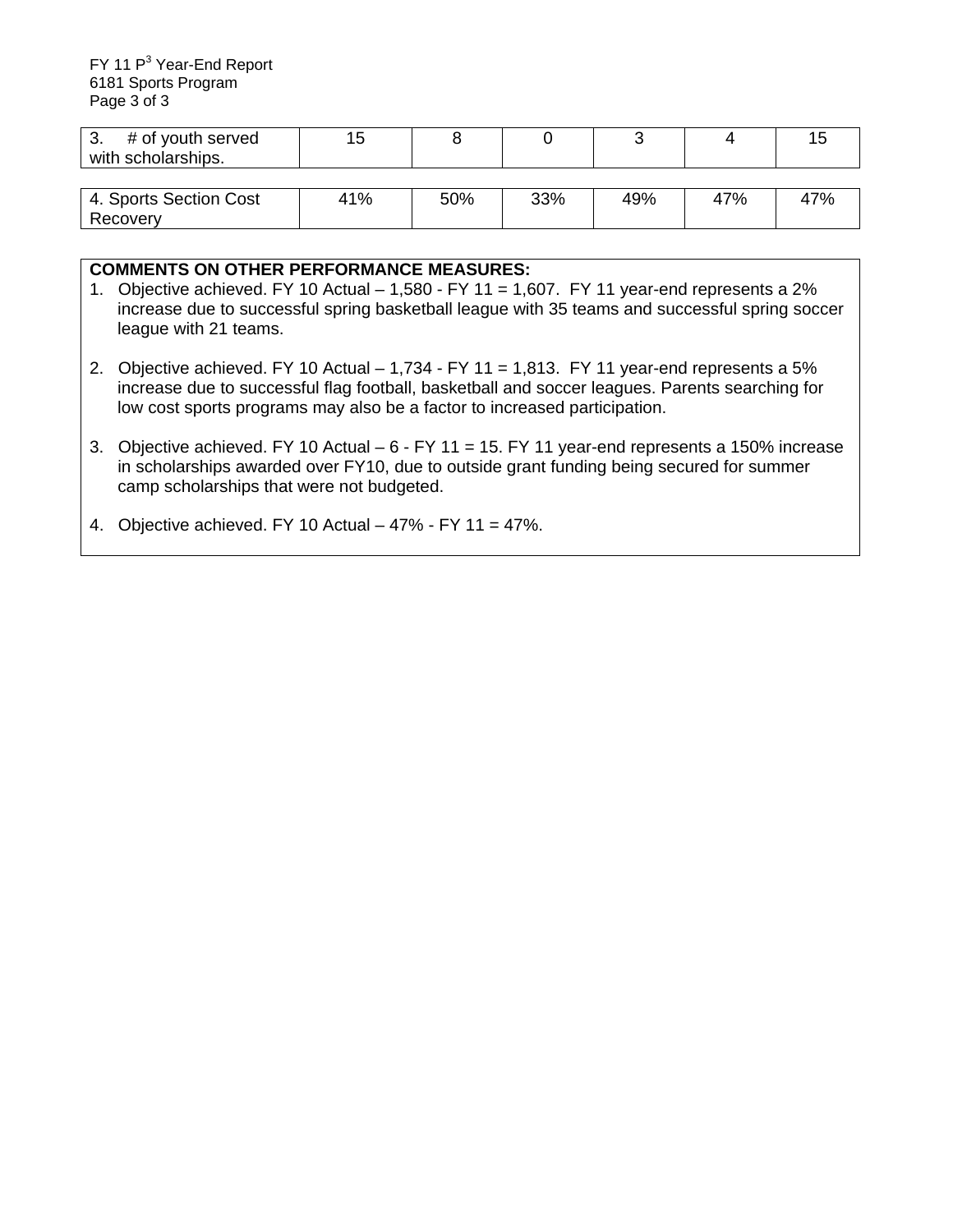

**Date:** July 29, 2011



**Program Name:<br>Program Owner: Phone Number:<br>Program Mission:** 

**Department:** Parks and Recreation Department<br>**Program Name:** Tennis - 6182 Cathy Carpenter, Tennis Coordinator<br>X - 5573 **Program Mission**: To offer reasonably priced, quality tennis classes, clinics and tournaments in well-maintained facilities and to promote tennis as a lifetime sport.

# **MEASURABLE OBJECTIVES**

| Provide 1,000 hours of lessons, both group and private, on an annual basis. |                                                                                                                                                                                                                                                 |                         |                             |                                    |                             |                             |                               |  |  |
|-----------------------------------------------------------------------------|-------------------------------------------------------------------------------------------------------------------------------------------------------------------------------------------------------------------------------------------------|-------------------------|-----------------------------|------------------------------------|-----------------------------|-----------------------------|-------------------------------|--|--|
| <b>Performance Measure</b>                                                  |                                                                                                                                                                                                                                                 | <b>Annual</b><br>Target | QTR <sub>1</sub><br>Jul-Sep | QTR <sub>2</sub><br><b>Oct-Dec</b> | QTR <sub>3</sub><br>Jan-Mar | QTR <sub>4</sub><br>Apr-Jun | <b>Year to</b><br><b>Date</b> |  |  |
| # lessons hours                                                             |                                                                                                                                                                                                                                                 | 1,000                   | 176                         | 129                                | 225                         | 253                         | 783                           |  |  |
| Status:                                                                     | Objective not achieved.                                                                                                                                                                                                                         |                         |                             |                                    |                             |                             |                               |  |  |
| Comments:                                                                   | FY 10 total was 1,256. FY 11 reflects a 38% decrease due<br>Objective Achieved<br>to the September 1 <sup>st</sup> transfer of Las Positas to Elings Park.<br>Annual target established prior to the transfer of Las Positas<br>to Elings Park. |                         |                             |                                    |                             |                             |                               |  |  |

### 2. Sell 3,500 Daily Tennis Permits.

|                                    | <b>2.</b> OCIT <b>0.000 Daily TCHING</b> FOITING.                                                                                          |                         |                  |                    |                  |         |                |  |  |  |
|------------------------------------|--------------------------------------------------------------------------------------------------------------------------------------------|-------------------------|------------------|--------------------|------------------|---------|----------------|--|--|--|
|                                    |                                                                                                                                            | Annual                  | QTR <sub>1</sub> | QTR <sub>2</sub>   | QTR <sub>3</sub> | QTR 4   | <b>Year to</b> |  |  |  |
| <b>Performance Measure</b>         |                                                                                                                                            | <b>Target</b>           | Jul-Sep          | <b>Oct-Dec</b>     | Jan-Mar          | Apr-Jun | <b>Date</b>    |  |  |  |
| # of Daily Tennis Permits<br>sold. |                                                                                                                                            | 3,800                   | 841              | 542                | 646              | 528     | 2,557          |  |  |  |
| Status:                            |                                                                                                                                            | Objective not achieved. |                  |                    |                  |         |                |  |  |  |
| Comments:                          | FY 10 total was 3,665. FY 11 reflects a 30% decrease.<br>Annual target established prior to the transfer of Las Positas<br>to Elings Park. |                         |                  | Objective Achieved |                  |         |                |  |  |  |

| 3.<br>Manage 1,000 hours of fee based facility court rentals. |  |                                                                                                                                                                |                  |                                    |                             |                             |                        |  |  |  |
|---------------------------------------------------------------|--|----------------------------------------------------------------------------------------------------------------------------------------------------------------|------------------|------------------------------------|-----------------------------|-----------------------------|------------------------|--|--|--|
| <b>Performance Measure</b>                                    |  | <b>Annual</b><br><b>Target</b>                                                                                                                                 | QTR 1<br>Jul-Sep | QTR <sub>2</sub><br><b>Oct-Dec</b> | QTR <sub>3</sub><br>Jan-Mar | QTR <sub>4</sub><br>Apr-Jun | Year to<br><b>Date</b> |  |  |  |
| # of court rentals hours                                      |  | 1,000                                                                                                                                                          | 322              | 279                                | 219                         | 283                         | 1,103                  |  |  |  |
| Status:                                                       |  | Objective exceeded.                                                                                                                                            |                  |                                    |                             |                             |                        |  |  |  |
| Comments:                                                     |  | FY 10 year to date was 1,160. FY 11 reflects a 5%<br>decrease due to the loss of a seasonal league. Rentals are<br>based at either Pershing Park or Municipal. |                  |                                    |                             |                             |                        |  |  |  |

| 4. Maintain an 80% customer satisfaction rate for court maintenance. |                                                           |                                                                             |         |                |         |                                |             |  |
|----------------------------------------------------------------------|-----------------------------------------------------------|-----------------------------------------------------------------------------|---------|----------------|---------|--------------------------------|-------------|--|
|                                                                      |                                                           | QTR <sub>3</sub><br>QTR <sub>4</sub><br>Year to<br>QTR 2<br>QTR 1<br>Annual |         |                |         |                                |             |  |
| <b>Performance Measure</b>                                           |                                                           | <b>Target</b>                                                               | Jul-Sep | <b>Oct-Dec</b> | Jan-Mar | Apr-Jun                        | <b>Date</b> |  |
| Maintain an 80% customer                                             |                                                           | 80%                                                                         | 0%      | 0%             | 0%      | 80%                            | 80%         |  |
| satisfaction rate for court                                          |                                                           |                                                                             |         |                |         |                                |             |  |
| maintenance.                                                         |                                                           |                                                                             |         |                |         |                                |             |  |
| Status:                                                              | Objective achieved.                                       |                                                                             |         |                |         |                                |             |  |
| Comments:                                                            | FY 10 year-to-date was 75%. FY 11 reflects a 5% increase. |                                                                             |         |                |         | Objective Achieved $\boxtimes$ |             |  |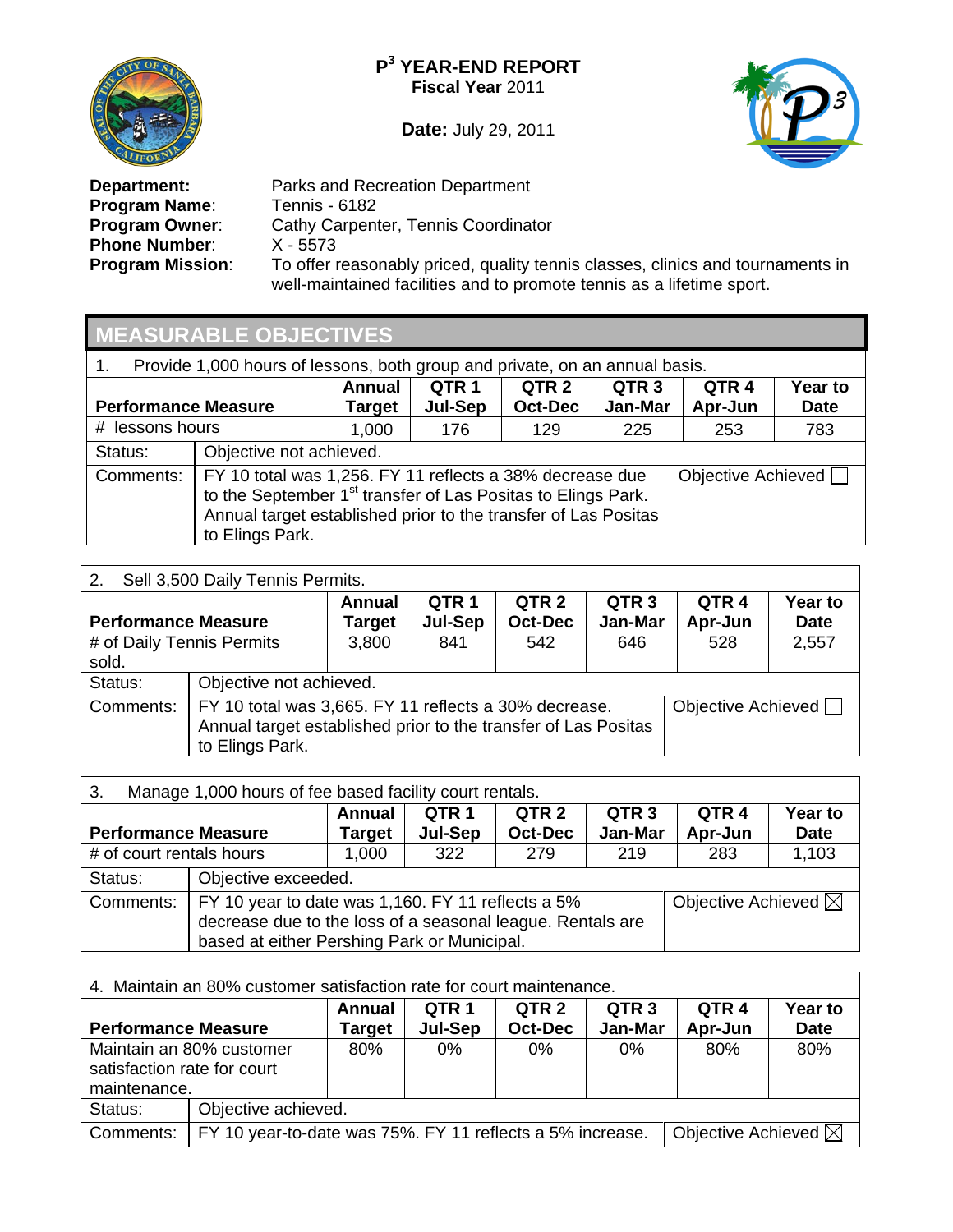| Provide 1,200 court hours to local agencies for youth programming.<br>5. |                                                                                      |                                                           |                  |                  |                  |                  |         |
|--------------------------------------------------------------------------|--------------------------------------------------------------------------------------|-----------------------------------------------------------|------------------|------------------|------------------|------------------|---------|
|                                                                          |                                                                                      | <b>Annual</b>                                             | QTR <sub>1</sub> | QTR <sub>2</sub> | QTR <sub>3</sub> | QTR <sub>4</sub> | Year to |
| <b>Performance Measure</b>                                               |                                                                                      | Jan-Mar<br><b>Oct-Dec</b><br>Jul-Sep<br>Apr-Jun<br>Target |                  |                  |                  | <b>Date</b>      |         |
| # of court hours for youth<br>programming by local<br>agencies           |                                                                                      | 1,200                                                     | 633              | 320              | 396              | 468              | 1,817   |
| Status:                                                                  |                                                                                      | Objective exceeded.                                       |                  |                  |                  |                  |         |
| Comments:                                                                | Objective Achieved $\boxtimes$<br>FY 10 year-to-date was 2,237. FY 11 reflects a 19% |                                                           |                  |                  |                  |                  |         |
|                                                                          | decrease in court use by the Tennis Patrons.                                         |                                                           |                  |                  |                  |                  |         |

# **PROJECT OBJECTIVES**

| 6.      | Replace the windscreens surrounding the Stadium Court at the Municipal Tennis Facility. |                                |  |  |  |  |  |
|---------|-----------------------------------------------------------------------------------------|--------------------------------|--|--|--|--|--|
| Status: | Objective achieved.                                                                     |                                |  |  |  |  |  |
|         | Comments:   Work completed June 2011.                                                   | Objective Achieved $\boxtimes$ |  |  |  |  |  |

# **OTHER PERFORMANCE MEASURES**

| <b>Performance Measure</b>                                            | Annual<br><b>Projection</b> | QTR <sub>1</sub><br>Jul-Sep | QTR <sub>2</sub><br>Oct-Dec | QTR <sub>3</sub><br>Jan-Mar | QTR <sub>4</sub><br>Apr-Jun | Year to<br><b>Date</b> |
|-----------------------------------------------------------------------|-----------------------------|-----------------------------|-----------------------------|-----------------------------|-----------------------------|------------------------|
| Expenditure cost<br>1.<br>recovery through user fee<br>revenue.       | 45%                         | 42%                         | 36%                         | 37%                         | 42%                         | 42%                    |
|                                                                       |                             |                             |                             |                             |                             |                        |
| 2.<br>Jr. Tennis Summer<br><b>Clinic Participation</b>                | 80                          | 35                          | 0                           | 0                           | 12                          | 47                     |
|                                                                       |                             |                             |                             |                             |                             |                        |
| 3.<br>Annual public tennis<br>tournaments                             | 8                           | 4                           | 2                           |                             | 2                           | 9                      |
|                                                                       |                             |                             |                             |                             |                             |                        |
| 4.<br>Average daily<br>attendance at Saturday<br>Junior Tennis Clinic | 8                           | 11                          | 10                          | 8                           | 13                          | 11                     |

#### **COMMENTS ON OTHER PERFORMANCE MEASURES:**

- 1. FY 10 year-to-date was 42%. FY 11 year-to-date reflects the same cost recovery, but 3% lower than the annual projection due to lower program revenues associated with the operational transfer of Las Positas to Elings Park.
- 2. FY 10 year-to-date was 88. FY 11 reflects a 47% decrease due to one camp not being offered in June.
- 3. FY 10 year-to-date was 9. FY 11 reflects the same number of tennis events conducted on City courts. .
- 4. FY 10 year-to-date was 9. FY 11 reflects a 22% increase due to the popularity of the program and instructor.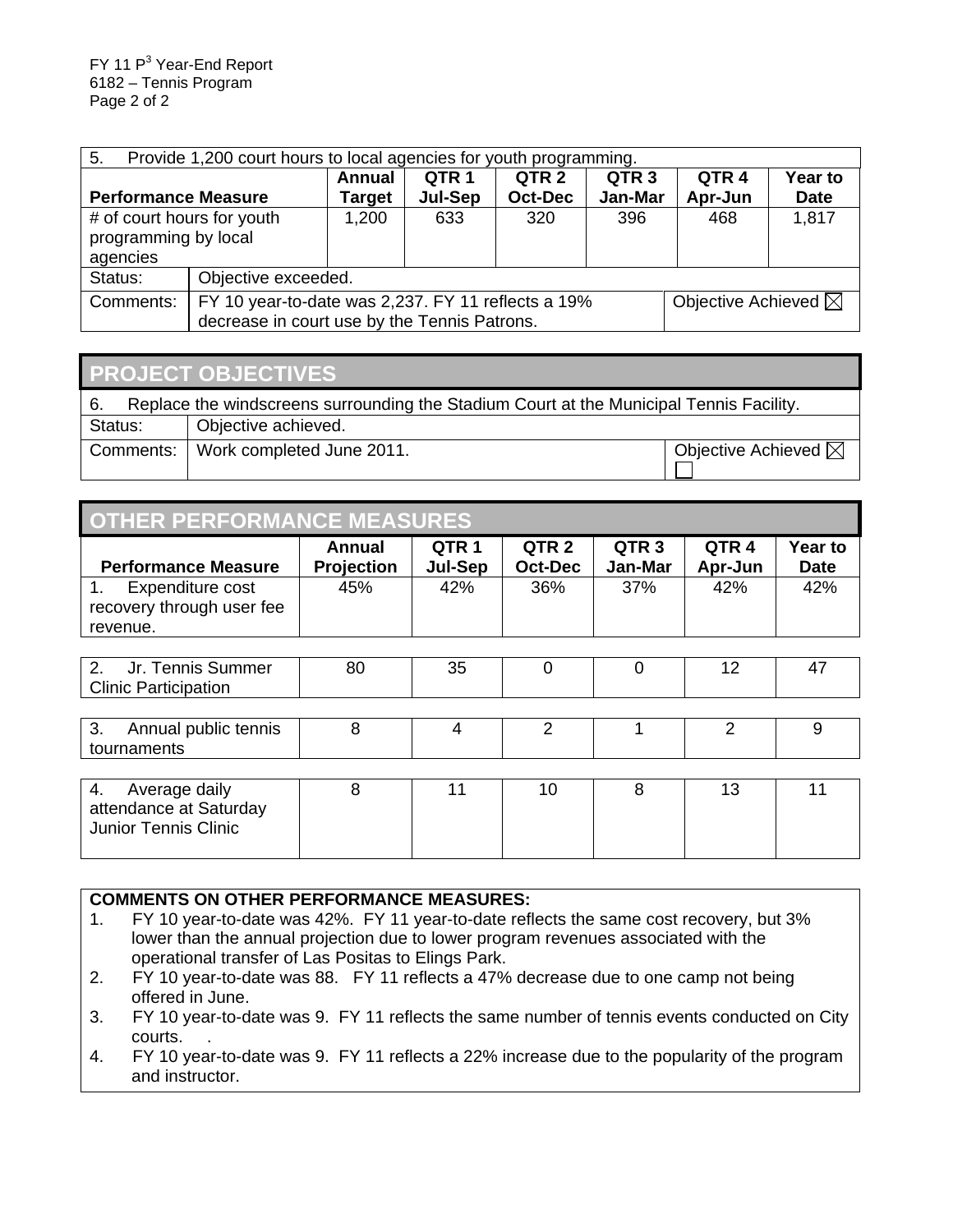

**Date:** July 29, 2011



| Department:             | Parks and Recreation Department                                                                                                                                      |
|-------------------------|----------------------------------------------------------------------------------------------------------------------------------------------------------------------|
| <b>Program Name:</b>    | Neighborhood and Outreach Services - 6195                                                                                                                            |
| <b>Program Owner:</b>   | Antonio Velasquez - Senior Neighborhood and Outreach Services                                                                                                        |
|                         | Supervisor                                                                                                                                                           |
| <b>Phone Number:</b>    | $x - 4543$                                                                                                                                                           |
| <b>Program Mission:</b> | Provide programs and outreach services to strengthen families,<br>improve outcomes for children and youth, enhance neighborhoods and<br>create stronger communities. |

#### **MEASURABLE OBJECTIVES**

1. Provide 40,000 units of service to meet specific neighborhood needs such as renters / homeowners' assistance, tax preparation, health screening, food distribution, and other social services.

|                            |                     | <b>Annual</b>                                                                                                                                                                                                                   | QTR <sub>1</sub> | QTR <sub>2</sub> | QTR <sub>3</sub> | QTR <sub>4</sub>                         | <b>Year to</b> |
|----------------------------|---------------------|---------------------------------------------------------------------------------------------------------------------------------------------------------------------------------------------------------------------------------|------------------|------------------|------------------|------------------------------------------|----------------|
| <b>Performance Measure</b> |                     | <b>Target</b>                                                                                                                                                                                                                   | <b>Jul-Sep</b>   | Oct-Dec          | Jan-Mar          | Apr-Jun                                  | <b>Date</b>    |
| Neighborhood service       |                     | 40,000                                                                                                                                                                                                                          | 17,241           | 10,731           | 10,301           | 9,775                                    | 48,048         |
| contacts.                  |                     |                                                                                                                                                                                                                                 |                  |                  |                  |                                          |                |
| Status:                    | Objective exceeded. |                                                                                                                                                                                                                                 |                  |                  |                  |                                          |                |
| Comments                   |                     | This objective was surpassed due to the addition of a<br>mobile farmers market in the Lower Westside, and an<br>overall increase in food distribution participants. FY11<br>increased by 15,222 contacts or 46% above 32,826 in |                  |                  |                  | <b>Objective Achieved</b><br>$\boxtimes$ |                |
|                            | FY10.               |                                                                                                                                                                                                                                 |                  |                  |                  |                                          |                |

2. Respond to 13,000 community resident requests for services, information, and referrals; regarding City services and community social services.

| <b>Performance Measure</b> |                                                                                  | Annual<br><b>Target</b> | QTR 1<br><b>Jul-Sep</b> | QTR <sub>2</sub><br>Oct-Dec | QTR <sub>3</sub><br>Jan-Mar | QTR <sub>4</sub><br>Apr-Jun | Year to<br><b>Date</b> |
|----------------------------|----------------------------------------------------------------------------------|-------------------------|-------------------------|-----------------------------|-----------------------------|-----------------------------|------------------------|
|                            | Information and referrals                                                        | 13,000                  | 4.243                   | 4,372                       | 4,285                       | 7,075                       | 19,975                 |
| contacts to residents.     |                                                                                  |                         |                         |                             |                             |                             |                        |
| Status:                    | Objective exceeded.                                                              |                         |                         |                             |                             |                             |                        |
| Comments                   | <b>Objective Achieved</b><br>FY 10 was 21,548. FY 11 reflects a 7% decrease from |                         |                         |                             |                             |                             |                        |
|                            | FY 10.                                                                           |                         |                         |                             |                             |                             |                        |

3. Maintain an average daily participation attendance of 30 teens at two community centers.

| <b>Performance Measure</b>  |                     | Annual<br><b>Target</b> | QTR 1<br>Jul-Sep | QTR 2<br>Oct-Dec | QTR 3<br>Jan-Mar | QTR <sub>4</sub><br>Apr-Jun | Year to<br><b>Date</b> |
|-----------------------------|---------------------|-------------------------|------------------|------------------|------------------|-----------------------------|------------------------|
| Average # of teens visiting |                     | 30                      | 15               | 36               |                  | 45                          | 31                     |
| community centers.          |                     |                         |                  |                  |                  |                             |                        |
| Status:                     | Objective achieved. |                         |                  |                  |                  |                             |                        |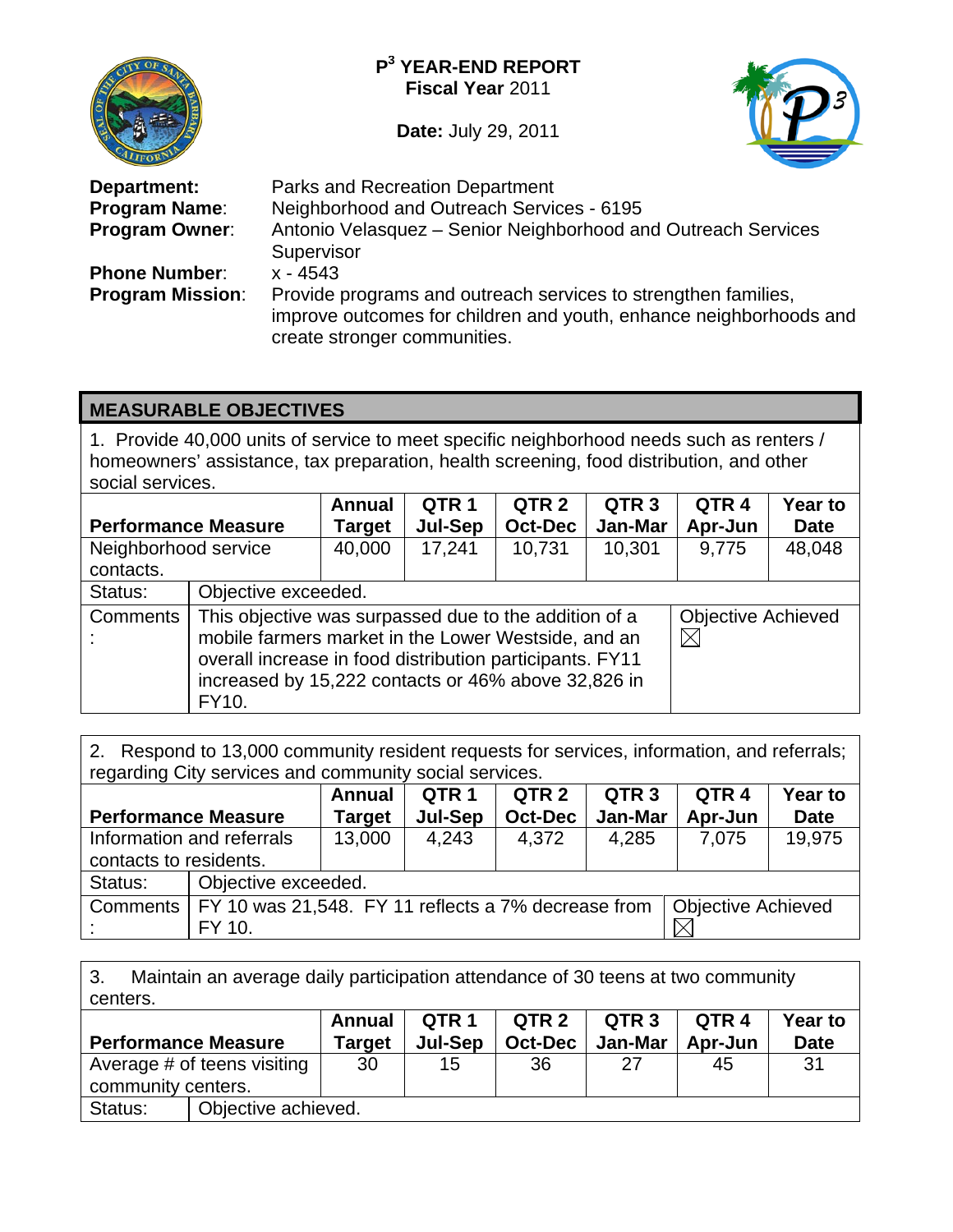| Comments   Youth attendance was steady throughout the year with | <b>Objective Achieved</b> |
|-----------------------------------------------------------------|---------------------------|
| an increase in participation due to ongoing activities of       | $\boxtimes$               |
| the Santa Barbara Arts Alliance, Culinary Arts                  |                           |
| Program, and the opening of the Youth Drop-in Center            |                           |
| at the Franklin Center. Attendance in FY 11 was 26%             |                           |
| lower than FY 10 (42) due to the transfer of the                |                           |
| Twelve35 Teen Center facility operation to PAL.                 |                           |

4. Provide at least 4,000 hours of community service opportunities per year for teens and adults in youth program activities.

| <b>Performance Measure</b> |                                                                                                                                                                                                                                                                                                                 | <b>Annual</b><br>Target | QTR <sub>1</sub><br><b>Jul-Sep</b> | QTR <sub>2</sub><br><b>Oct-Dec</b> | QTR <sub>3</sub><br>Jan-Mar | QTR <sub>4</sub><br>Apr-Jun              | <b>Year to</b><br><b>Date</b> |
|----------------------------|-----------------------------------------------------------------------------------------------------------------------------------------------------------------------------------------------------------------------------------------------------------------------------------------------------------------|-------------------------|------------------------------------|------------------------------------|-----------------------------|------------------------------------------|-------------------------------|
| #of community service      |                                                                                                                                                                                                                                                                                                                 | 4,000                   | 1,202                              | 879                                | 1,935                       | 2,864                                    | 6,880                         |
| hours performed.           |                                                                                                                                                                                                                                                                                                                 |                         |                                    |                                    |                             |                                          |                               |
| Status:                    | Objective exceeded.                                                                                                                                                                                                                                                                                             |                         |                                    |                                    |                             |                                          |                               |
| Comments                   | Youth continued to be very active throughout the year<br>in various programs and activities, including the SB<br>Arts Alliance, Speak Outs, Clean-Ups, Milpas Street<br>Graffiti Abatement Project, and Youth Council. There<br>was an overall increase in community service hours of<br>15% over FY10 (5,999). |                         |                                    |                                    |                             | <b>Objective Achieved</b><br>$\boxtimes$ |                               |

5. Process 1,500 facility reservations for community, private, and public events at 3 community centers.

| <b>Performance Measure</b>                          |                                                                                      | <b>Annual</b><br>Target | QTR <sub>1</sub><br><b>Jul-Sep</b> | QTR <sub>2</sub><br><b>Oct-Dec</b> | QTR <sub>3</sub><br>Jan-Mar | QTR <sub>4</sub><br>Apr-Jun | <b>Year to</b><br><b>Date</b> |
|-----------------------------------------------------|--------------------------------------------------------------------------------------|-------------------------|------------------------------------|------------------------------------|-----------------------------|-----------------------------|-------------------------------|
| Facility reservations for<br>community, private and |                                                                                      | 1,500                   | 437                                | 301                                | 525                         | 524                         | 1,787                         |
| public events.                                      |                                                                                      |                         |                                    |                                    |                             |                             |                               |
| Status:                                             | Objective exceeded.                                                                  |                         |                                    |                                    |                             |                             |                               |
| Comments                                            | Facility bookings increased throughout the year with an<br><b>Objective Achieved</b> |                         |                                    |                                    |                             |                             |                               |
|                                                     | overall increase of 53% over FY 10 (1,167).                                          |                         |                                    |                                    |                             |                             |                               |

| 6.                         | Achieve an overall participation of 5,000 teens (duplicated) in scheduled activities.                                                                                                                                                                                                           |               |                  |                  |                  |                           |             |
|----------------------------|-------------------------------------------------------------------------------------------------------------------------------------------------------------------------------------------------------------------------------------------------------------------------------------------------|---------------|------------------|------------------|------------------|---------------------------|-------------|
|                            |                                                                                                                                                                                                                                                                                                 | <b>Annual</b> | QTR <sub>1</sub> | QTR <sub>2</sub> | QTR <sub>3</sub> | QTR <sub>4</sub>          | Year to     |
| <b>Performance Measure</b> |                                                                                                                                                                                                                                                                                                 | Target        | <b>Jul-Sep</b>   | <b>Oct-Dec</b>   | Jan-Mar          | Apr-Jun                   | <b>Date</b> |
| # of teen participants     |                                                                                                                                                                                                                                                                                                 | 5,000         | 172              | 1,084            | 1,788            | 1,767                     | 4,811       |
| Status:                    | Objective not achieved.                                                                                                                                                                                                                                                                         |               |                  |                  |                  |                           |             |
| Comments                   | Participation decreased by 16% from FY 10 (5,709)<br>due to elimination of some youth activities such as<br>excursions, dances. Some activities did not take place<br>at the Franklin Center since the multipurpose room<br>was closed from January - May 2011 for the Youth<br>Center remodel. |               |                  |                  |                  | <b>Objective Achieved</b> |             |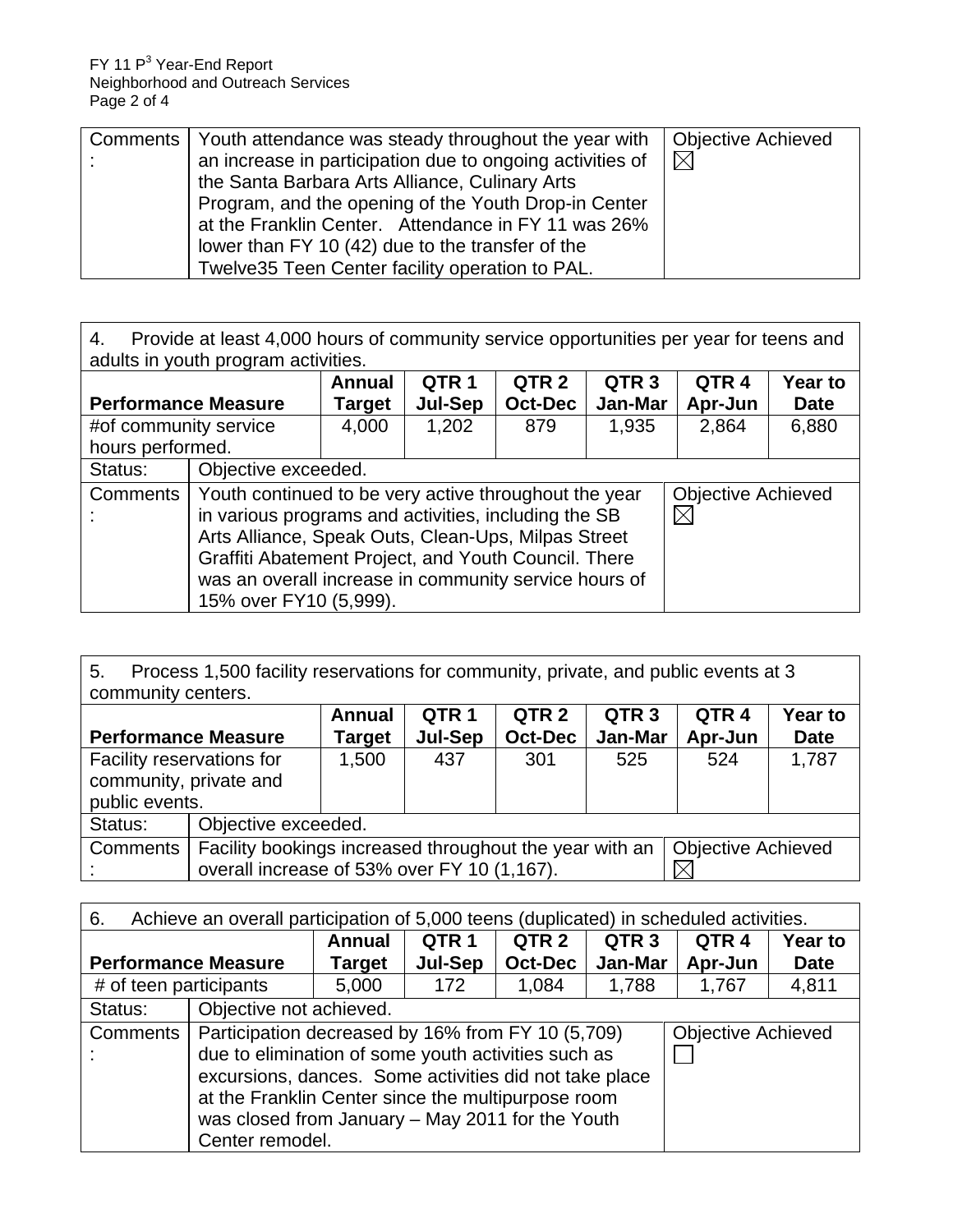| <b>PROJECT OBJECTIVES</b>                                                                                                                                                   |                                                                                                                                                                                                                |                                          |  |  |  |  |  |  |
|-----------------------------------------------------------------------------------------------------------------------------------------------------------------------------|----------------------------------------------------------------------------------------------------------------------------------------------------------------------------------------------------------------|------------------------------------------|--|--|--|--|--|--|
| 7. Coordinate submission of grant request from the Neighborhood Councils' to Community<br>Development Block Grant and Neighborhood Improvement Task Force by December 2010. |                                                                                                                                                                                                                |                                          |  |  |  |  |  |  |
| Status:                                                                                                                                                                     | Objective achieved.                                                                                                                                                                                            |                                          |  |  |  |  |  |  |
|                                                                                                                                                                             | Comments:   Recommendations were forwarded to the<br>Neighborhood Improvement Task Force, and six<br>funding applications were submitted, three of which<br>were for Parks and Recreation Department projects. | <b>Objective Achieved</b><br>$\boxtimes$ |  |  |  |  |  |  |

8. Work with Workforce Investment Board, Santa Barbara County Education Office, Youth Jobs Network and other employment agencies to coordinate the Youth Jobs Program including job readiness training, job skills and outreach to the community. Status: | Objective achieved. Comments: | Ongoing outreach efforts are continuing to coordinate Objective Achieved job-related information and weekly job readiness skills  $\boxtimes$ workshops. Step Up For Youth campaign kicked off during the  $4<sup>th</sup>$  quarter to recruit potential employers and agencies that can provide employment and/or resources to youth identified through NOS outreach efforts.

9. Provide coordination of teen activities at two community centers, Franklin, and Westside through collaboration with the teen serving agencies that support the program mission. Develop annual activity plan by September 2011. Status: | Objective not achieved. Comments: The Franklin Neighborhood Center's Youth Service Center renovation project was completed in May of 2011 with new monthly calendars of activities, and several new programs offered at both facilities. However, annual plans for each facility were not developed with collaborative agencies. Objective Achieved

| Work with neighborhoods and City leaders to create and implement a new<br>10.<br>Neighborhood Advisory Council model with representation from each neighborhood and<br>Santa Barbara Youth Council, to increase citizen voice and identify solutions to issues. |                                                                                                                                                                                                                 |                                |  |  |  |  |  |
|-----------------------------------------------------------------------------------------------------------------------------------------------------------------------------------------------------------------------------------------------------------------|-----------------------------------------------------------------------------------------------------------------------------------------------------------------------------------------------------------------|--------------------------------|--|--|--|--|--|
| Status:                                                                                                                                                                                                                                                         | Objective achieved.                                                                                                                                                                                             |                                |  |  |  |  |  |
| Comments:                                                                                                                                                                                                                                                       | The Neighborhood Advisory Council was established<br>in November 2010, and meetings take place monthly.<br>Representation includes the six "underserved"<br>neighborhoods and a liaison from the Youth Council. | <b>Objective Achieved</b><br>⊠ |  |  |  |  |  |

11. Coordinate the application and selection process to have 80% of the 179 garden plots assigned at community gardens by October 1, 2010.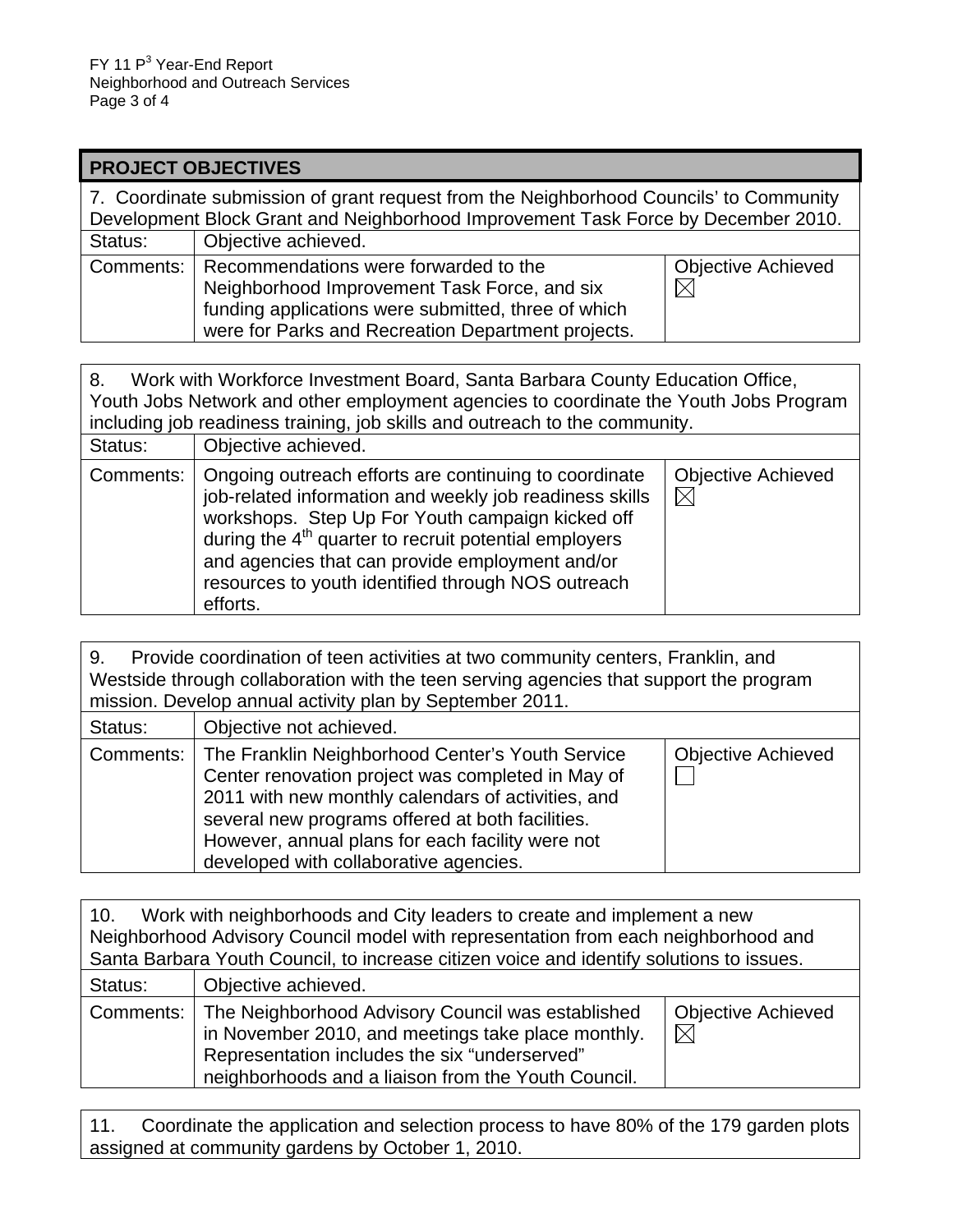Status: Objective achieved. Comments:  $\vert$  A total of 172 community garden plots (96%) are assigned including, 75 at Yanonali, 47 at Rancheria, and 50 at Pilgrim Terrace. Objective Achieved<br>⊠

| <b>OTHER PERFORMANCE MEASURES</b>                                                                                                                                                 |       |       |       |       |       |                               |  |  |
|-----------------------------------------------------------------------------------------------------------------------------------------------------------------------------------|-------|-------|-------|-------|-------|-------------------------------|--|--|
| QTR 2<br>QTR <sub>3</sub><br>QTR <sub>1</sub><br>QTR <sub>4</sub><br>Annual<br><b>Projection</b><br>Jan-Mar<br><b>Performance Measure</b><br>Jul-Sep<br><b>Oct-Dec</b><br>Apr-Jun |       |       |       |       |       | <b>Year to</b><br><b>Date</b> |  |  |
| Free or low cost<br>meals to senior citizens.                                                                                                                                     | 5,500 | 1.577 | 1.296 | 1.282 | 1.668 | 5,823                         |  |  |

| Youth and adults      | 200 | 156 | 22 | 187 | 165 | 530 |
|-----------------------|-----|-----|----|-----|-----|-----|
| mentored through the  |     |     |    |     |     |     |
| <b>Job Apprentice</b> |     |     |    |     |     |     |
| Program.              |     |     |    |     |     |     |

**COMMENTS ON OTHER PERFORMANCE MEASURES:** 1. FY 11 is a 2% increase over 5,698 in FY 10.

2. FY 11 is a 127% increase over 233 in FY10. Youth and adults mentored includes participants between the age of 14 and 55+ that have requested assistance with employment, career, and/or educational resource information at all three community centers.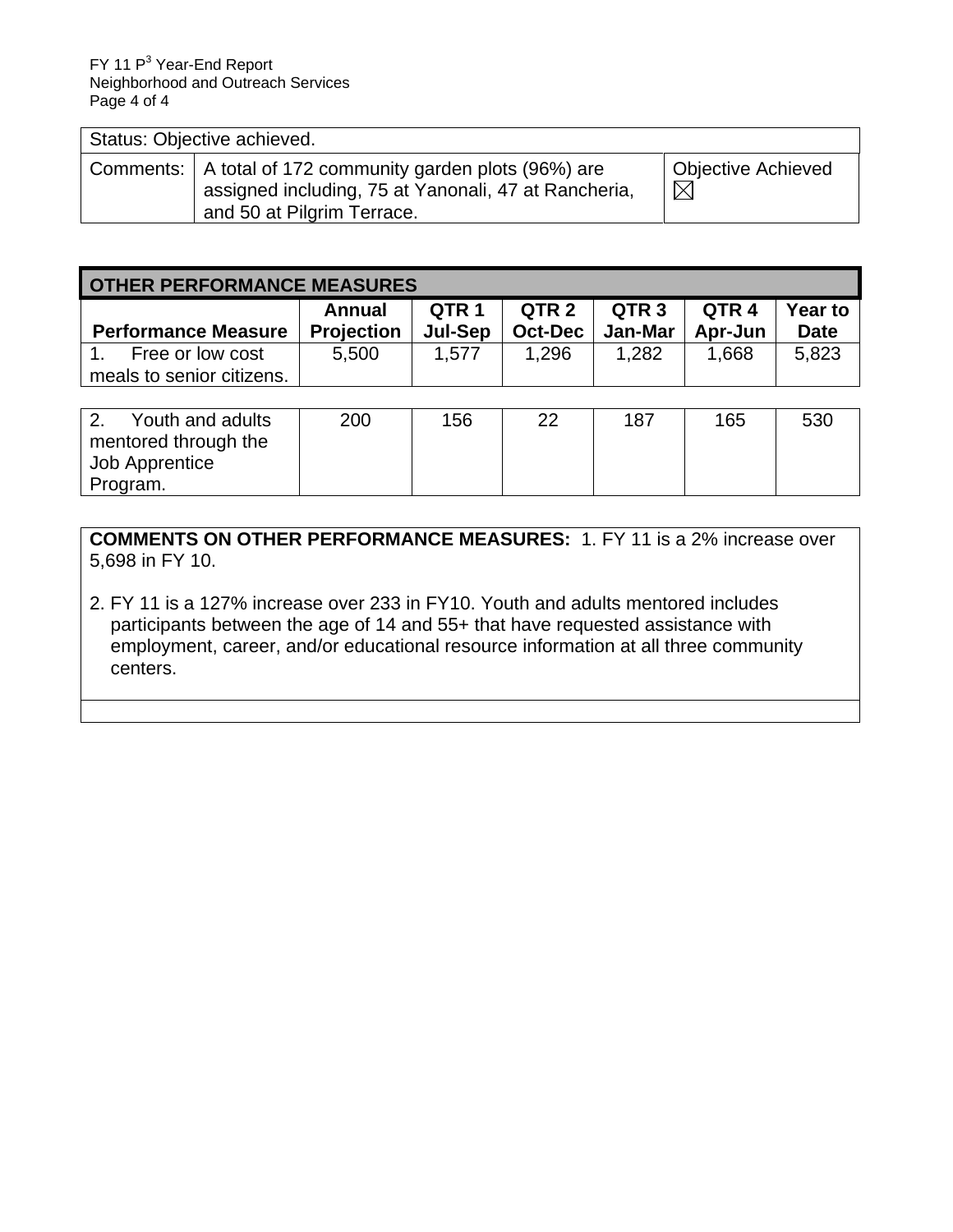

**Date:** July 29, 2011



**Phone Number:<br>Program Mission:** 

**Department:** Parks and Recreation Department<br>**Program Name:** Creeks Restoration and Water Qua **Program Name:** Creeks Restoration and Water Quality Improvement Program - 6511<br>**Program Owner:** Cameron Benson – Creeks Restoration/Water Quality Manager Cameron Benson – Creeks Restoration/Water Quality Manager<br>X - 2508 Improve creek and ocean water quality, and restore natural creek systems with the implementation of storm water and urban runoff pollution reduction, creek restoration, and community education programs.

## **MEASURABLE OBJECTIVES**

| 1. Maintain 95% response rate to enforcement calls within 3 working days. |                        |                                                                                                                                                                                                                                                                                                                                    |                  |                  |                  |                  |             |  |  |
|---------------------------------------------------------------------------|------------------------|------------------------------------------------------------------------------------------------------------------------------------------------------------------------------------------------------------------------------------------------------------------------------------------------------------------------------------|------------------|------------------|------------------|------------------|-------------|--|--|
|                                                                           |                        | Annual                                                                                                                                                                                                                                                                                                                             | QTR <sub>1</sub> | QTR <sub>2</sub> | QTR <sub>3</sub> | QTR <sub>4</sub> | Year to     |  |  |
| <b>Performance Measure</b>                                                |                        | Target                                                                                                                                                                                                                                                                                                                             | <b>Jul-Sep</b>   | Oct-Dec          | Jan-Mar          | Apr-Jun          | <b>Date</b> |  |  |
| % of enforcement calls                                                    |                        | 95%                                                                                                                                                                                                                                                                                                                                | 100%             | 100%             | 100%             | 100%             | 100%        |  |  |
| receiving response within 3                                               |                        |                                                                                                                                                                                                                                                                                                                                    |                  |                  |                  |                  |             |  |  |
| working days.                                                             |                        |                                                                                                                                                                                                                                                                                                                                    |                  |                  |                  |                  |             |  |  |
| Status:                                                                   | Objective exceeded.    |                                                                                                                                                                                                                                                                                                                                    |                  |                  |                  |                  |             |  |  |
| Comments:                                                                 | within 3 working days. | A total of 224 enforcement calls were received and<br>Objective Achieved $\boxtimes$<br>responded to during FY 11. Creeks staff responded to 219<br>calls on the same day they were received; 5 calls were<br>responded to the next business day. In FY 10, Creeks staff<br>responded to 99% (190 out of 192) of enforcement calls |                  |                  |                  |                  |             |  |  |

| 2. Perform 95% of creek clean-ups within 48 hours of work order. |                                                                                                                                                                                                                                                                                                                                                                                                                                                                                         |               |                  |                  |                  |                                |                |  |  |
|------------------------------------------------------------------|-----------------------------------------------------------------------------------------------------------------------------------------------------------------------------------------------------------------------------------------------------------------------------------------------------------------------------------------------------------------------------------------------------------------------------------------------------------------------------------------|---------------|------------------|------------------|------------------|--------------------------------|----------------|--|--|
|                                                                  |                                                                                                                                                                                                                                                                                                                                                                                                                                                                                         | <b>Annual</b> | QTR <sub>1</sub> | QTR <sub>2</sub> | QTR <sub>3</sub> | QTR <sub>4</sub>               | <b>Year to</b> |  |  |
| <b>Performance Measure</b>                                       |                                                                                                                                                                                                                                                                                                                                                                                                                                                                                         | <b>Target</b> | Jul-Sep          | <b>Oct-Dec</b>   | Jan-Mar          | Apr-Jun                        | <b>Date</b>    |  |  |
| % of Creek cleanup                                               |                                                                                                                                                                                                                                                                                                                                                                                                                                                                                         | 95%           | 100%             | 100%             | 99%              | 99%                            | 99%            |  |  |
| responses within 48 hours of                                     |                                                                                                                                                                                                                                                                                                                                                                                                                                                                                         |               |                  |                  |                  |                                |                |  |  |
| work order.                                                      |                                                                                                                                                                                                                                                                                                                                                                                                                                                                                         |               |                  |                  |                  |                                |                |  |  |
| Status:                                                          | Objective exceeded                                                                                                                                                                                                                                                                                                                                                                                                                                                                      |               |                  |                  |                  |                                |                |  |  |
| Comments:                                                        | In FY 11, 871 out of 877 clean-ups were performed within<br>48 hours of work order. 113,180 lbs of materials were<br>removed. Items included 366 spray paint cans, 52 bicycles,<br>85 grocery carts, 41 mattresses, bedding (blankets,<br>cardboard, etc.), clothing, 153 occurrences of feces, 91<br>pieces of assorted furniture, 24 appliances, many bottles,<br>cans, and other trash. In FY 10, 99% of clean-ups (803 out<br>of 813) were conducted within 48 hours of work order. |               |                  |                  |                  | Objective Achieved $\boxtimes$ |                |  |  |

| 3. Achieve participation of an additional 20 businesses in certified clean water business program. |                             |                                                                           |         |                  |                  |                  |             |  |  |
|----------------------------------------------------------------------------------------------------|-----------------------------|---------------------------------------------------------------------------|---------|------------------|------------------|------------------|-------------|--|--|
|                                                                                                    |                             | Annual                                                                    | QTR 1   | QTR <sub>2</sub> | QTR <sub>3</sub> | QTR <sub>4</sub> | Year to     |  |  |
| <b>Performance Measure</b>                                                                         |                             | <b>Target</b>                                                             | Jul-Sep | <b>Oct-Dec</b>   | Jan-Mar          | Apr-Jun          | <b>Date</b> |  |  |
| <b>Additional business</b>                                                                         |                             | 20                                                                        |         | 6                | 3                |                  | -20         |  |  |
|                                                                                                    | participants in Clean Water |                                                                           |         |                  |                  |                  |             |  |  |
| Business program.                                                                                  |                             |                                                                           |         |                  |                  |                  |             |  |  |
| Status:                                                                                            |                             | Objective achieved.                                                       |         |                  |                  |                  |             |  |  |
| Comments:                                                                                          |                             | Objective Achieved $\boxtimes$<br>In FY 10, 20 businesses were certified. |         |                  |                  |                  |             |  |  |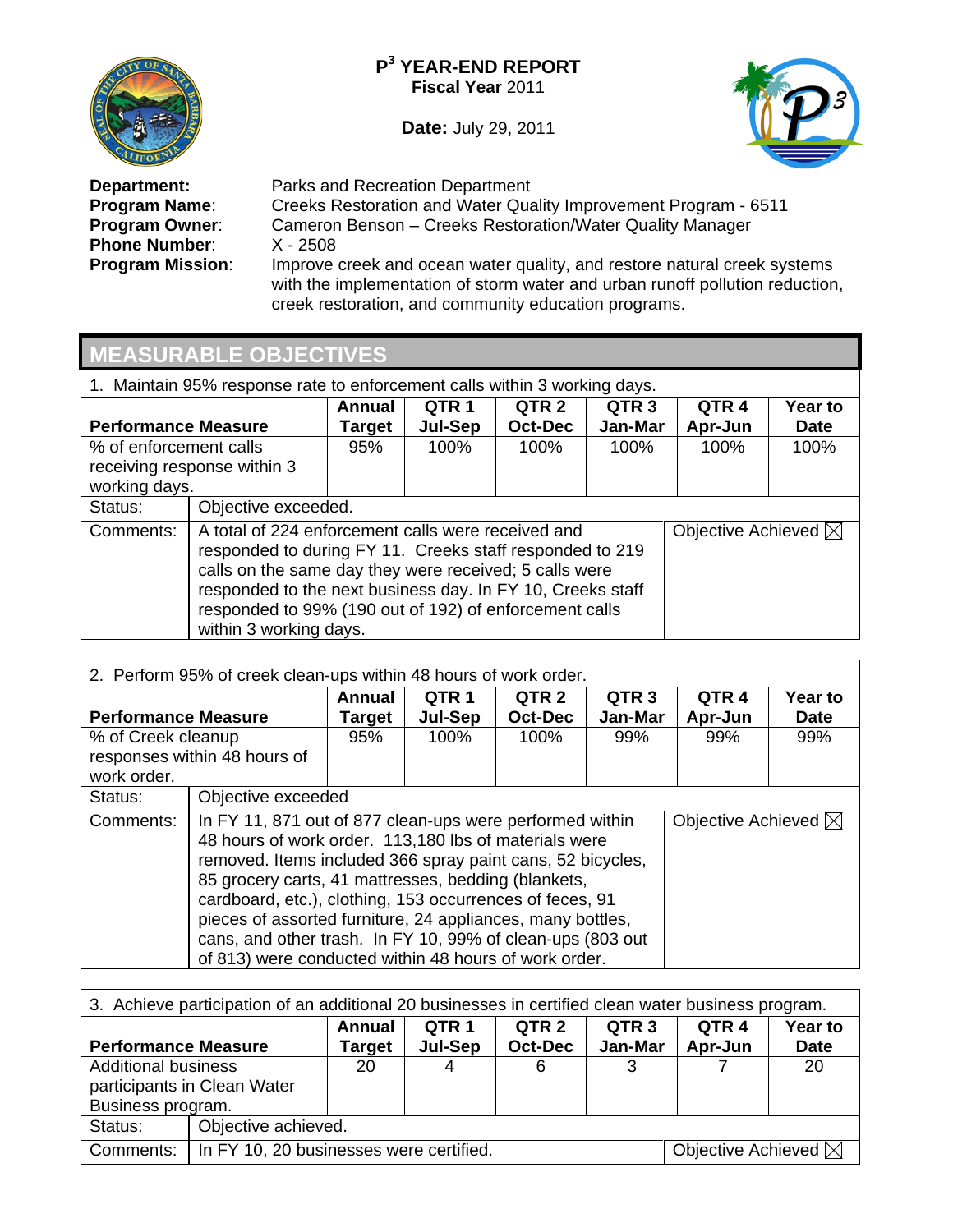4. Provide bilingual information programs regarding clean water and creeks issues to the public every month.

| <b>UVULY ILIULIUL.</b>                    |                                                                                                                                                                                                                                                                                                                                                                                                                                                                                                   |                         |                  |                                    |                             |                                |                        |  |  |
|-------------------------------------------|---------------------------------------------------------------------------------------------------------------------------------------------------------------------------------------------------------------------------------------------------------------------------------------------------------------------------------------------------------------------------------------------------------------------------------------------------------------------------------------------------|-------------------------|------------------|------------------------------------|-----------------------------|--------------------------------|------------------------|--|--|
| <b>Performance Measure</b>                |                                                                                                                                                                                                                                                                                                                                                                                                                                                                                                   | <b>Annual</b><br>Target | QTR 1<br>Jul-Sep | QTR <sub>2</sub><br><b>Oct-Dec</b> | QTR <sub>3</sub><br>Jan-Mar | QTR <sub>4</sub><br>Apr-Jun    | Year to<br><b>Date</b> |  |  |
| <b>Bilingual information</b><br>programs. |                                                                                                                                                                                                                                                                                                                                                                                                                                                                                                   | 12                      | 3                | 3                                  | 3                           | з                              | 12                     |  |  |
| Status:                                   | Objective achieved.                                                                                                                                                                                                                                                                                                                                                                                                                                                                               |                         |                  |                                    |                             |                                |                        |  |  |
| Comments:                                 | Bilingual outreach messages continue to be broadcast on<br>four Rincon radio stations. Bilingual ads continue to run in<br>MTD buses and on bus exteriors during the summer<br>months. Spanish print ads are running in El Mexicano, a<br>local Spanish language newspaper. English print ads<br>continue in the Independent and The Daily Sound. Spanish<br>and English TV ads continued running on Cox and<br>Univision. In FY 10, bilingual information programs were<br>provided every month. |                         |                  |                                    |                             | Objective Achieved $\boxtimes$ |                        |  |  |

| 5. Provide 160 youth watershed education programs to school-age children in Santa Barbara. |                                                                                                   |                         |                             |                                    |                             |                             |                        |  |
|--------------------------------------------------------------------------------------------|---------------------------------------------------------------------------------------------------|-------------------------|-----------------------------|------------------------------------|-----------------------------|-----------------------------|------------------------|--|
| <b>Performance Measure</b>                                                                 |                                                                                                   | <b>Annual</b><br>Target | QTR <sub>1</sub><br>Jul-Sep | QTR <sub>2</sub><br><b>Oct-Dec</b> | QTR <sub>3</sub><br>Jan-Mar | QTR <sub>4</sub><br>Apr-Jun | Year to<br><b>Date</b> |  |
| Number of watershed<br>to school-age children.                                             | education programs provided                                                                       | 160                     | 22                          | 70                                 | 28                          | 84                          | 204                    |  |
| Status:                                                                                    | Objective exceeded.                                                                               |                         |                             |                                    |                             |                             |                        |  |
| Comments:                                                                                  | Objective Achieved $\boxtimes$<br>In FY 10, 201 youth watershed education programs took<br>place. |                         |                             |                                    |                             |                             |                        |  |

6. Inspect at least five large City facilities for compliance with water pollution prevention best management practices.

| $\overline{\phantom{a}}$<br><b>Performance Measure</b> |                                                                          | Annual<br>Target | QTR 1<br>Jul-Sep | QTR <sub>2</sub><br>Oct-Dec | QTR <sub>3</sub><br>Jan-Mar | QTR <sub>4</sub><br>Apr-Jun | Year to<br><b>Date</b> |  |
|--------------------------------------------------------|--------------------------------------------------------------------------|------------------|------------------|-----------------------------|-----------------------------|-----------------------------|------------------------|--|
| City facilities inspected.                             |                                                                          |                  |                  |                             |                             |                             |                        |  |
| Status:                                                | Objective exceeded.                                                      |                  |                  |                             |                             |                             |                        |  |
| Comments:                                              | Objective Achieved $\boxtimes$<br>In FY 10, 8 facilities were inspected. |                  |                  |                             |                             |                             |                        |  |

7. Provide public education on storm water impacts and clean water solutions at 6 community events per year.

|                            |                                                                                                | Annual        | QTR 1   | QTR 2   | QTR <sub>3</sub> | QTR <sub>4</sub> | Year to     |  |
|----------------------------|------------------------------------------------------------------------------------------------|---------------|---------|---------|------------------|------------------|-------------|--|
| <b>Performance Measure</b> |                                                                                                | <b>Target</b> | Jul-Sep | Oct-Dec | Jan-Mar          | Apr-Jun          | <b>Date</b> |  |
|                            | <b>Public Education Provided at</b>                                                            |               |         | 4       |                  |                  | 8           |  |
| <b>Community Events</b>    |                                                                                                |               |         |         |                  |                  |             |  |
| Status:                    | Objective exceeded.                                                                            |               |         |         |                  |                  |             |  |
| Comments:                  | Objective Achieved $\boxtimes$<br>In FY 10, Creeks Division staff provided public education at |               |         |         |                  |                  |             |  |
|                            | community events.                                                                              |               |         |         |                  |                  |             |  |

8. Conduct 5 community creek stewardship and clean-up projects. (These projects can be considered Neighborhood Task Force projects because they are geared toward improving creek areas in neighborhoods.)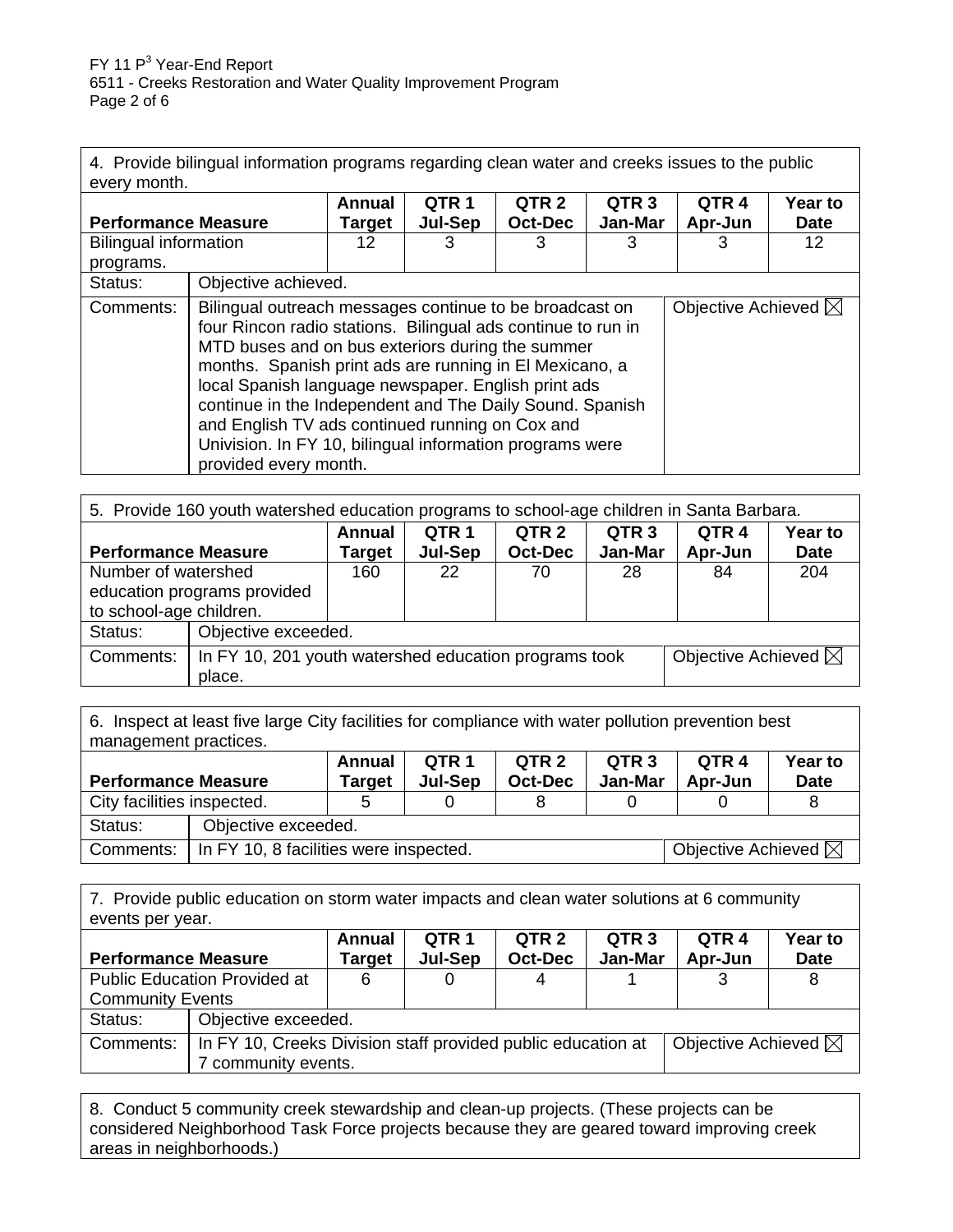$FY$  11  $P<sup>3</sup>$  Year-End Report 6511 - Creeks Restoration and Water Quality Improvement Program Page 3 of 6

| <b>Performance Measure</b> |                                                                                                                  | Annual<br>Tarqet | QTR 1<br>Jul-Sep | QTR <sub>2</sub><br><b>Oct-Dec</b> | QTR <sub>3</sub><br>Jan-Mar | QTR <sub>4</sub><br>Apr-Jun | <b>Year to</b><br><b>Date</b> |  |
|----------------------------|------------------------------------------------------------------------------------------------------------------|------------------|------------------|------------------------------------|-----------------------------|-----------------------------|-------------------------------|--|
| Creek Stewardship and      |                                                                                                                  | 5                |                  |                                    |                             |                             | 6                             |  |
| <b>Clean-Up Projects</b>   |                                                                                                                  |                  |                  |                                    |                             |                             |                               |  |
| Status:                    | Objective exceeded.                                                                                              |                  |                  |                                    |                             |                             |                               |  |
|                            | Objective Achieved $\boxtimes$<br>Comments:   In FY 10, Creeks Division staff conducted 7 community<br>projects. |                  |                  |                                    |                             |                             |                               |  |

9. Conduct 90% of scheduled biweekly monitoring of integrator sites and quarterly sampling of watershed sites.

|                            |                                                                                           | Annual              | QTR <sub>1</sub> | QTR <sub>2</sub> | QTR <sub>3</sub> | QTR <sub>4</sub> | Year to     |
|----------------------------|-------------------------------------------------------------------------------------------|---------------------|------------------|------------------|------------------|------------------|-------------|
| <b>Performance Measure</b> |                                                                                           | <b>Target</b>       | Jul-Sep          | <b>Oct-Dec</b>   | Jan-Mar          | Apr-Jun          | <b>Date</b> |
| % of scheduled biweekly    |                                                                                           | $90\%$              | 100%             | 100%             | $94\%$           | 100%             | 98%         |
| monitoring and quarterly   |                                                                                           |                     |                  |                  |                  |                  |             |
| watershed sites sampled.   |                                                                                           |                     |                  |                  |                  |                  |             |
| Status:                    |                                                                                           | Objective exceeded. |                  |                  |                  |                  |             |
| Comments:                  | Objective Achieved $\boxtimes$<br>There were 64 monitoring events scheduled during FY 11, |                     |                  |                  |                  |                  |             |
|                            | and 63 were conducted as scheduled. During FY 10, 97%                                     |                     |                  |                  |                  |                  |             |
|                            | of scheduled monitoring took place.                                                       |                     |                  |                  |                  |                  |             |

| 10. Apply for a minimum of 4 new grants in fiscal year 2011. |                                                                                  |        |       |                  |                  |                  |                |
|--------------------------------------------------------------|----------------------------------------------------------------------------------|--------|-------|------------------|------------------|------------------|----------------|
|                                                              |                                                                                  | Annual | QTR 1 | QTR <sub>2</sub> | QTR <sub>3</sub> | QTR <sub>4</sub> | <b>Year to</b> |
| <b>Performance Measure</b><br>Jul-Sep<br><b>Target</b>       |                                                                                  |        |       | <b>Oct-Dec</b>   | Jan-Mar          | Apr-Jun          | <b>Date</b>    |
| Grants applied for:                                          |                                                                                  |        |       |                  |                  |                  |                |
| Status:                                                      | Objective achieved.                                                              |        |       |                  |                  |                  |                |
| Comments:                                                    | Objective Achieved $\boxtimes$<br>In FY 10, 4 grant applications were submitted. |        |       |                  |                  |                  |                |

| 11. Sign up at least 50 additional e-mail subscribers for Creeks Division information. |                                                                                                                      |                  |                  |                         |                             |                             |                        |
|----------------------------------------------------------------------------------------|----------------------------------------------------------------------------------------------------------------------|------------------|------------------|-------------------------|-----------------------------|-----------------------------|------------------------|
| <b>Performance Measure</b>                                                             |                                                                                                                      | Annual<br>Target | QTR 1<br>Jul-Sep | QTR 2<br><b>Oct-Dec</b> | QTR <sub>3</sub><br>Jan-Mar | QTR <sub>4</sub><br>Apr-Jun | Year to<br><b>Date</b> |
| New e-mail subscribers                                                                 |                                                                                                                      | 50               | 18               | 17                      | 25                          | 22                          | 82                     |
| Status:                                                                                | Objective exceeded.                                                                                                  |                  |                  |                         |                             |                             |                        |
| Comments:                                                                              | Objective Achieved $\boxtimes$<br>In FY 10, 200 new subscribers signed up to receive Creeks<br>Division information. |                  |                  |                         |                             |                             |                        |

12. Complete at least 6 planting projects and/or plant at least 30 trees through the new Creek Tree Program.

|                            |          | Annual                                                  | QTR <sub>1</sub> | QTR <sub>2</sub> | QTR <sub>3</sub> | QTR <sub>4</sub> | <b>Year to</b>                 |
|----------------------------|----------|---------------------------------------------------------|------------------|------------------|------------------|------------------|--------------------------------|
| <b>Performance Measure</b> |          | Target                                                  | Jul-Sep          | Oct-Dec          | Jan-Mar          | Apr-Jun          | <b>Date</b>                    |
| Projects completed/Trees   |          | 6/30                                                    | 0                | 4/39             | 1/18             |                  | 5/57                           |
| planted                    |          |                                                         |                  |                  |                  |                  |                                |
| Status:                    |          | Objective exceeded.                                     |                  |                  |                  |                  |                                |
| Comments:                  | planted. | In FY 10, two projects were completed totaling 24 trees |                  |                  |                  |                  | Objective Achieved $\boxtimes$ |

13. Provide at least 8 businesses with clean water equipment through the new Business Assistance Program.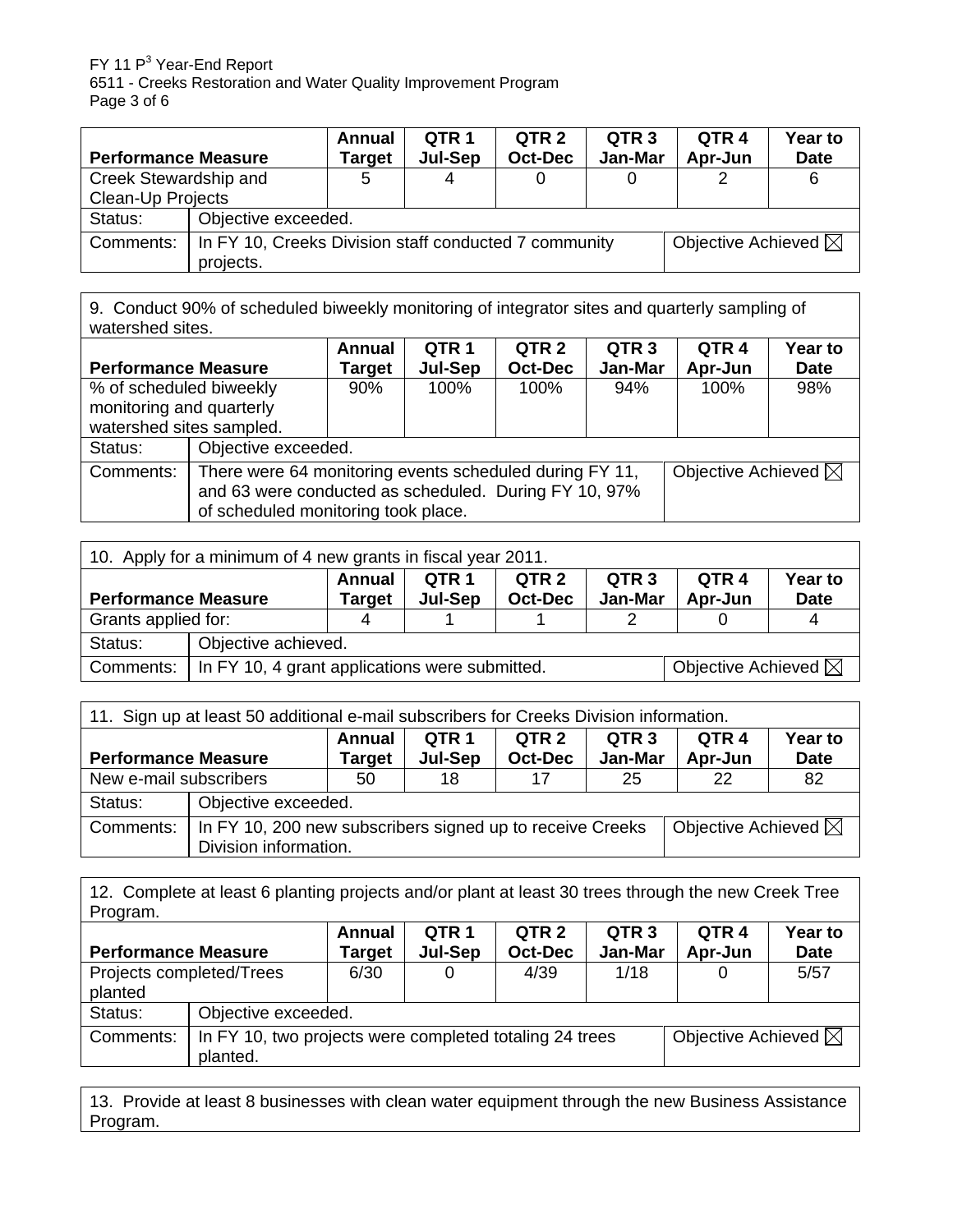FY 11 P<sup>3</sup> Year-End Report 6511 - Creeks Restoration and Water Quality Improvement Program Page 4 of 6

| <b>Performance Measure</b>             |                                                                                        | Annual<br><b>Target</b> | QTR 1<br>Jul-Sep | QTR <sub>2</sub><br><b>Oct-Dec</b> | QTR <sub>3</sub><br>Jan-Mar | QTR <sub>4</sub><br>Apr-Jun | <b>Year to</b><br><b>Date</b> |
|----------------------------------------|----------------------------------------------------------------------------------------|-------------------------|------------------|------------------------------------|-----------------------------|-----------------------------|-------------------------------|
| # of businesses receiving<br>equipment |                                                                                        |                         |                  |                                    |                             |                             |                               |
| Status:                                | Objective achieved.                                                                    |                         |                  |                                    |                             |                             |                               |
| Comments:                              | Objective Achieved $\boxtimes$<br>In FY 10, 8 businesses were provided with equipment. |                         |                  |                                    |                             |                             |                               |

14. Remove at least 5,000 square feet of *Arundo donax* as part of the new Invasive Plant Removal program.

|                            |                     | Annual                                                                                                                                                                                                                   | QTR <sub>1</sub> | QTR <sub>2</sub> | QTR <sub>3</sub> | QTR 4   | Year to     |
|----------------------------|---------------------|--------------------------------------------------------------------------------------------------------------------------------------------------------------------------------------------------------------------------|------------------|------------------|------------------|---------|-------------|
| <b>Performance Measure</b> |                     | <b>Target</b>                                                                                                                                                                                                            | Jul-Sep          | <b>Oct-Dec</b>   | Jan-Mar          | Apr-Jun | <b>Date</b> |
| Square feet removed        |                     | 5,000                                                                                                                                                                                                                    | 550              | O                | 6,600            |         | 7,150       |
| Status:                    | Objective exceeded. |                                                                                                                                                                                                                          |                  |                  |                  |         |             |
| Comments:                  |                     | Objective Achieved $\boxtimes$<br>The majority of the Arundo removed in FY 11<br>(approximately 6,600 sq. ft.), was removed from the Zoo<br>and the Bird Refuge. During FY 10, 250 square feet of<br>Arundo was removed. |                  |                  |                  |         |             |

# **PROJECT OBJECTIVES**

| 15. Complete installation of the Catch Basin Inlet Storm Drain Screen project. |                                  |                                |  |  |  |
|--------------------------------------------------------------------------------|----------------------------------|--------------------------------|--|--|--|
| Status:                                                                        | Objective achieved.              |                                |  |  |  |
|                                                                                | Comments:   Project is complete. | Objective Achieved $\boxtimes$ |  |  |  |

| 16. Complete a redesign of the Creeks Division website. |                                                                                                                                                                                                                                                                                                                             |                    |  |  |  |  |
|---------------------------------------------------------|-----------------------------------------------------------------------------------------------------------------------------------------------------------------------------------------------------------------------------------------------------------------------------------------------------------------------------|--------------------|--|--|--|--|
| Status:                                                 | Objective not achieved.                                                                                                                                                                                                                                                                                                     |                    |  |  |  |  |
| Comments:                                               | The Creeks Division received 10 proposals for a website<br>redesign in June 2010, conducted interviews, and selected a<br>vendor in July 2010. The City Administrator subsequently<br>decided to move forward with a redesign of the City's entire<br>website, and the Creeks redesign will be included in that<br>process. | Objective Achieved |  |  |  |  |

| 17. Maintain restoration sites to meet permit conditions, and conduct water quality and habitat<br>analyses to determine success of restoration and water treatment projects. |                                                                                 |                                  |  |  |  |
|-------------------------------------------------------------------------------------------------------------------------------------------------------------------------------|---------------------------------------------------------------------------------|----------------------------------|--|--|--|
| Status:                                                                                                                                                                       | Objective achieved.                                                             |                                  |  |  |  |
|                                                                                                                                                                               | Comments:   All restoration sites were maintained to meet permit<br>conditions. | l Objective Achieved $\boxtimes$ |  |  |  |

| 18. Complete grant reporting requirements for all grant funded capital projects. |                                                                     |                                |  |  |  |
|----------------------------------------------------------------------------------|---------------------------------------------------------------------|--------------------------------|--|--|--|
| Status:                                                                          | Objective achieved.                                                 |                                |  |  |  |
|                                                                                  | Comments:   All grant reporting requirements were met during FY 11. | Objective Achieved $\boxtimes$ |  |  |  |

|         | 19. Implement one Youth Apprentice Program water quality or creek restoration project. |
|---------|----------------------------------------------------------------------------------------|
| Status: | Objective achieved.                                                                    |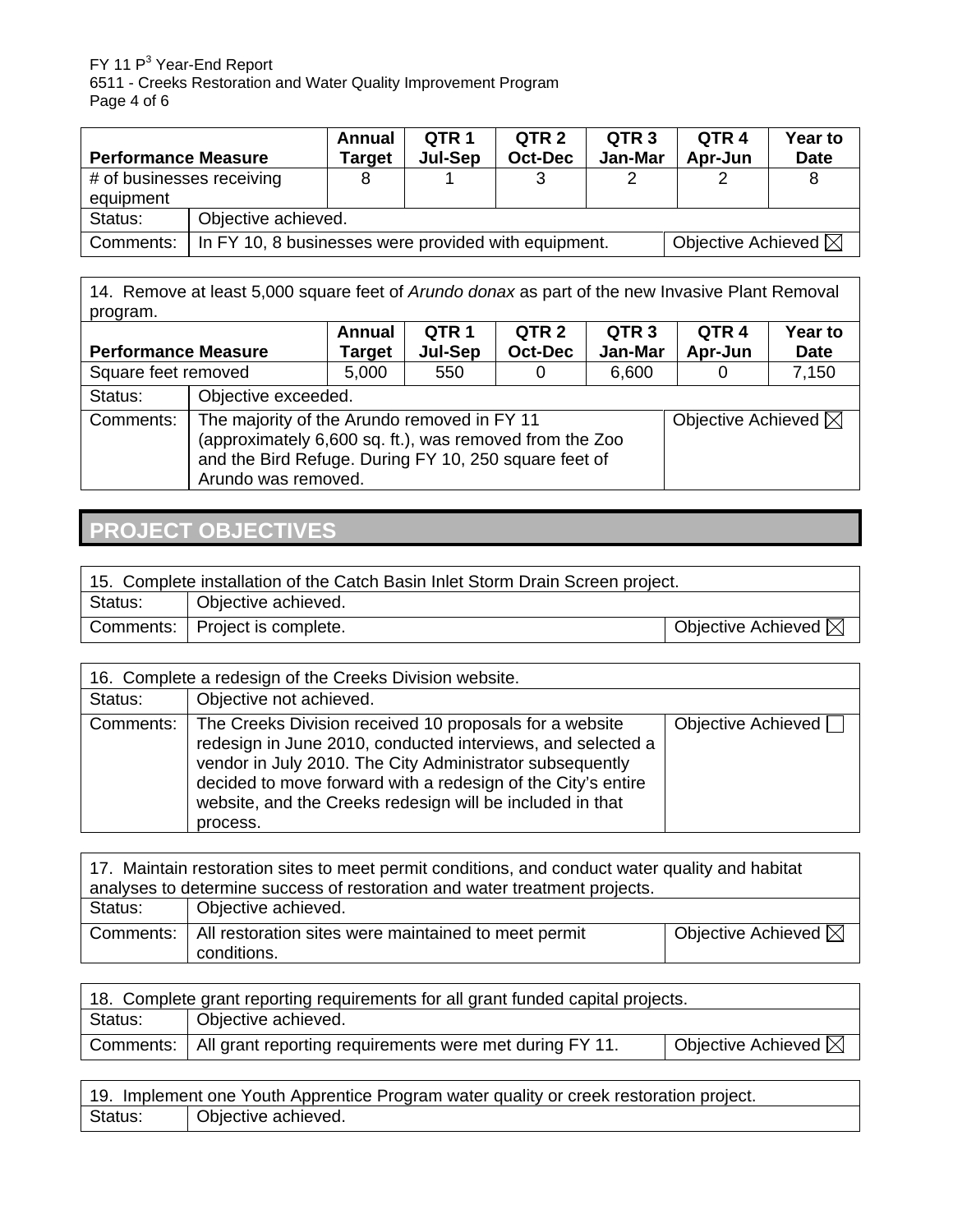$FY$  11  $P<sup>3</sup>$  Year-End Report 6511 - Creeks Restoration and Water Quality Improvement Program Page 5 of 6

| Comments:   A Youth Apprentice project was completed at Bohnett Park | Objective Achieved $\boxtimes$ |
|----------------------------------------------------------------------|--------------------------------|
| in FY 11. Non-native invasive weeds were removed from a              |                                |
| large area around and within the western bioswale, fallen            |                                |
| trees were removed, temporary fencing was constructed,               |                                |
| and 263 native plants were installed.                                |                                |

| 20. Create an inventory of all City businesses and industries that fall into specific NPDES categories<br>(Attachment 4) for future monitoring of illicit connections and/or discharges. |                                                                                                                                                                                                                                                                                                                       |                                |  |  |  |  |  |
|------------------------------------------------------------------------------------------------------------------------------------------------------------------------------------------|-----------------------------------------------------------------------------------------------------------------------------------------------------------------------------------------------------------------------------------------------------------------------------------------------------------------------|--------------------------------|--|--|--|--|--|
| Status:                                                                                                                                                                                  | Objective achieved.                                                                                                                                                                                                                                                                                                   |                                |  |  |  |  |  |
| Comments:                                                                                                                                                                                | The inventory was completed in November 2010 and<br>includes all single family hillside residences, 100,000 square<br>foot commercial developments, automotive repair shops,<br>retail gasoline outlets, restaurants, home subdivisions with<br>10 or more units, and parking lots with 25 or more parking<br>spaces. | Objective Achieved $\boxtimes$ |  |  |  |  |  |

| 21. Sample water quality during three separate storm events. |                                                   |                                |  |  |  |  |  |
|--------------------------------------------------------------|---------------------------------------------------|--------------------------------|--|--|--|--|--|
| Status:                                                      | Objective exceeded.                               |                                |  |  |  |  |  |
|                                                              | Comments:   Four storms were sampled during FY 11 | Objective Achieved $\boxtimes$ |  |  |  |  |  |

| 22. Produce quarterly and annual reports summarizing water quality samples collected and results<br>for public distribution. |                                                                                            |                                |  |  |  |  |
|------------------------------------------------------------------------------------------------------------------------------|--------------------------------------------------------------------------------------------|--------------------------------|--|--|--|--|
| Status:                                                                                                                      | Objective achieved.                                                                        |                                |  |  |  |  |
| Comments:                                                                                                                    | The FY 10 Annual Report and first 3 FY 11 Quarterly<br>Reports were completed during FY 11 | Objective Achieved $\boxtimes$ |  |  |  |  |

| 23. Complete a draft storm water ordinance to promote improved storm water management and<br>prevent water pollution. |                                                                                                                                                                                                                                                                                                                                                                                                                                                                                                                                                                                                                                                                                                                                                                                            |                    |  |  |  |  |  |  |
|-----------------------------------------------------------------------------------------------------------------------|--------------------------------------------------------------------------------------------------------------------------------------------------------------------------------------------------------------------------------------------------------------------------------------------------------------------------------------------------------------------------------------------------------------------------------------------------------------------------------------------------------------------------------------------------------------------------------------------------------------------------------------------------------------------------------------------------------------------------------------------------------------------------------------------|--------------------|--|--|--|--|--|--|
| Status:                                                                                                               | Objective not achieved.                                                                                                                                                                                                                                                                                                                                                                                                                                                                                                                                                                                                                                                                                                                                                                    |                    |  |  |  |  |  |  |
| Comments:                                                                                                             | Seven meetings were held with City staff including Creeks,<br>Building, Planning/Zoning, Engineering, Fire, and the City<br>Attorney to discuss the storm water ordinance approach and<br>content. Proposed edits to existing guidelines and<br>ordinances have been prepared for Ordinance Committee<br>review. However, the Water Board/SWMP requirement to<br>produce a City storm water ordinance has been delayed<br>(deadline extended indefinitely) due to a "Joint Effort"<br>between cities and the Water Board to produce<br>hydromodification criteria that will likely be included in a<br>future storm water ordinance. Creeks Division staff is<br>participating in this Joint Effort and will proceed with the<br>ordinance process once the relevant criteria are defined. | Objective Achieved |  |  |  |  |  |  |

24. Complete final design and construction specifications for steelhead fish passage in the CalTrans channels on Mission Creek.<br>Status: **Objective achi** Objective achieved Comments: Design plans and construction specifications were completed during the FY 11. Objective Achieved  $\boxtimes$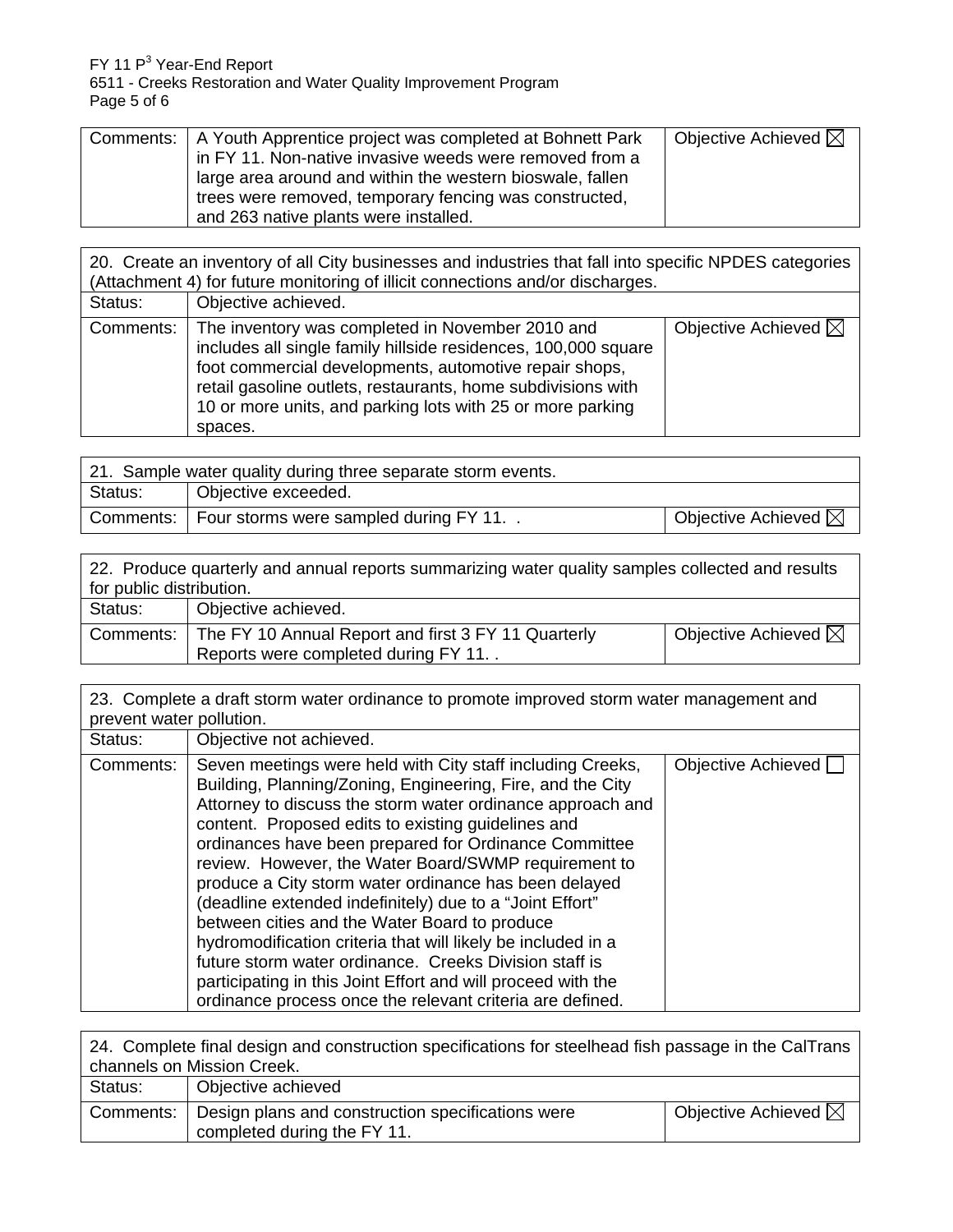| 25. Initiate construction of the Tallant Road Steelhead Passage project on Mission Creek. |                                                        |                                |  |  |  |  |  |
|-------------------------------------------------------------------------------------------|--------------------------------------------------------|--------------------------------|--|--|--|--|--|
| Status:                                                                                   | Objective achieved.                                    |                                |  |  |  |  |  |
|                                                                                           | Comments:   The project was completed in October 2010. | Objective Achieved $\boxtimes$ |  |  |  |  |  |

| <b>OTHER PERFORMANCE MEASURES</b>                                                            |                      |                             |                                    |                             |                             |                        |
|----------------------------------------------------------------------------------------------|----------------------|-----------------------------|------------------------------------|-----------------------------|-----------------------------|------------------------|
| <b>Performance Measure</b>                                                                   | Annual<br>Projection | QTR <sub>1</sub><br>Jul-Sep | QTR <sub>2</sub><br><b>Oct-Dec</b> | QTR <sub>3</sub><br>Jan-Mar | QTR <sub>4</sub><br>Apr-Jun | Year to<br><b>Date</b> |
| 1. % of program revenue<br>matched with grants.                                              | 10%                  | 0%                          | $0\%$                              | 45%                         | $0\%$                       | 45%                    |
| 2. % increase in number<br>of annual Creeks Division<br>website visits.                      | 5%                   | $-12%$                      | 2%                                 | $-4%$                       | $-28%$                      | $-12%$                 |
| 3. Miles of creeks walked<br>annually.                                                       | 10                   | 5.75                        | 0.35                               | 1.33                        | 3.93                        | 11.36                  |
| 4. Riparian trees and<br>shrubs planted annually.                                            | 200                  | 695                         | 396                                | 80                          | 480                         | 1,651                  |
| 5. Total number of<br>businesses participating in<br><b>Clean Water Business</b><br>Program. | 70                   | 85                          | 91                                 | 94                          | 101                         | 101                    |
| 6. Conduct 100% of<br>required rapid responses<br>to persistent beach<br>warnings.           | 100%                 | 100%                        | 100%                               | 100%                        | 100%                        | 100%                   |
| 7. Total number of catch<br>basin inlet storm drain                                          | >600                 | 991                         | 41                                 | 76                          | 59                          | 1,167                  |

#### **COMMENTS ON OTHER PERFORMANCE MEASURES:**

- 1. The projected Measure B revenue for FY 11 is \$2,231,400. During the 3<sup>rd</sup> Quarter of FY 11, California Department of Fish & Game awarded \$1,000,290 for the Mission Creek Fish Passage at the CalTrans Channels. FY 10 Actual =  $154\%$ . The FY 10 percentage was high due to the award of 2 large federal stimulus grants.
- 2. 12% decrease in number of annual Creeks Division website visits. Website visits decreased by 5% in FY10 over FY09.
- 3. FY 10 Actual =  $9$  miles.
- 4. FY 10 Actual =  $4,628$ .
- 5.  $FY$  10 Actual = 90.

screens installed.

- 6. Conducting the "required rapid responses" includes analyzing the data and determining whether to perform additional sampling.  $FY$  10 Actual = 100%.
- 7. NEW.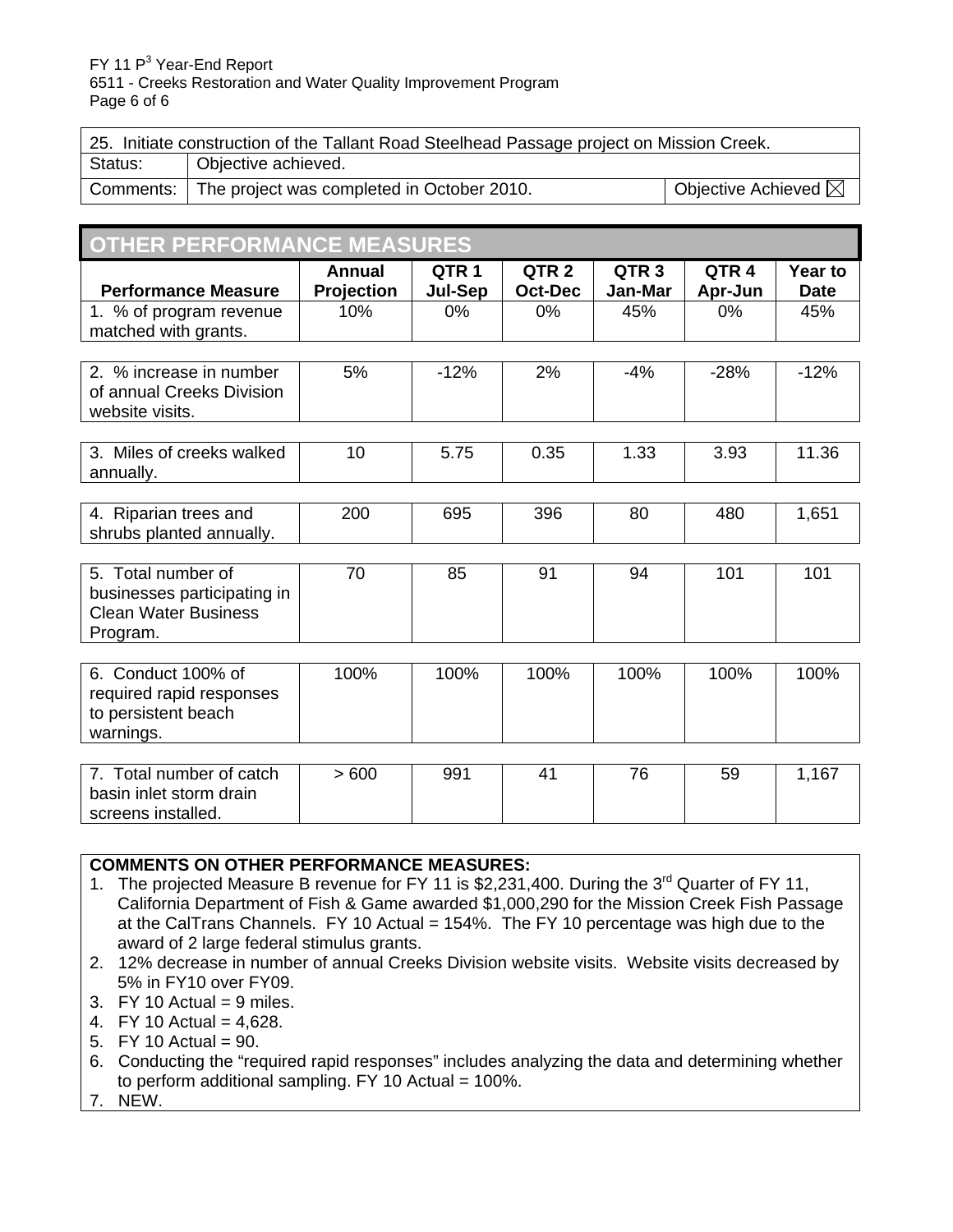

**Date:** July 29, 2011



**Phone Number:**<br>Program Mission:

**Department:** Parks and Recreation Department<br>**Program Name:** Golf Division - 6711 **Program Name:** Golf Division - 6711<br>**Program Owner:** Mark Reed, Golf Co Mark Reed, Golf Course Manager<br>X - 5547 **Program Mission**: Provide a quality and affordable golf experience for all ages and abilities through the collection of golf greens fees to support budgeted operational costs.

# **MEASURABLE OBJECTIVES**

| Achieve greens fee revenue per round of \$\$28.61. |                                                                                                                                                                                                                                                                                                                                                                                 |         |                  |                  |                  |                    |                |  |
|----------------------------------------------------|---------------------------------------------------------------------------------------------------------------------------------------------------------------------------------------------------------------------------------------------------------------------------------------------------------------------------------------------------------------------------------|---------|------------------|------------------|------------------|--------------------|----------------|--|
|                                                    |                                                                                                                                                                                                                                                                                                                                                                                 | Annual  | QTR <sub>1</sub> | QTR <sub>2</sub> | QTR <sub>3</sub> | QTR <sub>4</sub>   | <b>Year to</b> |  |
| <b>Performance Measure</b>                         |                                                                                                                                                                                                                                                                                                                                                                                 | Target  | <b>Jul-Sep</b>   | <b>Oct-Dec</b>   | Jan-Mar          | Apr-Jun            | <b>Date</b>    |  |
|                                                    | Average green fee revenue                                                                                                                                                                                                                                                                                                                                                       | \$28.61 | \$24.24          | \$24.35          | \$23.41          | \$24.97            | \$24.24        |  |
| per round                                          |                                                                                                                                                                                                                                                                                                                                                                                 |         |                  |                  |                  |                    |                |  |
| Status:                                            | Objective not achieved.                                                                                                                                                                                                                                                                                                                                                         |         |                  |                  |                  |                    |                |  |
| Comments:                                          | Although rounds exceeded budget, revenue target was not<br>achieved. People continue to play less expensive rounds<br>such as weekdays, twilight, and new super twilight.<br>Additionally, December was an extremely rainy month with<br>nearly 11 inches of rain, and unusually heavy rains occurred<br>for three straight days in June. End-of-year for FY 10 was<br>\$23.88. |         |                  |                  |                  | Objective Achieved |                |  |

| Achieve concession revenue per round of \$4.87.<br>2. |                                                                                                                                                                                                                   |                         |                             |                                    |                             |                             |                        |  |  |  |
|-------------------------------------------------------|-------------------------------------------------------------------------------------------------------------------------------------------------------------------------------------------------------------------|-------------------------|-----------------------------|------------------------------------|-----------------------------|-----------------------------|------------------------|--|--|--|
| <b>Performance Measure</b>                            |                                                                                                                                                                                                                   | <b>Annual</b><br>Target | QTR <sub>1</sub><br>Jul-Sep | QTR <sub>2</sub><br><b>Oct-Dec</b> | QTR <sub>3</sub><br>Jan-Mar | QTR <sub>4</sub><br>Apr-Jun | Year to<br><b>Date</b> |  |  |  |
| Average concession<br>revenue/round                   |                                                                                                                                                                                                                   | \$4.87                  | \$3.63                      | \$5.80                             | \$5.50                      | \$5.30                      | \$5.06                 |  |  |  |
| Status:                                               |                                                                                                                                                                                                                   | Objective achieved.     |                             |                                    |                             |                             |                        |  |  |  |
| Comments:                                             | During this tough economic climate Mulligan's Café<br>Objective Achieved $\boxtimes$<br>continues to provide great service and food to golfers and<br>the general public alike. End-of-year for FY 10 was \$4.47. |                         |                             |                                    |                             |                             |                        |  |  |  |

| Maintain \$27.19 maintenance cost per round of golf.<br>3. |                                                                                                                                                                                                                                                                                                                                                 |                         |                             |                                    |                             |                             |                        |  |  |
|------------------------------------------------------------|-------------------------------------------------------------------------------------------------------------------------------------------------------------------------------------------------------------------------------------------------------------------------------------------------------------------------------------------------|-------------------------|-----------------------------|------------------------------------|-----------------------------|-----------------------------|------------------------|--|--|
| <b>Performance Measure</b>                                 |                                                                                                                                                                                                                                                                                                                                                 | <b>Annual</b><br>Target | QTR <sub>1</sub><br>Jul-Sep | QTR <sub>2</sub><br><b>Oct-Dec</b> | QTR <sub>3</sub><br>Jan-Mar | QTR <sub>4</sub><br>Apr-Jun | Year to<br><b>Date</b> |  |  |
| Cost per round                                             |                                                                                                                                                                                                                                                                                                                                                 | \$27.19                 | \$25.85                     | \$31.53                            | \$29.54                     | \$25.70                     | \$26.76                |  |  |
| Status:                                                    | Objective achieved.                                                                                                                                                                                                                                                                                                                             |                         |                             |                                    |                             |                             |                        |  |  |
| Comments:                                                  | We continue to defer capital equipment purchases and<br>Objective Achieved $\boxtimes$<br>reduce fertilizer and chemical inputs to balance the golf<br>course budget, which will ultimately lead to more time spent<br>repairing an aging fleet of equipment and more challenging<br>golf course conditions. End-of-year for FY 10 was \$28.98. |                         |                             |                                    |                             |                             |                        |  |  |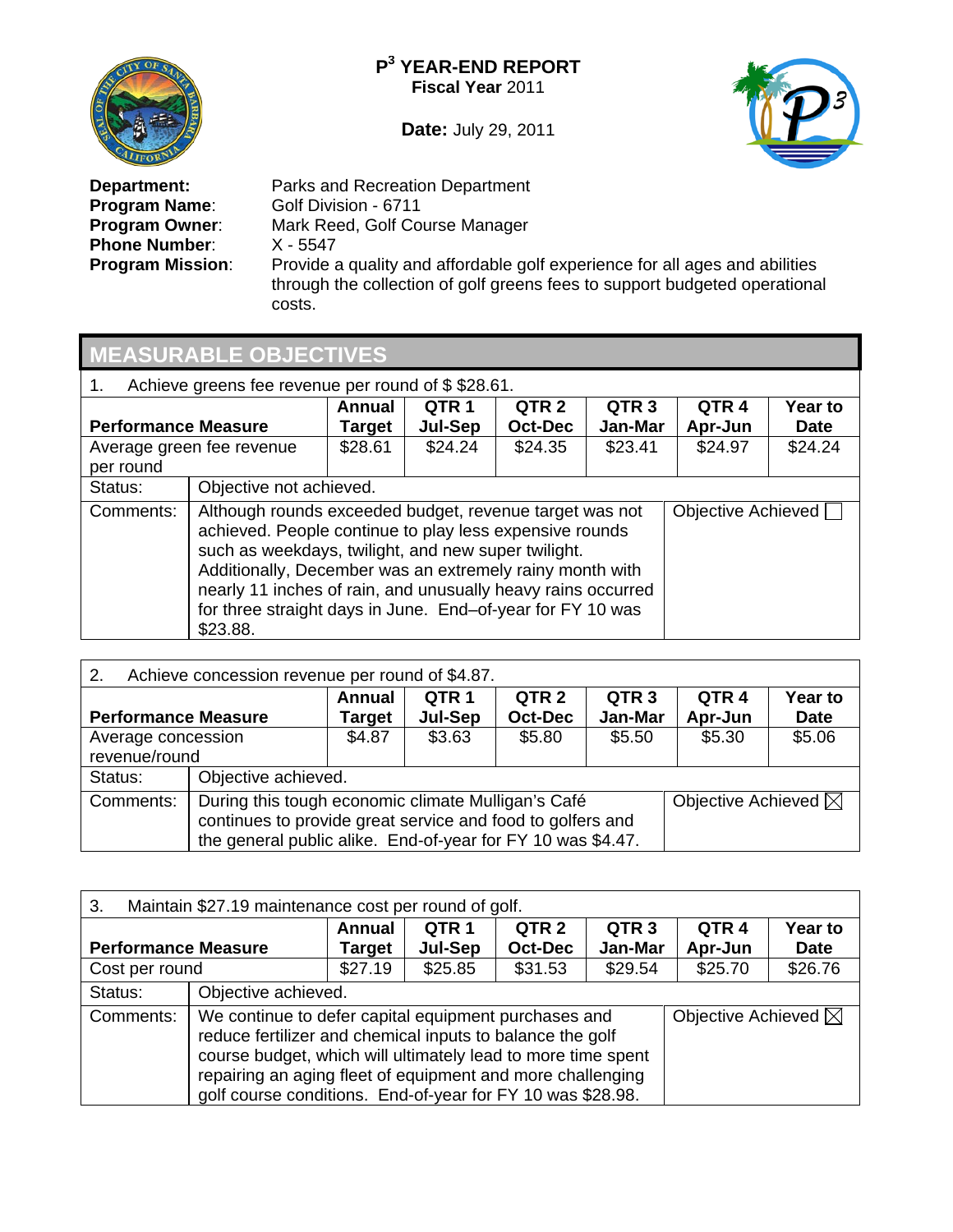| Achieve golf course facility use of 61,657 rounds of golf.<br>4. |                                                                                                                                                                                                                                 |                                |                             |                                    |                             |                                |                        |  |  |
|------------------------------------------------------------------|---------------------------------------------------------------------------------------------------------------------------------------------------------------------------------------------------------------------------------|--------------------------------|-----------------------------|------------------------------------|-----------------------------|--------------------------------|------------------------|--|--|
| <b>Performance Measure</b>                                       |                                                                                                                                                                                                                                 | <b>Annual</b><br><b>Target</b> | QTR <sub>1</sub><br>Jul-Sep | QTR <sub>2</sub><br><b>Oct-Dec</b> | QTR <sub>3</sub><br>Jan-Mar | QTR <sub>4</sub><br>Apr-Jun    | Year to<br><b>Date</b> |  |  |
| Rounds of golf                                                   |                                                                                                                                                                                                                                 | 61,657                         | 19,349                      | 12,712                             | 13,466                      | 17,273                         | 62,800                 |  |  |
| Status:                                                          | Objective achieved                                                                                                                                                                                                              |                                |                             |                                    |                             |                                |                        |  |  |
| Comments:                                                        | Although rounds were ahead of projections, revenue<br>continues to slump. More players are looking for value and<br>are playing the twilight and super-twilight times at<br>discounted rates. End-of-year for FY 10 was 59,091. |                                |                             |                                    |                             | Objective Achieved $\boxtimes$ |                        |  |  |

| 5.<br>Achieve sales of 575 Frequent User 7-day play discounts. |                         |                                                                                                                                                                                                                                                                                                                      |                             |                                    |                             |                  |                               |  |  |
|----------------------------------------------------------------|-------------------------|----------------------------------------------------------------------------------------------------------------------------------------------------------------------------------------------------------------------------------------------------------------------------------------------------------------------|-----------------------------|------------------------------------|-----------------------------|------------------|-------------------------------|--|--|
| <b>Performance Measure</b>                                     |                         | <b>Annual</b><br>Target                                                                                                                                                                                                                                                                                              | QTR <sub>1</sub><br>Jul-Sep | QTR <sub>2</sub><br><b>Oct-Dec</b> | QTR <sub>3</sub><br>Jan-Mar | QTR 4<br>Apr-Jun | <b>Year to</b><br><b>Date</b> |  |  |
| 7-day discounts sold                                           |                         | 575                                                                                                                                                                                                                                                                                                                  | 161                         | 136                                | 95                          | 45               | 437                           |  |  |
| Status:                                                        | Objective not achieved. |                                                                                                                                                                                                                                                                                                                      |                             |                                    |                             |                  |                               |  |  |
| Comments:                                                      |                         | In April 2011, the golf course began advising golfers that a<br>Objective Achieved<br>new Rewards Card for frequent users would be<br>implemented July 1 <sup>st</sup> ; thus sales of Frequent User Cards<br>declined in anticipation of golfers purchasing the new<br>Rewards Card. End-of-year for FY 10 was 540. |                             |                                    |                             |                  |                               |  |  |

6. Maintain the number of reportable injuries at 1 or less by holding monthly co-worker safety meetings.

| <b>Performance Measure</b> |                                                                                                                                                                                                                                                                                                                                                                                                    | Annual<br>Target        | QTR 1<br>Jul-Sep | QTR <sub>2</sub><br><b>Oct-Dec</b> | QTR <sub>3</sub><br>Jan-Mar | QTR <sub>4</sub><br>Apr-Jun | <b>Year to</b><br><b>Date</b> |  |  |
|----------------------------|----------------------------------------------------------------------------------------------------------------------------------------------------------------------------------------------------------------------------------------------------------------------------------------------------------------------------------------------------------------------------------------------------|-------------------------|------------------|------------------------------------|-----------------------------|-----------------------------|-------------------------------|--|--|
| Reportable injuries        |                                                                                                                                                                                                                                                                                                                                                                                                    |                         |                  | O                                  |                             |                             |                               |  |  |
| Status:                    |                                                                                                                                                                                                                                                                                                                                                                                                    | Objective not achieved. |                  |                                    |                             |                             |                               |  |  |
| Comments:                  | The injury that occurred in the $1st$ quarter of FY 11 was a<br>minor injury that resulted in 3 hours of employee lost time.<br>The staff was re-trained on proper job technique to prevent<br>similar injury occurrences. The two injuries reported in the<br>4 <sup>th</sup> quarter of FY 11 resulted in no lost time for the<br>employees, but they were placed on modified work<br>schedules. |                         |                  |                                    |                             | Objective Achieved          |                               |  |  |

| Complete 100% of monthly vehicle inspection reports for each golf vehicle.<br>7. |                                                                                                                                                                                                               |        |                  |                  |                  |                                |             |  |
|----------------------------------------------------------------------------------|---------------------------------------------------------------------------------------------------------------------------------------------------------------------------------------------------------------|--------|------------------|------------------|------------------|--------------------------------|-------------|--|
|                                                                                  |                                                                                                                                                                                                               | Annual | QTR <sub>1</sub> | QTR <sub>2</sub> | QTR <sub>3</sub> | QTR <sub>4</sub>               | Year to     |  |
| <b>Performance Measure</b>                                                       |                                                                                                                                                                                                               | Target | Jul-Sep          | <b>Oct-Dec</b>   | Jan-Mar          | Apr-Jun                        | <b>Date</b> |  |
| % of monthly vehicle                                                             |                                                                                                                                                                                                               | 100%   | 100%             | 100%             | 100%             | 100%                           | 100%        |  |
| inspection reports completed                                                     |                                                                                                                                                                                                               |        |                  |                  |                  |                                |             |  |
| Status:                                                                          | Objective achieved.                                                                                                                                                                                           |        |                  |                  |                  |                                |             |  |
| Comments:                                                                        | With the current economic environment, our staff members<br>understand the importance of completing thorough monthly<br>vehicle inspections and general maintenance practices.<br>FY 10 end-of-year was 100%. |        |                  |                  |                  | Objective Achieved $\boxtimes$ |             |  |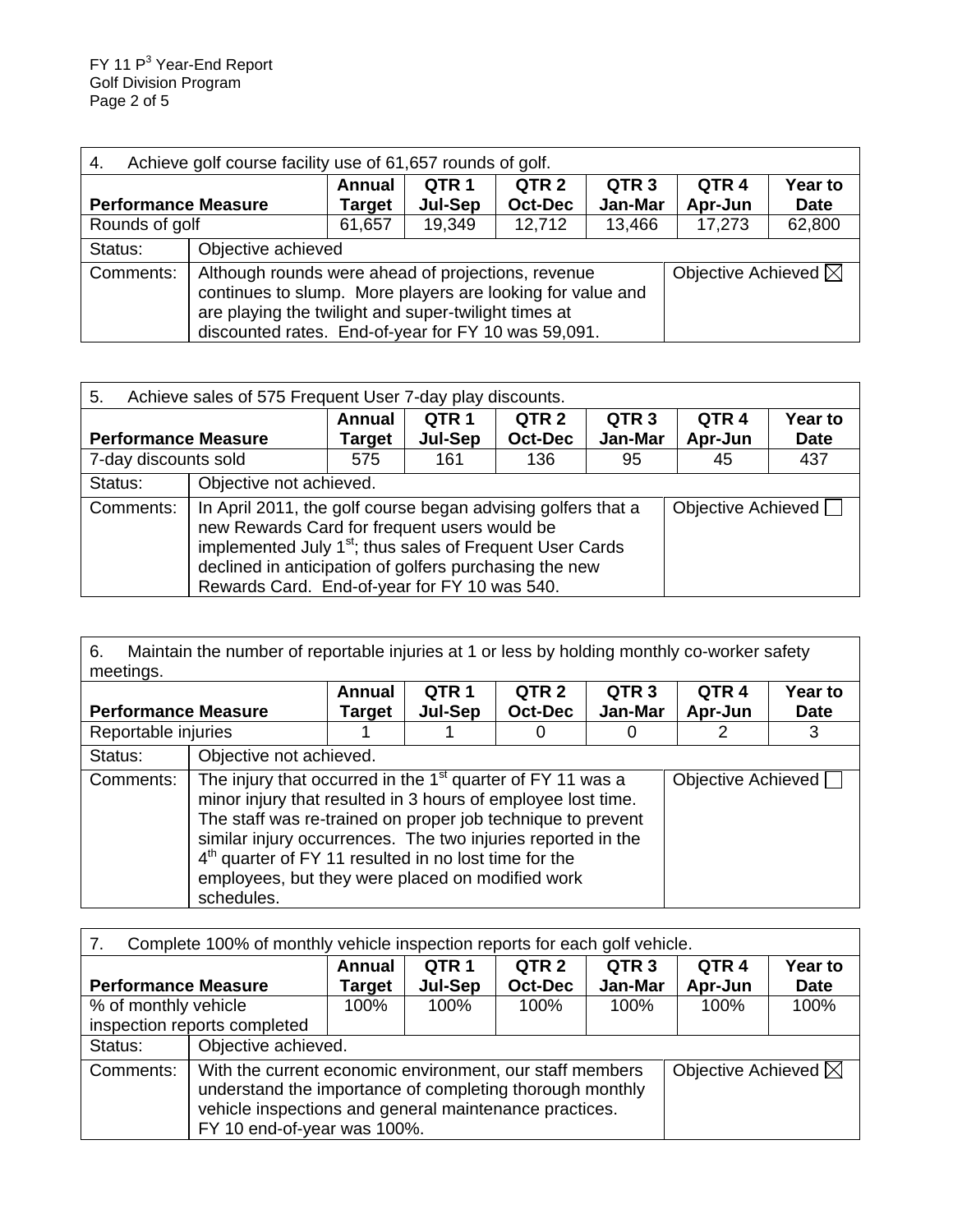8. Import 175 cubic yards compost (comprised of City's bio-solids) from a local contracted compost generator for the purpose of top dressing turf and amending soil. (Green objective)

| composition ion in the parpose of top aressing tan and amending soil. (Oreen objective) |                                                                                                                                                                                                                                                                                                                                 |               |         |                |                  |                  |                |  |
|-----------------------------------------------------------------------------------------|---------------------------------------------------------------------------------------------------------------------------------------------------------------------------------------------------------------------------------------------------------------------------------------------------------------------------------|---------------|---------|----------------|------------------|------------------|----------------|--|
|                                                                                         |                                                                                                                                                                                                                                                                                                                                 | <b>Annual</b> | QTR 1   | QTR 2          | QTR <sub>3</sub> | QTR <sub>4</sub> | <b>Year to</b> |  |
| <b>Performance Measure</b>                                                              |                                                                                                                                                                                                                                                                                                                                 | Target        | Jul-Sep | <b>Oct-Dec</b> | Jan-Mar          | Apr-Jun          | <b>Date</b>    |  |
|                                                                                         | # of cubic yards of compost                                                                                                                                                                                                                                                                                                     | 175           | 70      | O              | 35               |                  | 105            |  |
| imported                                                                                |                                                                                                                                                                                                                                                                                                                                 |               |         |                |                  |                  |                |  |
| Status:                                                                                 | Objective not achieved.                                                                                                                                                                                                                                                                                                         |               |         |                |                  |                  |                |  |
| Comments:                                                                               | Objective Achieved<br>Overall compost applications have decreased due to time<br>and labor constraints and golfer dissatisfaction. At the<br>recommendation of the Golf Course arborist we will make<br>compost applications to select tree basins to improve the<br>overall health of several trees. FY 10 end-of-year was 20. |               |         |                |                  |                  |                |  |

9. Import 24 yards tree chipper brush trimmings for weed control and water retention in site landscaping. (Green objective)

| <b>Performance Measure</b>                    |                                                                                                                                                                                                                                                                                                                | <b>Annual</b><br>Target | QTR 1<br>Jul-Sep | QTR 2<br><b>Oct-Dec</b> | QTR <sub>3</sub><br>Jan-Mar | QTR 4<br>Apr-Jun | <b>Year to</b><br><b>Date</b> |  |
|-----------------------------------------------|----------------------------------------------------------------------------------------------------------------------------------------------------------------------------------------------------------------------------------------------------------------------------------------------------------------|-------------------------|------------------|-------------------------|-----------------------------|------------------|-------------------------------|--|
| # of yards tree chipper<br>materials imported |                                                                                                                                                                                                                                                                                                                | 24                      |                  | O                       | 12                          | 13               | 25                            |  |
| Status:                                       | Objective achieved.                                                                                                                                                                                                                                                                                            |                         |                  |                         |                             |                  |                               |  |
| Comments:                                     | Objective Achieved $\boxtimes$<br>Mulch was added in newly landscaped areas at the golf<br>course parking lot and also in landscape beds in select<br>areas around several tees. End-of-year for FY 10 was<br>3,000 yards, due to the newly mulched areas created from<br>the Upper Las Positas Creek project. |                         |                  |                         |                             |                  |                               |  |

10. Spray compost tea and/or effective micro-organisms on greens bi-weekly to increase microbial activity in soil and decrease use of fungicides. (Green objective)

| morobial activity in soil and accided asc or langiciacs. (Orcen objective) |                     |                                                                                           |                  |                  |                  |                  |             |  |
|----------------------------------------------------------------------------|---------------------|-------------------------------------------------------------------------------------------|------------------|------------------|------------------|------------------|-------------|--|
|                                                                            |                     | <b>Annual</b>                                                                             | QTR <sub>1</sub> | QTR <sub>2</sub> | QTR <sub>3</sub> | QTR <sub>4</sub> | Year to     |  |
| <b>Performance Measure</b>                                                 |                     | Target                                                                                    | Jul-Sep          | <b>Oct-Dec</b>   | Jan-Mar          | Apr-Jun          | <b>Date</b> |  |
| # of times of spray compost                                                |                     | 26                                                                                        | 13               | 13               | 8                |                  | 41          |  |
| tea (and/or effective micro-                                               |                     |                                                                                           |                  |                  |                  |                  |             |  |
| organisms) on greens                                                       |                     |                                                                                           |                  |                  |                  |                  |             |  |
| Status:                                                                    | Objective achieved. |                                                                                           |                  |                  |                  |                  |             |  |
| Comments:                                                                  |                     | Objective Achieved $\boxtimes$<br>We are applying seaweed on a weekly basis when possible |                  |                  |                  |                  |             |  |
|                                                                            |                     | and have noticed improved turfgrass health from the weekly                                |                  |                  |                  |                  |             |  |
|                                                                            |                     | applications. FY 10 end-of-year total was 35.                                             |                  |                  |                  |                  |             |  |

| Divert from the landfill, 70% of waste generated at the golf course. (Green objective)<br>11. |                                                                                                                                                                             |                    |                  |                  |                  |                  |                |  |
|-----------------------------------------------------------------------------------------------|-----------------------------------------------------------------------------------------------------------------------------------------------------------------------------|--------------------|------------------|------------------|------------------|------------------|----------------|--|
|                                                                                               |                                                                                                                                                                             | <b>Annual</b>      | QTR <sub>1</sub> | QTR <sub>2</sub> | QTR <sub>3</sub> | QTR <sub>4</sub> | <b>Year to</b> |  |
| <b>Performance Measure</b>                                                                    |                                                                                                                                                                             | <b>Target</b>      | Jul-Sep          | <b>Oct-Dec</b>   | Jan-Mar          | Apr-Jun          | <b>Date</b>    |  |
| % of golf course waste                                                                        |                                                                                                                                                                             | 70%                | 70%              | 70%              | 70%              | 70%              | 70%            |  |
| diverted from the landfill                                                                    |                                                                                                                                                                             |                    |                  |                  |                  |                  |                |  |
| Status:                                                                                       |                                                                                                                                                                             | Objective achieved |                  |                  |                  |                  |                |  |
| Comments:                                                                                     | The golf course is committed to recycling and limiting the<br>Objective Achieved $\boxtimes$<br>amount of trash entering local landfills. End-of-year for FY<br>10 was 70%. |                    |                  |                  |                  |                  |                |  |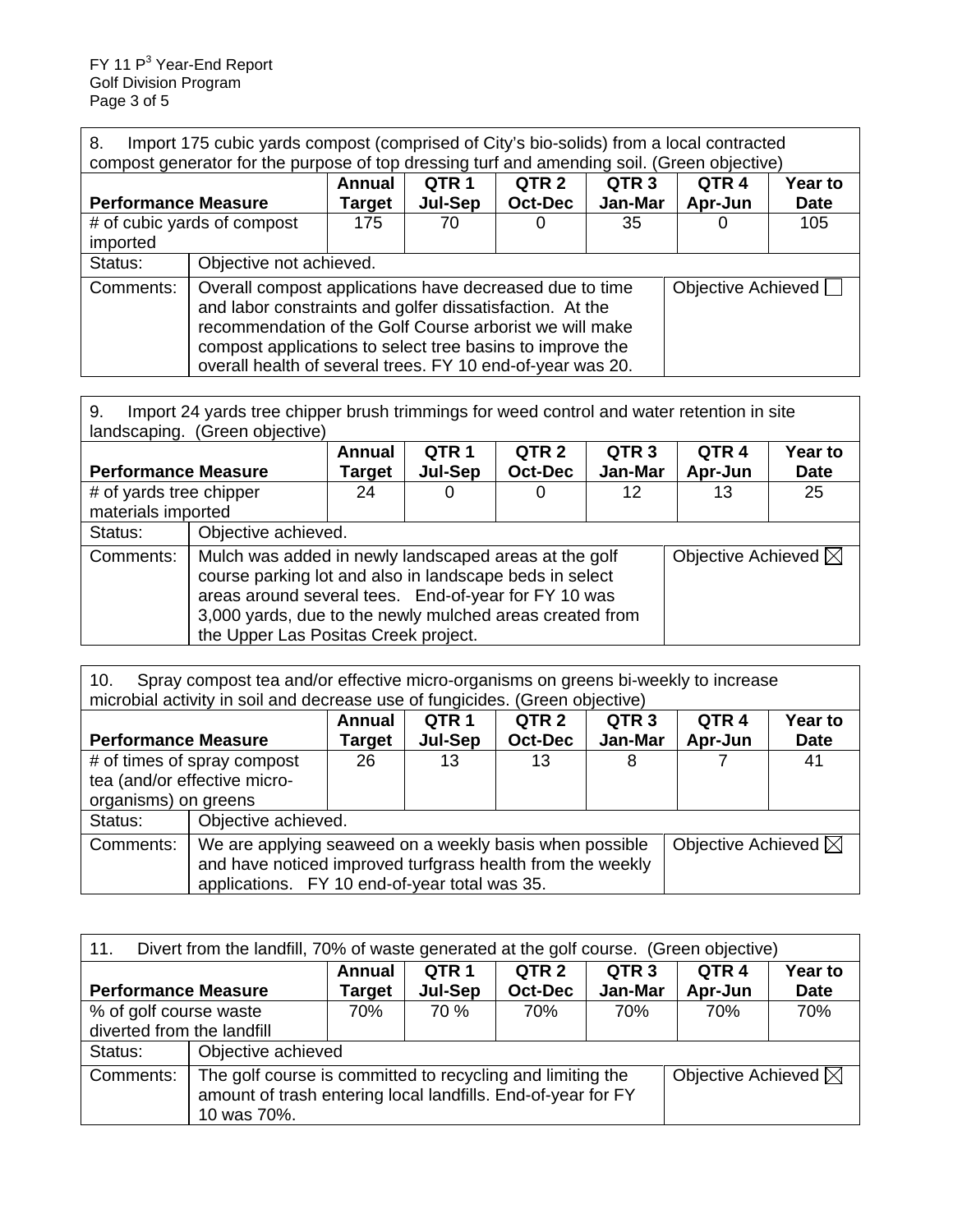| <b>PROJECT OBJECTIVES</b>                                                                                                                                |                                                                                                                         |                                |  |  |  |  |  |
|----------------------------------------------------------------------------------------------------------------------------------------------------------|-------------------------------------------------------------------------------------------------------------------------|--------------------------------|--|--|--|--|--|
| Complete 90% of maintenance activities in accordance with Golf Division Maintenance<br>12.<br>Standards; utilizing daily job tasking and work schedules. |                                                                                                                         |                                |  |  |  |  |  |
| Status:                                                                                                                                                  | Objective achieved.                                                                                                     |                                |  |  |  |  |  |
| Comments:                                                                                                                                                | Work schedules and job specific tasks are recorded daily.<br>This ensures accountability and ownership among the staff. | Objective Achieved $\boxtimes$ |  |  |  |  |  |

| Complete pesticide usage reports on-time as required by the County Agricultural<br>13.<br>Commissioner on a monthly basis. |                                                                                                                               |                                |  |  |  |  |
|----------------------------------------------------------------------------------------------------------------------------|-------------------------------------------------------------------------------------------------------------------------------|--------------------------------|--|--|--|--|
| Status:                                                                                                                    | Objective achieved.                                                                                                           |                                |  |  |  |  |
| Comments:                                                                                                                  | Reports are recorded on the County Agricultural<br>Commissioners website no later than the 10 <sup>th</sup> of each<br>month. | Objective Achieved $\boxtimes$ |  |  |  |  |

| Irrigate golf course using daily 24-hour evapotranspiration data. Track daily usage using<br>14.<br>irrigation log printouts. Reduce consumption by 10-15% during the months of April – September. |                                                                                                                                                                                                                                                                       |                                |  |  |  |  |  |
|----------------------------------------------------------------------------------------------------------------------------------------------------------------------------------------------------|-----------------------------------------------------------------------------------------------------------------------------------------------------------------------------------------------------------------------------------------------------------------------|--------------------------------|--|--|--|--|--|
| Status:                                                                                                                                                                                            | Objective achieved.                                                                                                                                                                                                                                                   |                                |  |  |  |  |  |
| Comments:                                                                                                                                                                                          | Over the last three years, we have maintained a 23%<br>reduction in water consumption when compared to the<br>averages of previous years. These reductions will improve<br>the overall condition of the golf course and are also more<br>environmentally responsible. | Objective Achieved $\boxtimes$ |  |  |  |  |  |

| Keep the number of fungicide applications to the greens at 8 or less. (Green objective)<br>15. |                                                                        |                                |  |  |  |  |  |
|------------------------------------------------------------------------------------------------|------------------------------------------------------------------------|--------------------------------|--|--|--|--|--|
| Status:                                                                                        | Objective achieved.                                                    |                                |  |  |  |  |  |
|                                                                                                | Comments:   Four fungicide applications were made to the greens for FY | Objective Achieved $\boxtimes$ |  |  |  |  |  |

| 16.        | Expand tree pruning effort to manage shade on the greens to reduce fungal growth. (Green                                                                                                                                                                                                 |                                |  |  |  |  |  |  |
|------------|------------------------------------------------------------------------------------------------------------------------------------------------------------------------------------------------------------------------------------------------------------------------------------------|--------------------------------|--|--|--|--|--|--|
| objective) |                                                                                                                                                                                                                                                                                          |                                |  |  |  |  |  |  |
| Status:    | Objective achieved.                                                                                                                                                                                                                                                                      |                                |  |  |  |  |  |  |
| Comments:  | General pruning jobs are being handled in-house by staff<br>members, and larger projects are being handled by<br>Progressive Environmental. For FY 11 we have pruned<br>several trees in locations near several greens that will<br>improve sunlight exposure and increase air movement. | Objective Achieved $\boxtimes$ |  |  |  |  |  |  |

| <b>OTHER PERFORMANCE MEASURES</b> |                             |                             |                             |                             |                             |                        |  |  |
|-----------------------------------|-----------------------------|-----------------------------|-----------------------------|-----------------------------|-----------------------------|------------------------|--|--|
| <b>Performance Measure</b>        | Annual<br><b>Projection</b> | QTR <sub>1</sub><br>Jul-Sep | QTR <sub>2</sub><br>Oct-Dec | QTR <sub>3</sub><br>Jan-Mar | QTR <sub>4</sub><br>Apr-Jun | Year to<br><b>Date</b> |  |  |
| Golf concessionaire<br>revenue    | \$300,322                   | \$70,214                    | \$73,721                    | 74,101                      | 91,491                      | \$309,527              |  |  |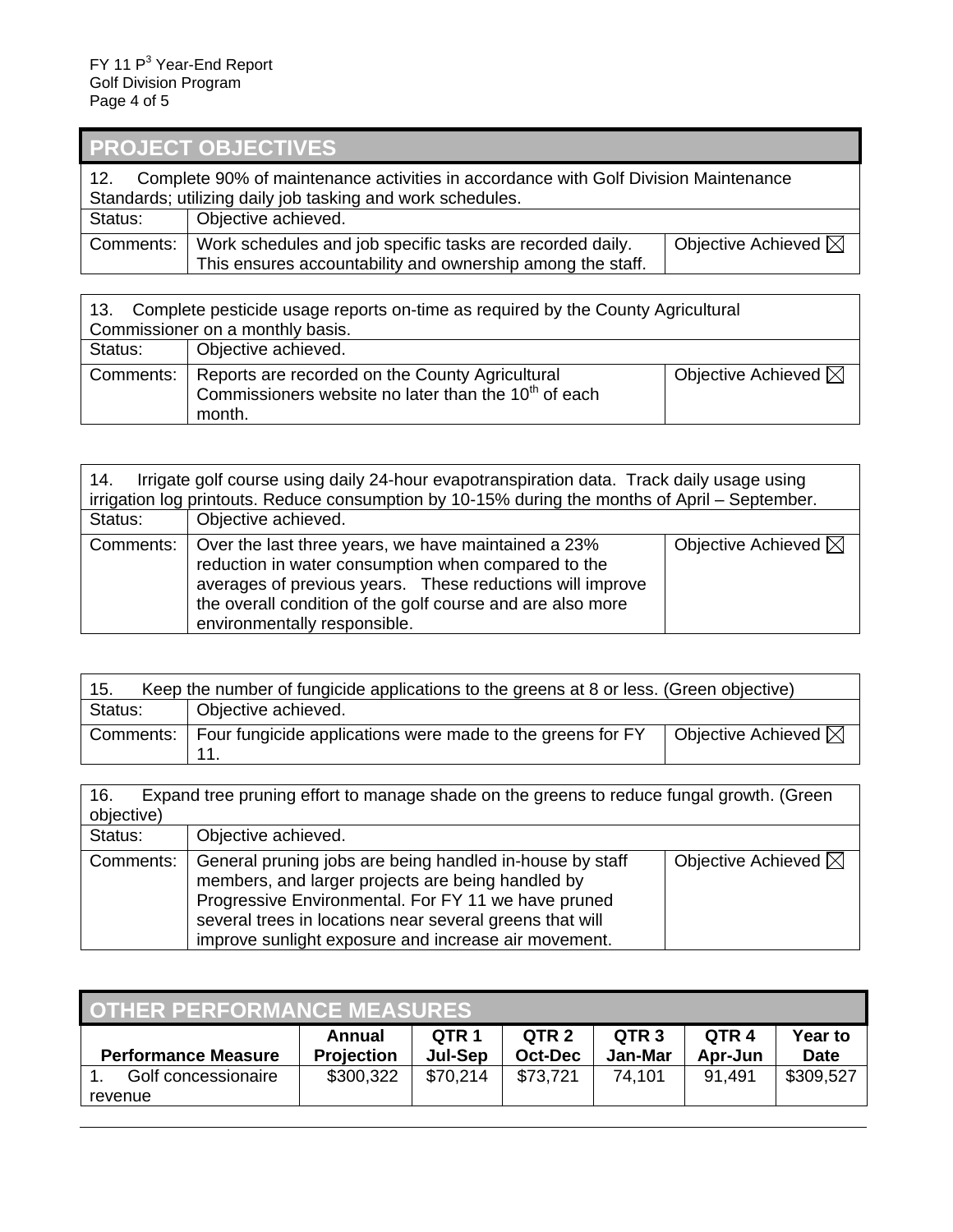| 2.<br>Monthly facility<br>inspections of clubhouse<br>and maintenance facilities                                | 12    | 3   | 3   | っ   | 3   | 12    |
|-----------------------------------------------------------------------------------------------------------------|-------|-----|-----|-----|-----|-------|
|                                                                                                                 |       |     |     |     |     |       |
| 3.<br>Unplanned annual<br>days of sick leave                                                                    | 65    | 21  | 23  | 53  | 28  | 125   |
|                                                                                                                 |       |     |     |     |     |       |
| 4.<br># of cubic yards of<br>recyclable materials to<br>Allied Waste for recycling.<br>This is a green measure. | 1,248 | 312 | 312 | 312 | 312 | 1,248 |

| <b>COMMENTS ON OTHER PERFORMANCE MEASURES:</b> |
|------------------------------------------------|
|------------------------------------------------|

| 1. FY 11 Actual $$309,527 =$ FY 10 Actual = $$275,312$ |                     | FY 10 Mid-Year = $$142,539$ |
|--------------------------------------------------------|---------------------|-----------------------------|
| 2. FY 11 Actual = $12$                                 | $FY$ 10 Actual = 12 | FY 10 mid-year = $6$        |
| 3. FY 11 Actual = $125$                                | $FY$ 10 Actual = 68 | $FY$ 10 mid-year = 29       |
| 4. FY 11 Projected = $1,248$ FY 10 Actual = $1,248$    |                     | FY 10 mid-year = $624$      |
|                                                        |                     |                             |

#### **RECENT PROGRAM ACHIEVEMENT**:

Two major constructions projects completed, including the Golf Course Safety Improvement Plan and the Upper Las Positas Creek Restoration Water Quality Improvement project.

*The Recent Program Achievement must fit in the 2-line space provided above.*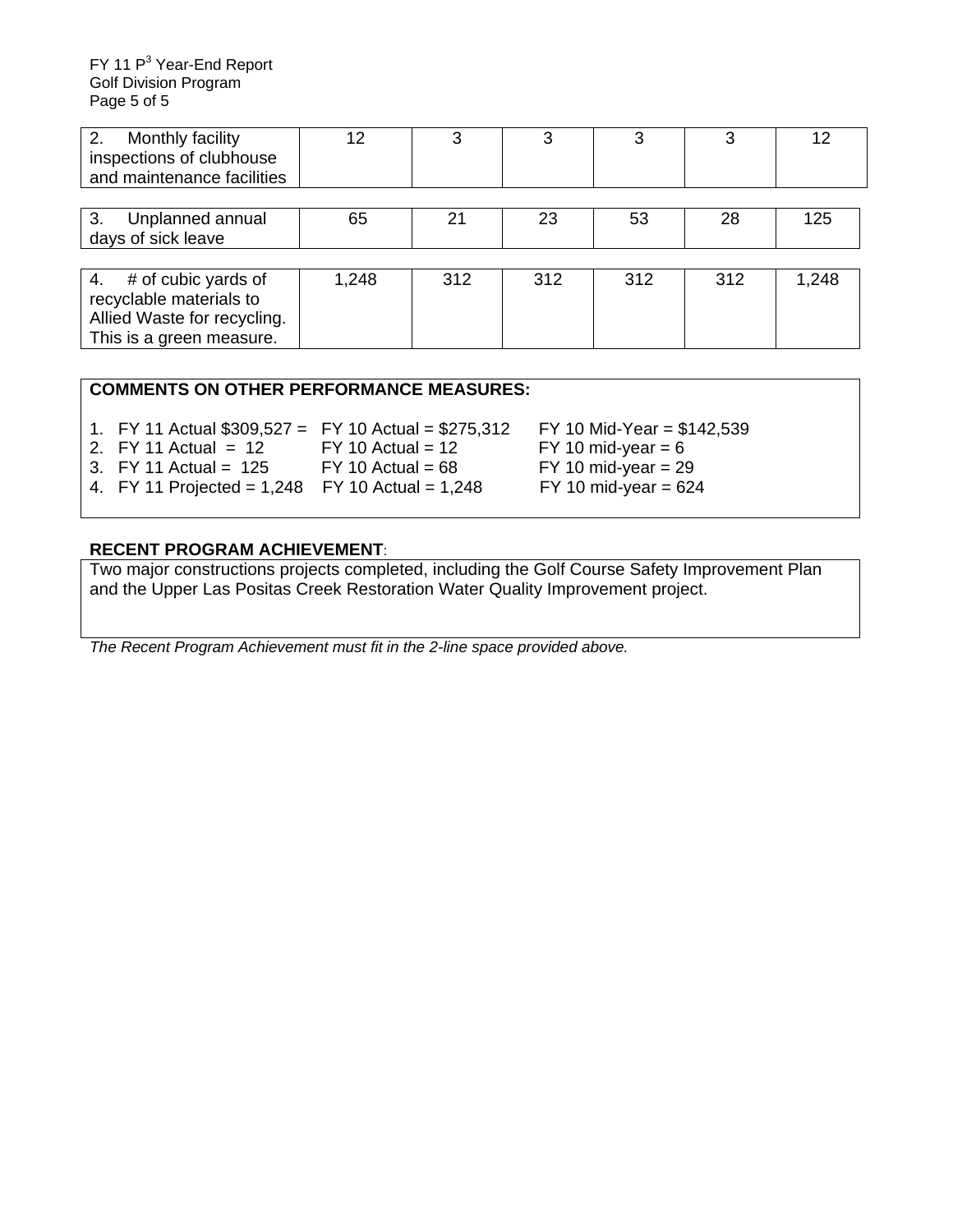

**Date:** July 29, 2011



**Phone Number:**<br>Program Mission:

**Department:** Parks and Recreation Department<br>**Program Name**: Parks and Recreation Administration **Program Name:** Parks and Recreation Administration - 6811<br>**Program Owner:** Nancy L. Rapp, Parks and Recreation Direc Nancy L. Rapp, Parks and Recreation Director<br>X-5431 Provide policy direction, strategic planning, administrative support, and oversight for five divisions; project planning, design and construction of projects; community outreach and collaborations to maximize impacts of City funded programs and services.

# **MEASURABLE OBJECTIVES**

1. Ensure 75% or greater of Parks and Recreation measurable and project objectives are met or exceeded.

|                             |                                                        | Annual        | QTR 1   | QTR <sub>2</sub> | QTR <sub>3</sub> | QTR 4                          | Year to     |
|-----------------------------|--------------------------------------------------------|---------------|---------|------------------|------------------|--------------------------------|-------------|
| <b>Performance Measure</b>  |                                                        | <b>Target</b> | Jul-Sep | <b>Oct-Dec</b>   | Jan-Mar          | Apr-Jun                        | <b>Date</b> |
| Objectives met or exceeded. |                                                        | 75%           | N/A     | N/A              | N/A              | 81%                            | 81%         |
| Status:                     | Objective exceeded                                     |               |         |                  |                  |                                |             |
| Comments:                   | The Parks Division - 96%, Creeks Division - 92%,       |               |         |                  |                  | Objective Achieved $\boxtimes$ |             |
|                             | Administration Division - 88%, Golf Division - 75% and |               |         |                  |                  |                                |             |
|                             | Recreation Division - 70%. FY 10 was 80%.              |               |         |                  |                  |                                |             |

2. Maintain \$500,000 in cash and non-cash donations and grants from public and private resources.

|                            |                                                                                                                                                                                                                                                                                                                                                                                                                                                                                                                                                                                                                                                                               | Annual        | QTR <sub>1</sub> | QTR <sub>2</sub> | QTR <sub>3</sub> | QTR <sub>4</sub>                         | <b>Year to</b> |
|----------------------------|-------------------------------------------------------------------------------------------------------------------------------------------------------------------------------------------------------------------------------------------------------------------------------------------------------------------------------------------------------------------------------------------------------------------------------------------------------------------------------------------------------------------------------------------------------------------------------------------------------------------------------------------------------------------------------|---------------|------------------|------------------|------------------|------------------------------------------|----------------|
| <b>Performance Measure</b> |                                                                                                                                                                                                                                                                                                                                                                                                                                                                                                                                                                                                                                                                               | <b>Target</b> | <b>Jul-Sep</b>   | <b>Oct-Dec</b>   | Jan-Mar          | Apr-Jun                                  | <b>Date</b>    |
| Amount of donations and    |                                                                                                                                                                                                                                                                                                                                                                                                                                                                                                                                                                                                                                                                               | \$500,000     | \$62,749         | \$49,497         | \$1,1582         | \$265,721                                | \$1,536,2      |
| grants.                    |                                                                                                                                                                                                                                                                                                                                                                                                                                                                                                                                                                                                                                                                               |               |                  |                  | 99.20            | .63                                      | 66.83          |
| Status:                    | Objective achieved.                                                                                                                                                                                                                                                                                                                                                                                                                                                                                                                                                                                                                                                           |               |                  |                  |                  |                                          |                |
| Comments:                  | FY 11 year-end is 69% below FY 10 year-end which was<br>\$5,011,619. The Creeks Division received a \$1,000,290 grant<br>from the CA Department of Fish and Game for the Mission<br>Creek Fish Passage Project. The Parks Division received<br>\$100,325 in Proposition 40 Grant funds for the Oak Park<br>Restroom Remodel, CDBG funds in the amount of \$60,000 in<br>for the Ortega Park Security Lighting project, and \$47,000 for<br>the Westside Community Center Camera project. The<br>Recreation Division acquired \$9,000 from the Orfalea<br>Foundation for the Youth Arts Alliance, and \$5,000 from the<br>Towbes Foundation towards the Concerts in the Parks. |               |                  |                  |                  | <b>Objective Achieved</b><br>$\boxtimes$ |                |

| -3.                         | Maintain \$450,000 in volunteer support to enhance Department resources. |               |           |                  |                  |                  |                |
|-----------------------------|--------------------------------------------------------------------------|---------------|-----------|------------------|------------------|------------------|----------------|
|                             |                                                                          | Annual        | QTR 1     | QTR <sub>2</sub> | QTR <sub>3</sub> | QTR <sub>4</sub> | <b>Year to</b> |
| <b>Performance Measure</b>  |                                                                          | <b>Target</b> | Jul-Sep   | <b>Oct-Dec</b>   | Jan-Mar          | Apr-Jun          | <b>Date</b>    |
| Value of volunteer support. |                                                                          | \$450,000     | \$116,550 | \$\$73,25        | \$53,172         | \$93,024         | \$336,000      |
|                             |                                                                          |               |           |                  |                  |                  |                |
| Status:                     | Objective not achieved.                                                  |               |           |                  |                  |                  |                |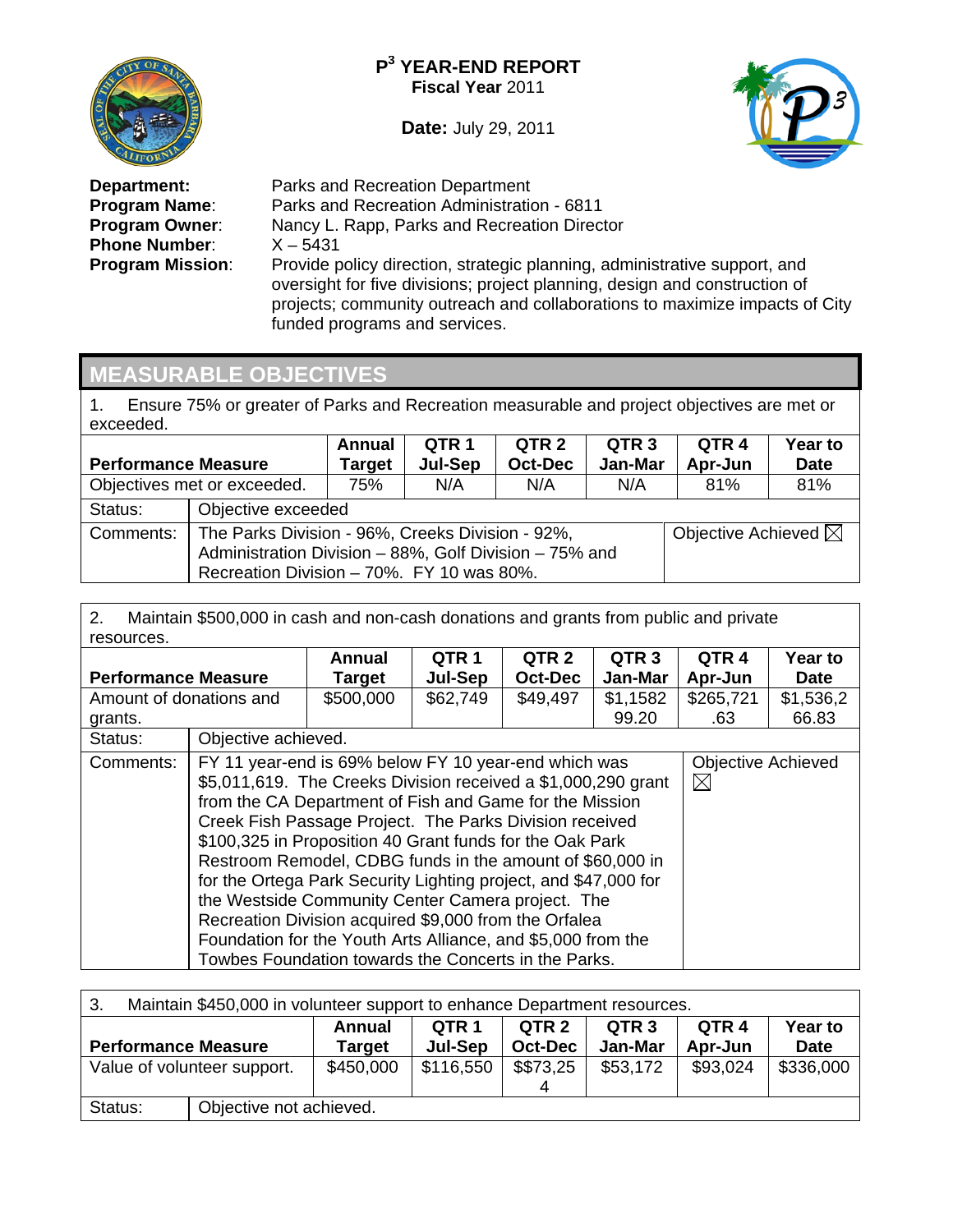| Comments:   FY 11 year-end is 18% lower than that of FY 10, which was | Objective Achieved |
|-----------------------------------------------------------------------|--------------------|
| S412,036. Administration had 34 volunteer hours; Creeks               |                    |
| 458 hours; Parks had 766 hours, and Recreation had 6,434              |                    |
| hours.                                                                |                    |

### **PROJECT OBJECTIVES**

4. Ensure all program budgets are within expenditure and revenue FY 11 budget appropriations, and that any revenue shortfalls are equally met by expenditure savings. Status: **Objective achieved,** Comments: At year-end, all General Fund Divisions, as well as the Creeks and Golf Divisions were within FY appropriations. Objective Achieved  $\boxtimes$ 

| Work with the South Coast Gang Task Force and community leaders to implement a strategic<br>5.<br>plan to reduce youth violence and improve outcomes for youth and families.     |                     |  |  |  |  |  |
|----------------------------------------------------------------------------------------------------------------------------------------------------------------------------------|---------------------|--|--|--|--|--|
| Status:                                                                                                                                                                          | Objective Achieved. |  |  |  |  |  |
| Objective Achieved $\boxtimes$<br>Department management and Neighborhood and Outreach<br>Comments:<br>Staff continued to support the work of the South Coast Gang<br>Task force. |                     |  |  |  |  |  |

| Provide leadership to the Front Country Trails Multi-jurisdictional Task Force to address multi-<br>6. |                                                                                                |                                |  |  |  |  |
|--------------------------------------------------------------------------------------------------------|------------------------------------------------------------------------------------------------|--------------------------------|--|--|--|--|
| use safety concerns, maintenance, and management of the Front Country Trails.                          |                                                                                                |                                |  |  |  |  |
| Status:                                                                                                | Objective achieved.                                                                            |                                |  |  |  |  |
| Comments:                                                                                              | The FCT Task Force conducted four regular meetings and<br>one special work session in FY 2011. | Objective Achieved $\boxtimes$ |  |  |  |  |

| Work with City Administration and the community to develop a phased plan for improving how<br>$7_{\scriptscriptstyle{\sim}}$<br>the City provides outreach and services for Eastside, Westside, Downtown and Lower Westside<br>neighborhoods. |                                                                                                                                                                                                                                                                                                                                                                                                                                                                                                   |                                |  |  |  |  |
|-----------------------------------------------------------------------------------------------------------------------------------------------------------------------------------------------------------------------------------------------|---------------------------------------------------------------------------------------------------------------------------------------------------------------------------------------------------------------------------------------------------------------------------------------------------------------------------------------------------------------------------------------------------------------------------------------------------------------------------------------------------|--------------------------------|--|--|--|--|
| Status:                                                                                                                                                                                                                                       | <b>Objective Achieved</b>                                                                                                                                                                                                                                                                                                                                                                                                                                                                         |                                |  |  |  |  |
| Comments:                                                                                                                                                                                                                                     | Major accomplishments included the grand opening of the<br>new Teen Center at the Franklin Neighborhood Center,<br>expanded outreach to community and organizations, and a<br>community resource fair held in the Lower Westside. The<br>Neighborhood Advisory Council, appointed in March by City<br>Council, has begun its work to establish operating<br>procedures, learn City operations such as the Neighborhood<br>Improvement Task Force, and identify priorities for the<br>coming year. | Objective Achieved $\boxtimes$ |  |  |  |  |

### **COMMENTS ON OTHER PERFORMANCE MEASURES:**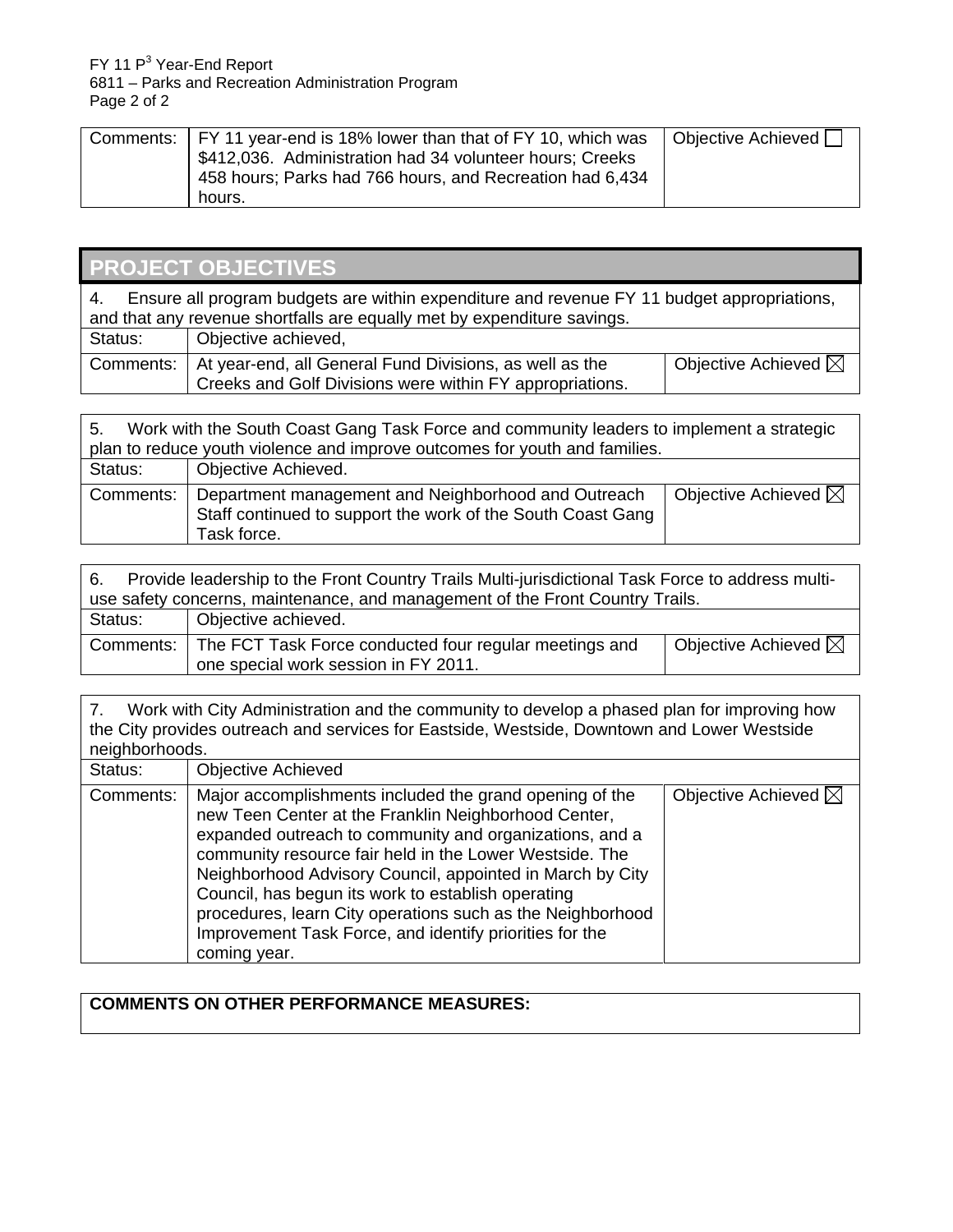

**Date:** July 29, 2011



**Phone Number:** 

**Department:** Parks and Recreation Department<br>**Program Name:** Project Management Team – 6813 Project Management Team – 6813 **Program Owner:** Jill Zachary, Assistant Parks and Recreation Director<br>**Phone Number:** X - 5437 **Program Mission:** Plan, design, and implement capital projects for the Parks and Recreation **Department** 

### **MEASURABLE OBJECTIVES**

1. Ensure that 75% of the completed capital improvement projects are completed within the approved budget.

|                                |                              | Annual                                                                                                                                                                                                                                                                                                                                    | QTR <sub>1</sub> | QTR <sub>2</sub> | QTR <sub>3</sub> | QTR <sub>4</sub>               | <b>Year to</b> |
|--------------------------------|------------------------------|-------------------------------------------------------------------------------------------------------------------------------------------------------------------------------------------------------------------------------------------------------------------------------------------------------------------------------------------|------------------|------------------|------------------|--------------------------------|----------------|
| <b>Performance Measure</b>     |                              | Target                                                                                                                                                                                                                                                                                                                                    | Jul-Sep          | <b>Oct-Dec</b>   | Jan-Mar          | Apr-Jun                        | <b>Date</b>    |
|                                | % capital projects completed | 75%                                                                                                                                                                                                                                                                                                                                       | N/A              | N/A              | N/A              | 100%                           | 100%           |
| on budget.                     |                              |                                                                                                                                                                                                                                                                                                                                           |                  |                  |                  |                                |                |
| Status:<br>Objective achieved. |                              |                                                                                                                                                                                                                                                                                                                                           |                  |                  |                  |                                |                |
| Comments:                      |                              | Capital Improvement Projects completed included the<br>Westside Center park improvements, Oak Park Restroom<br>Renovation, and the Ortega Park Restroom Renovation<br>Project. In addition, all playground replacement projects<br>were completed within budget. 100% of FY 10 CIP projects<br>were completed within the approved budget. |                  |                  |                  | Objective Achieved $\boxtimes$ |                |

# **PROJECT OBJECTIVES**

2. Complete construction of RDA-funded restroom renovation projects at Plaza del Mar, Pershing Park and Chase Palm Park by June 2011.

| Status:     | Objective not achieved.                                                                   |                    |
|-------------|-------------------------------------------------------------------------------------------|--------------------|
| Comments: I | Design work for the RDA-funded restroom renovation<br>projects was complete by June 2011. | Objective Achieved |

|         | Complete renovation of the Oak Park main restroom.                                    |                                |  |  |  |  |  |  |
|---------|---------------------------------------------------------------------------------------|--------------------------------|--|--|--|--|--|--|
| Status: | Objective achieved.                                                                   |                                |  |  |  |  |  |  |
|         | Comments:   Construction of the Oak Park main restroom was complete<br>in March 2011. | Objective Achieved $\boxtimes$ |  |  |  |  |  |  |

| Complete construction of the Stanwood Entrance Improvements at Parma Park by December<br>4.<br>2010. |                                                                      |                                |  |  |  |  |  |
|------------------------------------------------------------------------------------------------------|----------------------------------------------------------------------|--------------------------------|--|--|--|--|--|
| Status:                                                                                              | Objective achieved.                                                  |                                |  |  |  |  |  |
| Comments:                                                                                            | The Stanwood Entrance Improvements were complete in<br>October 2010. | Objective Achieved $\boxtimes$ |  |  |  |  |  |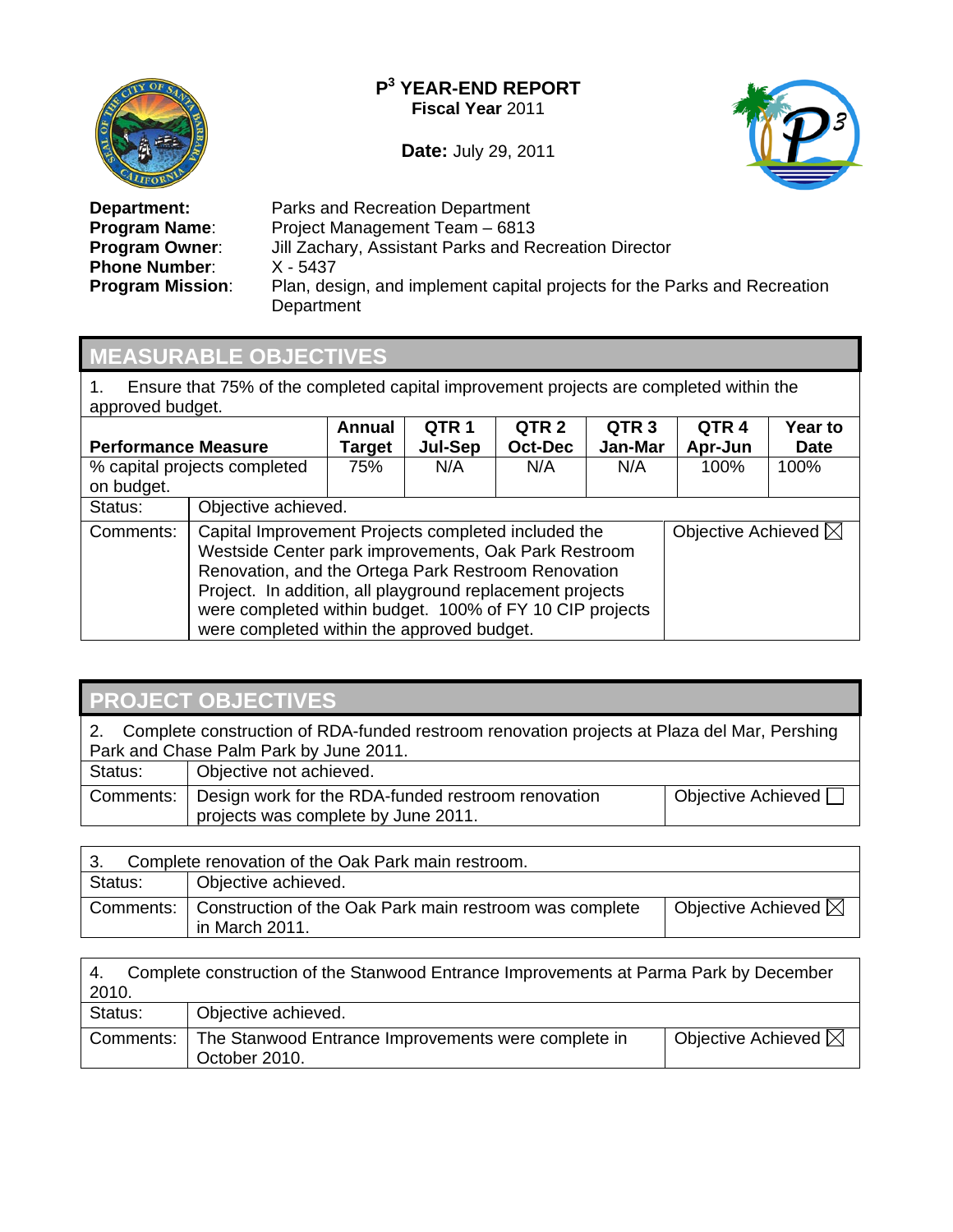

**Date:** July 29, 2011



**Phone Number:<br>Program Mission:** 

**Department:** Parks and Recreation Department<br>**Program Name**: Business Services - 6815 **Program Name:** Business Services - 6815<br>**Program Owner:** Jill Zachary. Assistant Par **Jill Zachary. Assistant Parks and Recreation Director X - 5437** Provide management of the Department's financial processes for budget, revenue, capital improvement projects, contracts, leases, grants, marketing and communications, and customer service in order to assist staff to effectively and efficiently serve the public.

# **MEASURABLE OBJECTIVES**

1. Complete quarterly expenditure and revenue analyses of Parks, Recreation and Administration Divisions.

|                                                                                         |                                | Annual        | QTR 1   | QTR <sub>2</sub> | QTR <sub>3</sub> | QTR <sub>4</sub> | <b>Year to</b> |  |
|-----------------------------------------------------------------------------------------|--------------------------------|---------------|---------|------------------|------------------|------------------|----------------|--|
| <b>Performance Measure</b>                                                              |                                | <b>Target</b> | Jul-Sep | <b>Oct-Dec</b>   | Jan-Mar          | Apr-Jun          | <b>Date</b>    |  |
| Expenditure budget<br>projections provided to<br><b>Department Managers</b><br>monthly. |                                |               |         |                  |                  |                  | 4              |  |
| Status:                                                                                 | Objective achieved.            |               |         |                  |                  |                  |                |  |
| Comments:                                                                               | Objective Achieved $\boxtimes$ |               |         |                  |                  |                  |                |  |

| 2.                           | Maintain internet registrations at an amount of 1,900.                                        |                     |         |                  |                  |         |             |  |  |
|------------------------------|-----------------------------------------------------------------------------------------------|---------------------|---------|------------------|------------------|---------|-------------|--|--|
|                              |                                                                                               | <b>Annual</b>       | QTR 1   | QTR <sub>2</sub> | QTR <sub>3</sub> | QTR 4   | Year to     |  |  |
| <b>Performance Measure</b>   |                                                                                               | <b>Target</b>       | Jul-Sep | <b>Oct-Dec</b>   | Jan-Mar          | Apr-Jun | <b>Date</b> |  |  |
| # of Internet registrations. |                                                                                               | 1,900               | 519     | 160              | 452              | 1.313   | 2,444       |  |  |
| Status:                      |                                                                                               | Objective achieved. |         |                  |                  |         |             |  |  |
| Comments:                    | Objective Achieved $\boxtimes$<br>FY 10 total was 2,644. FY 11 total reflects an 8% decrease. |                     |         |                  |                  |         |             |  |  |

3. Maintain recreation registrations (tracked by the CLASS software) at an amount of 10,000, through marketing and innovative promotional efforts.

|                            |                                                                                            | Annual        | QTR <sub>1</sub> | QTR <sub>2</sub> | QTR <sub>3</sub> | QTR <sub>4</sub> | Year to     |  |
|----------------------------|--------------------------------------------------------------------------------------------|---------------|------------------|------------------|------------------|------------------|-------------|--|
| <b>Performance Measure</b> |                                                                                            | <b>Target</b> | Jul-Sep          | <b>Oct-Dec</b>   | Jan-Mar          | Apr-Jun          | <b>Date</b> |  |
|                            | # of recreation registrations.                                                             | 10,000        | 2,784            | 1,294            | 2,459            | 4,831            | 11,368      |  |
| Status:                    | Objective achieved.                                                                        |               |                  |                  |                  |                  |             |  |
| Comments:                  | Objective Achieved $\boxtimes$<br>This measure counts the number of registrations received |               |                  |                  |                  |                  |             |  |
|                            | for fee-based programs only. FY 10 total registrations was                                 |               |                  |                  |                  |                  |             |  |
|                            | 10,343. FY 11 total reflects a 10% increase.                                               |               |                  |                  |                  |                  |             |  |

|         | <b>PROJECT OBJECTIVES</b>                                                                                                                                       |  |  |  |  |  |  |
|---------|-----------------------------------------------------------------------------------------------------------------------------------------------------------------|--|--|--|--|--|--|
| 4.      | Utilize the Recreation Marketing Committee to initiate various media campaigns to increase<br>recreation program visibility and increase program participation. |  |  |  |  |  |  |
| Status: | Objective achieved.                                                                                                                                             |  |  |  |  |  |  |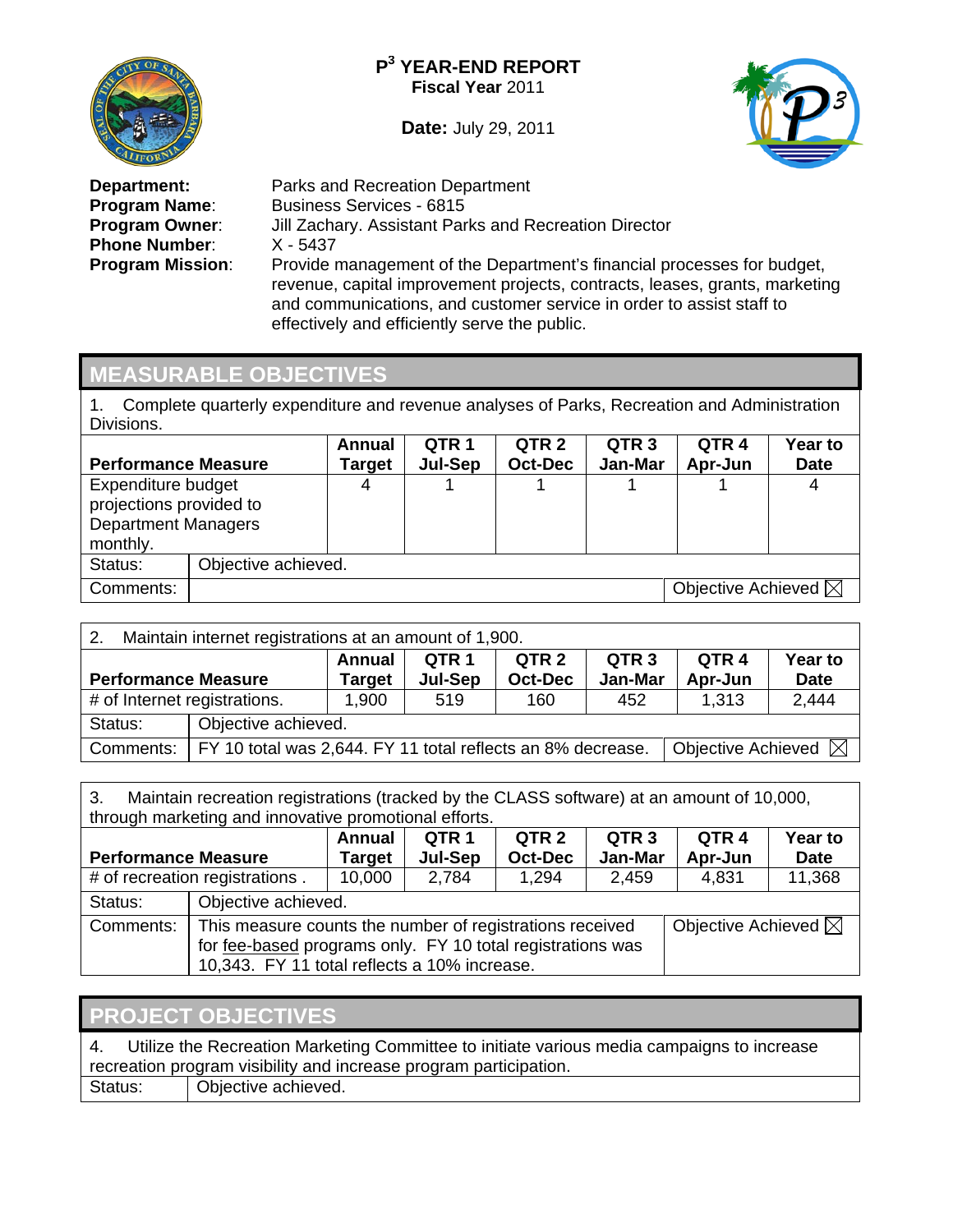| Comments: | The committee met on a 2-3 month basis throughout FY 11<br>and increased program visibility through more e-newsletters<br>and blogs, media advertising including promotions on EdHat<br>and Presidio Sports and another New Year postcard<br>campaign (raffle) that helped boost registrations in the 3 <sup>rd</sup><br>quarter compared to the previous year. In FY 11 3 <sup>rd</sup> quarter<br>program registrations increased by 198 or 9% during the<br>previous year with the added promotion at New Year's. | Objective Achieved $\boxtimes$ |
|-----------|----------------------------------------------------------------------------------------------------------------------------------------------------------------------------------------------------------------------------------------------------------------------------------------------------------------------------------------------------------------------------------------------------------------------------------------------------------------------------------------------------------------------|--------------------------------|
|-----------|----------------------------------------------------------------------------------------------------------------------------------------------------------------------------------------------------------------------------------------------------------------------------------------------------------------------------------------------------------------------------------------------------------------------------------------------------------------------------------------------------------------------|--------------------------------|

| Enhance communication and marketing for the Santa Barbara Golf Club using billboard,<br>5.<br>website and pro shop flyers to increase use by golfers. |                                                                                                                                                                                                                                                                                                                                                                                                                                                                                                                                                                       |                                |  |  |  |  |  |  |
|-------------------------------------------------------------------------------------------------------------------------------------------------------|-----------------------------------------------------------------------------------------------------------------------------------------------------------------------------------------------------------------------------------------------------------------------------------------------------------------------------------------------------------------------------------------------------------------------------------------------------------------------------------------------------------------------------------------------------------------------|--------------------------------|--|--|--|--|--|--|
| Status:                                                                                                                                               | Objective achieved.                                                                                                                                                                                                                                                                                                                                                                                                                                                                                                                                                   |                                |  |  |  |  |  |  |
| Comments:                                                                                                                                             | The last two quarters of FY 11 focused on designing,<br>organizing, and publicizing the Golfer Appreciation Day,<br>which took place on June 18 <sup>th</sup> . In addition, the committee<br>introduced and advertised a Muni Rewards Card to replace<br>various player discount programs beginning July 1, 2011.<br>The \$125 annual fee for the card provides the user with a<br>variety of benefits including reduced greens fees, Pro Shop<br>discounts, free monthly golf clinic, early booking for tee<br>times, golf lesson incentives, and monthly specials. | Objective Achieved $\boxtimes$ |  |  |  |  |  |  |

| 6. Utilize social networking websites (FaceBook, MySpace etc) to promote recreation programs. |                                                                                                |                                 |  |  |  |  |  |
|-----------------------------------------------------------------------------------------------|------------------------------------------------------------------------------------------------|---------------------------------|--|--|--|--|--|
| Status:                                                                                       | Objective achieved.                                                                            |                                 |  |  |  |  |  |
| Comments:                                                                                     | Blogs and e-newsletters continue to be sent out. Two<br>popular Facebook pages are maintained. | <b>Objective Achieved</b><br>IX |  |  |  |  |  |

# **OTHER PERFORMANCE MEASURES**

|                            | Annual            | OTR <sub>1</sub> | QTR <sub>2</sub> | QTR <sub>3</sub> | QTR <sub>4</sub> | Year to     |  |  |
|----------------------------|-------------------|------------------|------------------|------------------|------------------|-------------|--|--|
| <b>Performance Measure</b> | <b>Projection</b> | Jul-Sep          | Oct-Dec          | Jan-Mar          | Apr-Jun          | <b>Date</b> |  |  |
| User visits to Parks       | 35,000            | 11.219           | 6,180            | 8,859            | 11,931           | 38,189      |  |  |
| and Recreation web site.   |                   |                  |                  |                  |                  |             |  |  |

| User visits to<br>eRecreation web site. | 28,000 | 6,453 | 5,266 | 5,849     | 8,530 | 26,098 |
|-----------------------------------------|--------|-------|-------|-----------|-------|--------|
|                                         |        |       |       |           |       |        |
| Visits to SummerFun                     | 4,200  | 3,969 | NA    | <b>NA</b> | 7,663 | 11,632 |
| web site.                               |        |       |       |           |       |        |

#### **COMMENTS ON OTHER PERFORMANCE MEASURES:**

- 1. FY 10 = 42,865. FY 11 was an 11% decrease. Website design and content limited by MCMS system, so it is difficult to increase interest in visiting the webpage.
- 2. FY 10 = 26,294 Projection was not met for FY 10 or FY 11, so it might be too high. Overall registrations are up, so perhaps more repeat clients register at first class rather than use eRecreation.
- 3. FY 10 = 8,022 FY 11 was a 45% increase. More online advertising for SummerFun site this year might be the reason for large increase in traffic.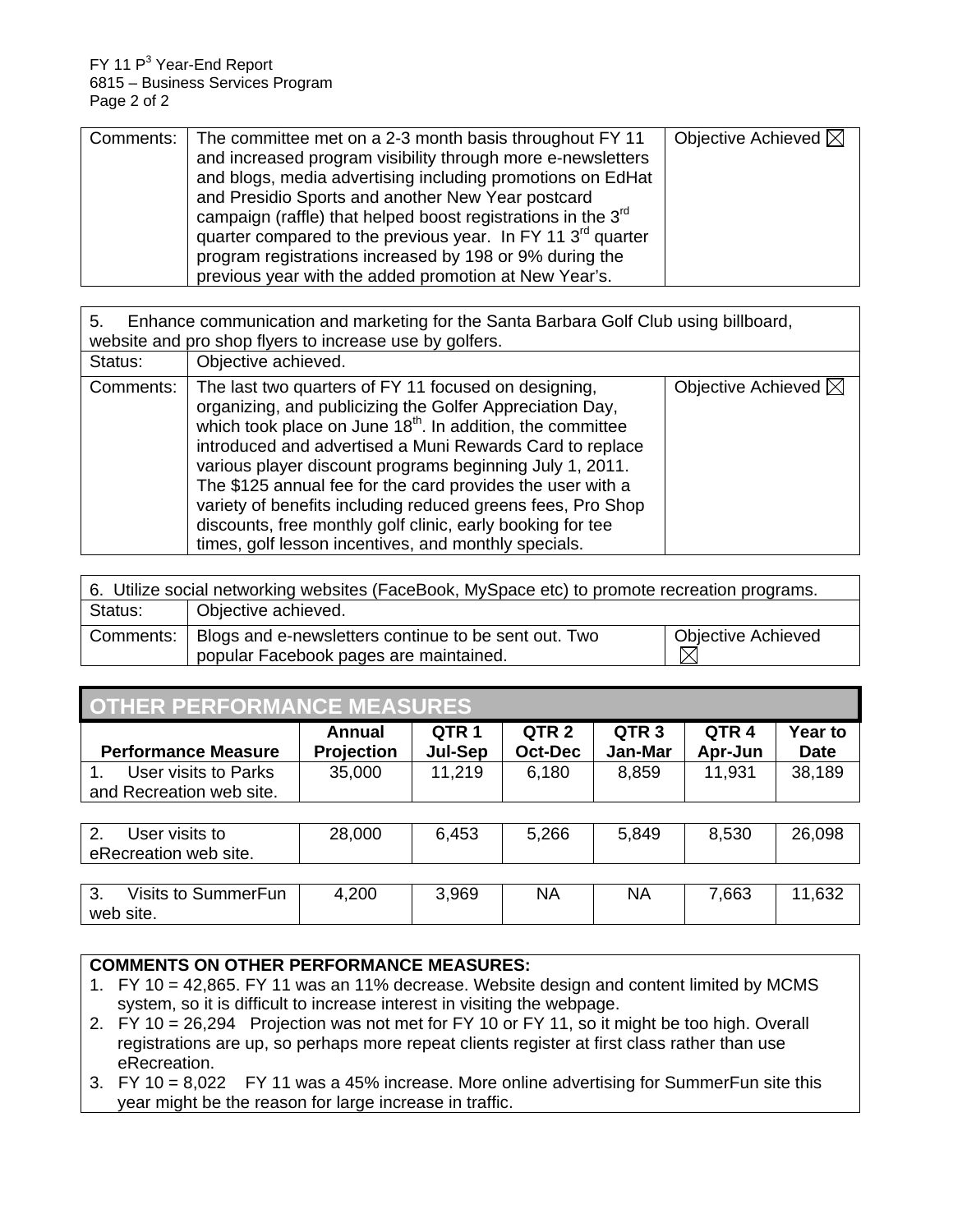

**Date:** July 29, 2011



**Phone Number:<br>Program Mission:** 

**Department:** Parks and Recreation Department<br>**Program Name**: Park Operations Management - 69 **Program Name:** Park Operations Management - 6911<br>**Program Owner:** Santos Escobar, Parks Manager Santos Escobar, Parks Manager<br>X - 5464 Manage park maintenance operations, sports fields, park street tree resources, recreation facilities landscaping, capital projects, secure grants, monitor safety programs, Division budget, and overall ordinance compliance related to parks and street trees.

# **MEASURABLE OBJECTIVES**

| Achieve 80% of Parks Division objectives. |                                                                                    |               |         |                |                  |         |                |  |
|-------------------------------------------|------------------------------------------------------------------------------------|---------------|---------|----------------|------------------|---------|----------------|--|
|                                           |                                                                                    | <b>Annual</b> | QTR 1   | QTR 2          | QTR <sub>3</sub> | QTR 4   | <b>Year to</b> |  |
| <b>Performance Measure</b>                |                                                                                    | <b>Target</b> | Jul-Sep | <b>Oct-Dec</b> | Jan-Mar          | Apr-Jun | <b>Date</b>    |  |
| % of Division performance                 |                                                                                    | 80%           | N/A     | N/A            | N/A              | N/A     | 96%            |  |
| measures achieved.                        |                                                                                    |               |         |                |                  |         |                |  |
| Status:                                   | Objective achieved.                                                                |               |         |                |                  |         |                |  |
| Comments:                                 | Objective Achieved $\boxtimes$<br>23 of 24 objectives were met. FY 10 YTD was 92%. |               |         |                |                  |         |                |  |

| Maintain 360 acres of developed parkland at a cost of \$10,400 per acre.<br>2. |                                                          |               |                |                  |                  |                  |             |  |  |
|--------------------------------------------------------------------------------|----------------------------------------------------------|---------------|----------------|------------------|------------------|------------------|-------------|--|--|
|                                                                                |                                                          | <b>Annual</b> | QTR 1          | QTR <sub>2</sub> | QTR <sub>3</sub> | QTR <sub>4</sub> | Year to     |  |  |
| <b>Performance Measure</b>                                                     |                                                          | <b>Target</b> | <b>Jul-Sep</b> | <b>Oct-Dec</b>   | Jan-Mar          | Apr-Jun          | <b>Date</b> |  |  |
| Cost to maintain an acre of<br>parkland.                                       |                                                          | \$10,400      | \$2,434        | \$2,260          | \$2,438          | \$2,770          | \$9,902     |  |  |
| Status:                                                                        | Objective achieved.                                      |               |                |                  |                  |                  |             |  |  |
| Comments:                                                                      | FY 10 YTD was \$9,288.<br>Objective Achieved $\boxtimes$ |               |                |                  |                  |                  |             |  |  |

| 3.<br>Maintain 1,183 acres of open space at a cost of \$352 per acre. |                                                        |                  |                  |                                    |                             |                  |                        |  |  |
|-----------------------------------------------------------------------|--------------------------------------------------------|------------------|------------------|------------------------------------|-----------------------------|------------------|------------------------|--|--|
|                                                                       |                                                        | Annual<br>Target | QTR 1<br>Jul-Sep | QTR <sub>2</sub><br><b>Oct-Dec</b> | QTR <sub>3</sub><br>Jan-Mar | QTR 4<br>Apr-Jun | Year to<br><b>Date</b> |  |  |
| <b>Performance Measure</b><br>Cost to maintain an acre of             |                                                        | \$352            | \$82             | \$76                               | \$82                        | \$94             | \$334                  |  |  |
| open space.                                                           |                                                        |                  |                  |                                    |                             |                  |                        |  |  |
| Status:                                                               | Objective achieved.                                    |                  |                  |                                    |                             |                  |                        |  |  |
| Comments:                                                             | FY 10 YTD was \$327.<br>Objective Achieved $\boxtimes$ |                  |                  |                                    |                             |                  |                        |  |  |

4. Provide walkthrough inspections with Downtown Organization for 12 blocks of State Street 4 times per year to ensure conformance to standards and contract specifications.

| uniou por your to onouro comonnance to clanuaruo and contract opochications.                |                              |                                |         |                  |                  |         |             |  |  |  |
|---------------------------------------------------------------------------------------------|------------------------------|--------------------------------|---------|------------------|------------------|---------|-------------|--|--|--|
|                                                                                             |                              | Annual                         | QTR 1   | QTR <sub>2</sub> | QTR <sub>3</sub> | QTR 4   | Year to     |  |  |  |
| <b>Performance Measure</b>                                                                  |                              | <b>Target</b>                  | Jul-Sep | <b>Oct-Dec</b>   | Jan-Mar          | Apr-Jun | <b>Date</b> |  |  |  |
| # of Walkthrough inspections<br>with Downtown Organization<br>for 12 blocks of State Street |                              |                                |         |                  |                  |         |             |  |  |  |
| Status:                                                                                     | Objective achieved.          |                                |         |                  |                  |         |             |  |  |  |
|                                                                                             | Comments:   FY 10 YTD was 4. | Objective Achieved $\boxtimes$ |         |                  |                  |         |             |  |  |  |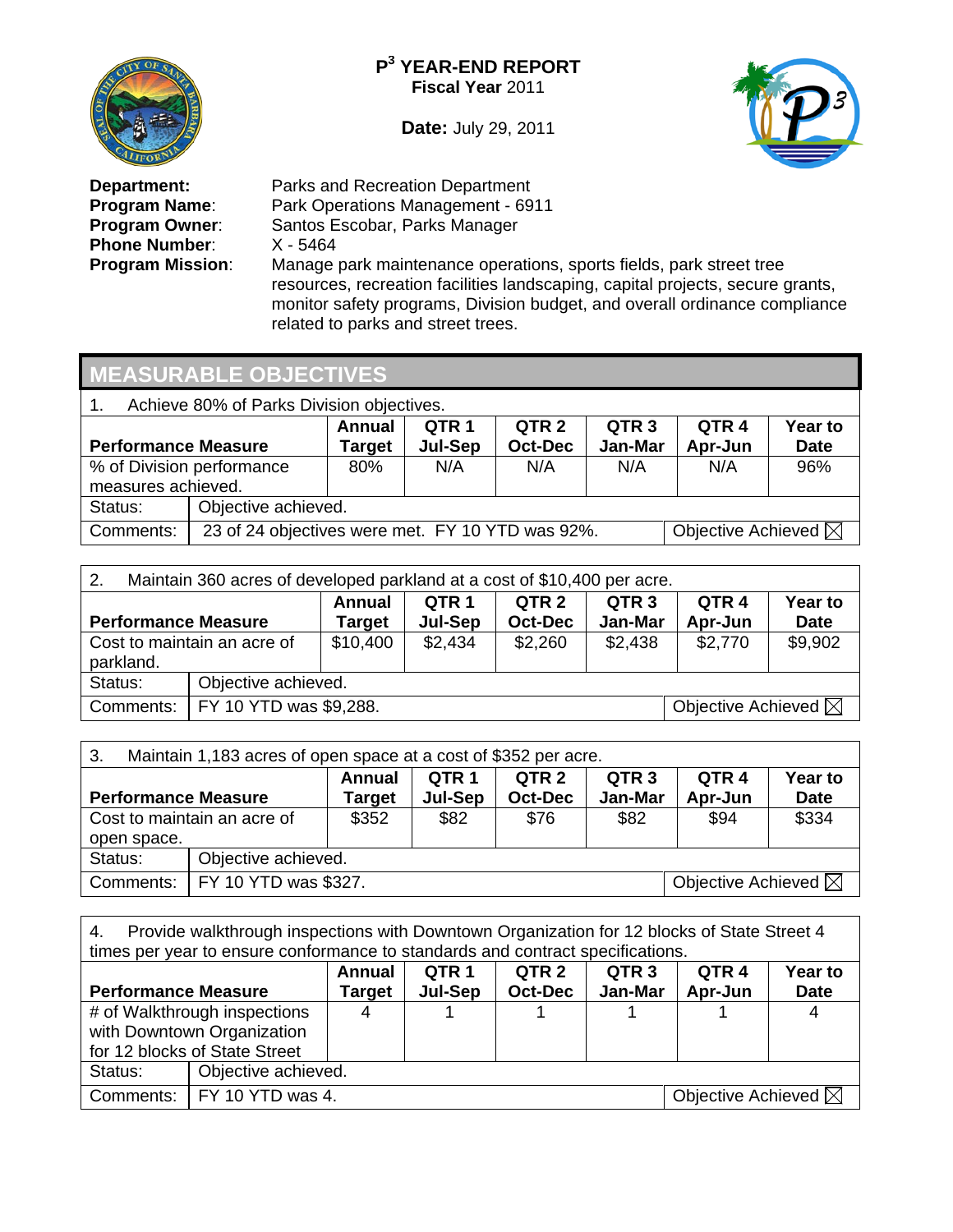| <b>PROJECT OBJECTIVES</b>                                                                                                                        |                                                                                          |                                |  |  |  |  |  |
|--------------------------------------------------------------------------------------------------------------------------------------------------|------------------------------------------------------------------------------------------|--------------------------------|--|--|--|--|--|
| Irrigate 20 parks using daily 24-hour evapotranspiration data central control system. Track<br>5.<br>daily usage using irrigation log printouts. |                                                                                          |                                |  |  |  |  |  |
| Status:                                                                                                                                          | Objective achieved.                                                                      |                                |  |  |  |  |  |
| Comments:                                                                                                                                        | All 20 parks irrigated with the Central Control Irrigation<br>System are adjusted daily. | Objective Achieved $\boxtimes$ |  |  |  |  |  |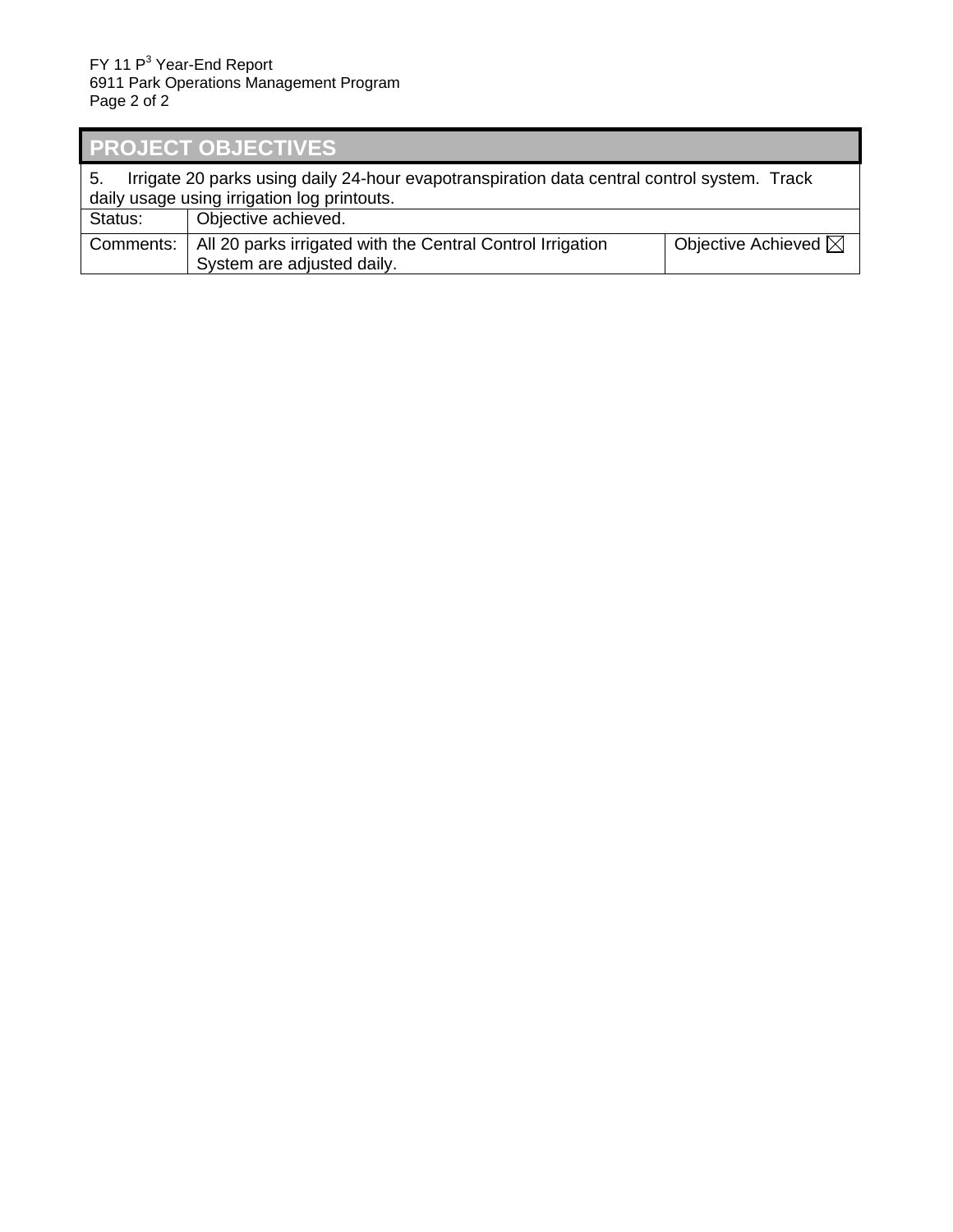

**Date:** July 29, 2011



**Phone Number:<br>Program Mission:** 

**Department:** Parks and Recreation Department<br>**Program Name**: Grounds and Facilities - 6912 **Program Name:** Grounds and Facilities - 6912<br>**Program Owner:** Ken Brown, Parks Supervisor Ken Brown, Parks Supervisor<br>X - 5457 Provide safe and high quality open space, parks, sports fields, street medians, and right-of-way landscaping, building landscaping, and restrooms.

# **MEASURABLE OBJECTIVES**

| Make 100% of all reported safety issues safe within an average of 8 work hours of notification. |                                                                                                                                                            |                         |                             |                                    |                             |                             |                        |  |  |
|-------------------------------------------------------------------------------------------------|------------------------------------------------------------------------------------------------------------------------------------------------------------|-------------------------|-----------------------------|------------------------------------|-----------------------------|-----------------------------|------------------------|--|--|
| <b>Performance Measure</b>                                                                      |                                                                                                                                                            | <b>Annual</b><br>Target | QTR <sub>1</sub><br>Jul-Sep | QTR <sub>2</sub><br><b>Oct-Dec</b> | QTR <sub>3</sub><br>Jan-Mar | QTR <sub>4</sub><br>Apr-Jun | Year to<br><b>Date</b> |  |  |
| work hours of notification.                                                                     | % of all reported safety issues<br>made safe within average of 8                                                                                           | 100%                    | 100%                        | 100%                               | 100%                        | 100%                        | 100%                   |  |  |
| Status:                                                                                         | Objective achieved.                                                                                                                                        |                         |                             |                                    |                             |                             |                        |  |  |
| Comments:                                                                                       | Objective Achieved $\boxtimes$<br>In FY 11, 114 safety issues were addressed. In FY 10, 77<br>safety issues were addressed. FY 10 performance was<br>100%. |                         |                             |                                    |                             |                             |                        |  |  |

| 2.<br>Maintain a "good" rating on 70% of restroom surveys from restroom users. |                                                                                                                                                                                                                                                                                                                                                                                              |                  |                                    |                                    |                             |                             |                               |  |  |
|--------------------------------------------------------------------------------|----------------------------------------------------------------------------------------------------------------------------------------------------------------------------------------------------------------------------------------------------------------------------------------------------------------------------------------------------------------------------------------------|------------------|------------------------------------|------------------------------------|-----------------------------|-----------------------------|-------------------------------|--|--|
| <b>Performance Measure</b>                                                     |                                                                                                                                                                                                                                                                                                                                                                                              | Annual<br>Target | QTR <sub>1</sub><br><b>Jul-Sep</b> | QTR <sub>2</sub><br><b>Oct-Dec</b> | QTR <sub>3</sub><br>Jan-Mar | QTR <sub>4</sub><br>Apr-Jun | <b>Year to</b><br><b>Date</b> |  |  |
| from restroom surveys.                                                         | % of satisfactory responses                                                                                                                                                                                                                                                                                                                                                                  | 70%              | 80%                                | 75%                                | 72%                         | 74%                         | 75%                           |  |  |
| Status:                                                                        | Objective exceeded.                                                                                                                                                                                                                                                                                                                                                                          |                  |                                    |                                    |                             |                             |                               |  |  |
| Comments:                                                                      | Objective Achieved $\boxtimes$<br>Intercept surveys are conducted with park restroom users.<br>Different parks and different times of day are chosen for<br>each occurrence. Response options are "Bad", "Poor",<br>"Fair", and "Good" in rating "Cleanliness, Scent, and<br>Stocking." In FY 11, 108 surveys were taken. In FY 10, 95<br>surveys were conducted. FY 10 performance was 78%. |                  |                                    |                                    |                             |                             |                               |  |  |

| Complete 100% of monthly parks safety inspections.<br>3. |                                                                                                                                                                                              |                                |                             |                                    |                             |                             |                        |  |  |
|----------------------------------------------------------|----------------------------------------------------------------------------------------------------------------------------------------------------------------------------------------------|--------------------------------|-----------------------------|------------------------------------|-----------------------------|-----------------------------|------------------------|--|--|
| <b>Performance Measure</b>                               |                                                                                                                                                                                              | <b>Annual</b><br><b>Target</b> | QTR <sub>1</sub><br>Jul-Sep | QTR <sub>2</sub><br><b>Oct-Dec</b> | QTR <sub>3</sub><br>Jan-Mar | QTR <sub>4</sub><br>Apr-Jun | Year to<br><b>Date</b> |  |  |
| completed.                                               | # of park safety inspections                                                                                                                                                                 | 504                            | 126                         | 126                                | 126                         | 126                         | 504                    |  |  |
| Status:                                                  | Objective achieved.                                                                                                                                                                          |                                |                             |                                    |                             |                             |                        |  |  |
| Comments:                                                | Objective Achieved $\boxtimes$<br>Monthly written safety reports are completed by the Senior<br>Grounds Maintenance Workers or Crew Leaders assigned<br>to a particular area. FY 10 was 504. |                                |                             |                                    |                             |                             |                        |  |  |

| Complete 125 non-safety work orders annually.               |  |  |                                                |  |  |             |  |  |
|-------------------------------------------------------------|--|--|------------------------------------------------|--|--|-------------|--|--|
| QTR 2<br>QTR 3<br>QTR 4<br>Annual   QTR 1<br><b>Year to</b> |  |  |                                                |  |  |             |  |  |
| <b>Performance Measure</b>                                  |  |  | Target   Jul-Sep   Oct-Dec   Jan-Mar   Apr-Jun |  |  | <b>Date</b> |  |  |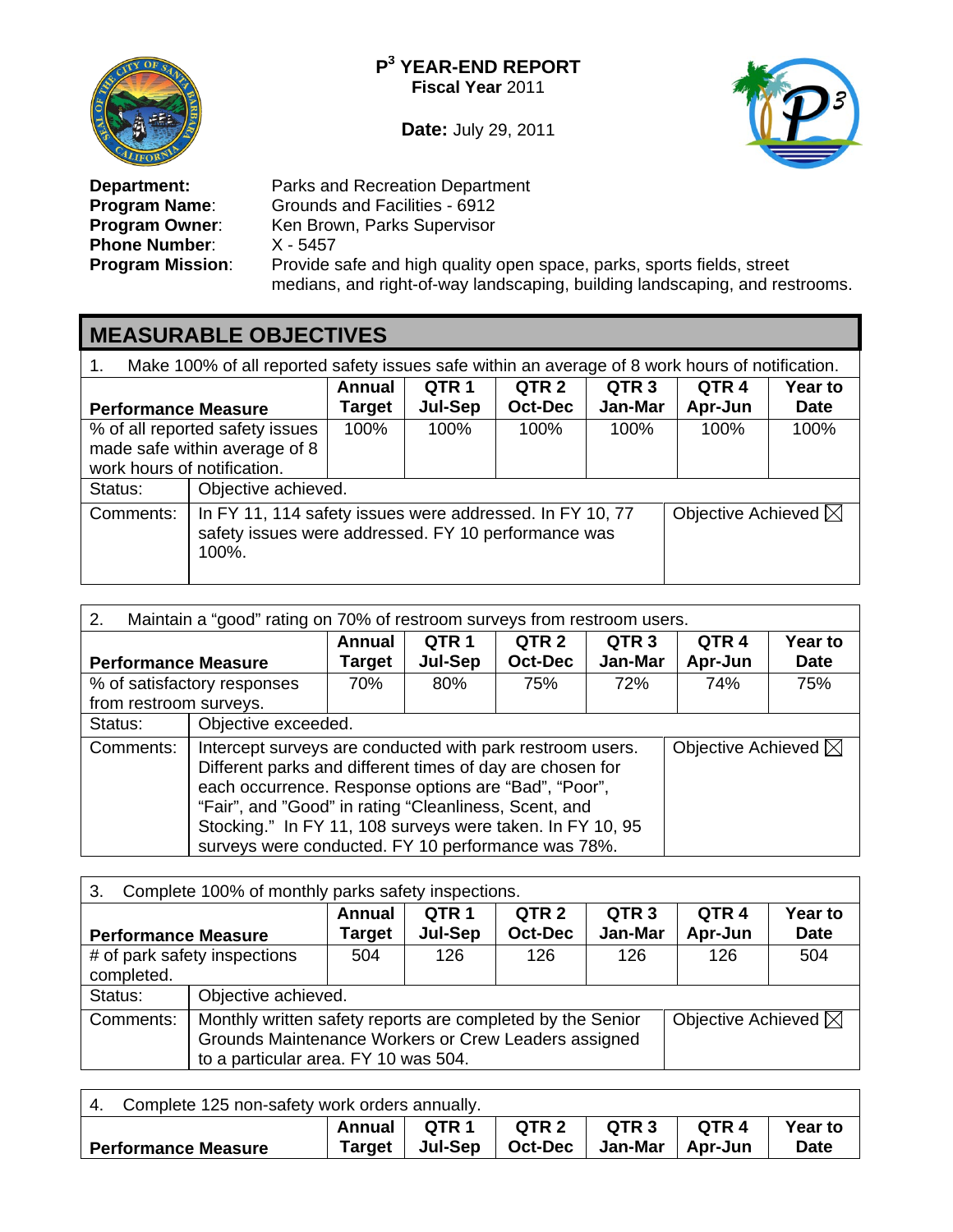#### FY 11 P<sup>3</sup> Year-End Report 6912 – Grounds and Facilities Program Page 2 of 3

| # of non-safety work orders |                     | 125 | 30 | 25 | 37 | 35                             | -127 |  |
|-----------------------------|---------------------|-----|----|----|----|--------------------------------|------|--|
| completed.                  |                     |     |    |    |    |                                |      |  |
| Status:                     | Objective achieved. |     |    |    |    |                                |      |  |
| Comments:                   | FY 10 was 131.      |     |    |    |    | Objective Achieved $\boxtimes$ |      |  |

| 5. Ensure that 70% of parks grounds inspections meet established park maintenance standards. |                                                                                                                                                                                                                                                                                              |               |         |                  |                  |                  |                |  |  |
|----------------------------------------------------------------------------------------------|----------------------------------------------------------------------------------------------------------------------------------------------------------------------------------------------------------------------------------------------------------------------------------------------|---------------|---------|------------------|------------------|------------------|----------------|--|--|
|                                                                                              |                                                                                                                                                                                                                                                                                              | <b>Annual</b> | QTR 1   | QTR <sub>2</sub> | QTR <sub>3</sub> | QTR <sub>4</sub> | <b>Year to</b> |  |  |
| <b>Performance Measure</b>                                                                   |                                                                                                                                                                                                                                                                                              | Target        | Jul-Sep | <b>Oct-Dec</b>   | Jan-Mar          | Apr-Jun          | <b>Date</b>    |  |  |
| % of park grounds                                                                            |                                                                                                                                                                                                                                                                                              | 70%           | 80%     | 83%              | 79%              | 82%              | 81%            |  |  |
| inspections in compliance                                                                    |                                                                                                                                                                                                                                                                                              |               |         |                  |                  |                  |                |  |  |
| Status:                                                                                      | Objective exceeded.                                                                                                                                                                                                                                                                          |               |         |                  |                  |                  |                |  |  |
| Comments:                                                                                    | Park sites are inspected to ensure they meet the various<br>Objective Achieved $\boxtimes$<br>standards of care set out in the Parks Maintenance<br>Standards Manual developed by the Department. In FY 11,<br>55 parks were inspected. In FY 10, 55 parks were<br>inspected. FY 10 was 83%. |               |         |                  |                  |                  |                |  |  |

| Clean and inspect Skater's Point skateboard park daily.<br>6. |                                                                                                                                                                                                                                                                     |                  |                  |                                    |                             |                  |                        |  |  |
|---------------------------------------------------------------|---------------------------------------------------------------------------------------------------------------------------------------------------------------------------------------------------------------------------------------------------------------------|------------------|------------------|------------------------------------|-----------------------------|------------------|------------------------|--|--|
| <b>Performance Measure</b>                                    |                                                                                                                                                                                                                                                                     | Annual<br>Target | QTR 1<br>Jul-Sep | QTR <sub>2</sub><br><b>Oct-Dec</b> | QTR <sub>3</sub><br>Jan-Mar | QTR 4<br>Apr-Jun | Year to<br><b>Date</b> |  |  |
| # of skateboard park                                          |                                                                                                                                                                                                                                                                     | 365              | 92               | 92                                 | 90                          | 91               | 365                    |  |  |
| inspections /cleanings.                                       |                                                                                                                                                                                                                                                                     |                  |                  |                                    |                             |                  |                        |  |  |
| Status:                                                       | Objective achieved.                                                                                                                                                                                                                                                 |                  |                  |                                    |                             |                  |                        |  |  |
| Comments:                                                     | The Skater's Point facility has been cleaned and inspected<br>Objective Achieved $\boxtimes$<br>at least once every day, including weekends. Staff inspects<br>the site for graffiti, vandalism, and abnormal wear and<br>cleans the site of debris. FY 10 was 365. |                  |                  |                                    |                             |                  |                        |  |  |

# **PROJECT OBJECTIVES**

| Complete pesticide usage reports on time, as required by the County Agricultural<br>Commissioner, on a monthly basis. |                                                                                                                              |                                |  |  |  |  |  |
|-----------------------------------------------------------------------------------------------------------------------|------------------------------------------------------------------------------------------------------------------------------|--------------------------------|--|--|--|--|--|
| Status:                                                                                                               | Objective achieved.                                                                                                          |                                |  |  |  |  |  |
| Comments:                                                                                                             | Monthly reports are required by law and form a permanent<br>record kept by the County Agricultural Commissioner's<br>Office. | Objective Achieved $\boxtimes$ |  |  |  |  |  |

| <b>OTHER PERFORMANCE MEASURES</b>                            |                             |                                    |                                    |                             |                             |                               |  |  |  |  |
|--------------------------------------------------------------|-----------------------------|------------------------------------|------------------------------------|-----------------------------|-----------------------------|-------------------------------|--|--|--|--|
| <b>Performance Measure</b>                                   | <b>Annual</b><br>Projection | QTR <sub>1</sub><br><b>Jul-Sep</b> | QTR <sub>2</sub><br><b>Oct-Dec</b> | QTR <sub>3</sub><br>Jan-Mar | QTR <sub>4</sub><br>Apr-Jun | <b>Year to</b><br><b>Date</b> |  |  |  |  |
| Total number of<br>restroom cleanings.                       | 8,882                       | 2,385                              | 2,146                              | 2,493                       | 2,978                       | 10,002                        |  |  |  |  |
| Hours spent on<br>2.<br>Neighborhood<br>Improvement Program. | 250                         | 116                                | 20                                 | 30                          | 90                          | 256                           |  |  |  |  |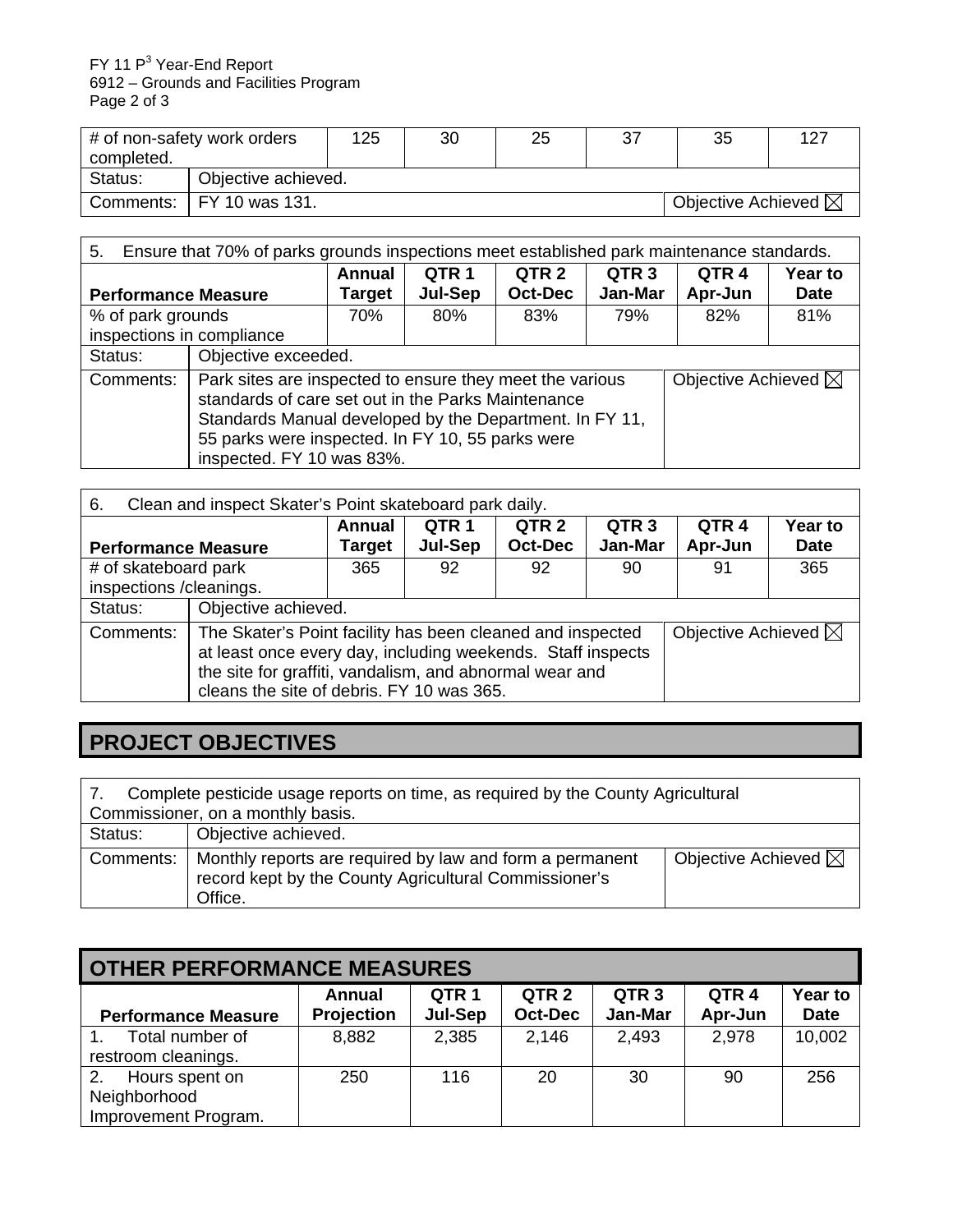$FY$  11  $P<sup>3</sup>$  Year-End Report 6912 – Grounds and Facilities Program Page 3 of 3

| 3.<br>Quantity of "green"<br>pest control materials<br>used in support of the City<br>IPM program. (green<br>objective)  | 50 gal.        | 15             | 20             | 30  | 30          | 95             |
|--------------------------------------------------------------------------------------------------------------------------|----------------|----------------|----------------|-----|-------------|----------------|
| Quantity of "yellow"<br>4.<br>pest control materials<br>used in support of the City<br>IPM program. (green<br>objective) | 20 gal.        | .85            | .9             | 1.1 | 1.5         | 4.35           |
| Quantity of "red" pest<br>5.<br>control materials used in<br>support of the City IPM<br>program. (green<br>objective)    | $0$ gal.       | 0              | $\overline{0}$ | 0   | $\mathbf 0$ | $\overline{0}$ |
| Cubic yards of mulch<br>6.<br>used to combat weed<br>growth (IPM). (green<br>objective)                                  | 800            | 470            | 85             | 105 | 65          | 725            |
| # of Neighborhood<br>7.<br><b>Improvement Program</b><br>events.                                                         | $\overline{2}$ | $\overline{2}$ | 1              | 1   | 3           | 7              |

#### **COMMENTS ON OTHER PERFORMANCE MEASURES:**

- 1. FY 10 Actual =  $9,060$ .
- 2. FY 10 Actual = 205.
- 3. FY 10 Actual =125. The use of Green material exceeds the projection.
- 4. FY 11 Actual= 4.35, FY 10 Actual = 4.

5. FY 10 Actual  $= 0$ .

- 6. FY 10 Actual = 671. Mulch was spread according to staff availability, as well as weed population and mulch availability.
- 7. FY 10 Actual = 5. Neighborhood Improvement efforts for mid-year focused on the clean-up of Willowglen Park, Oak Park, Sunflower Park, Ortega Park Parque de los Niños, and East Side neighborhood streets.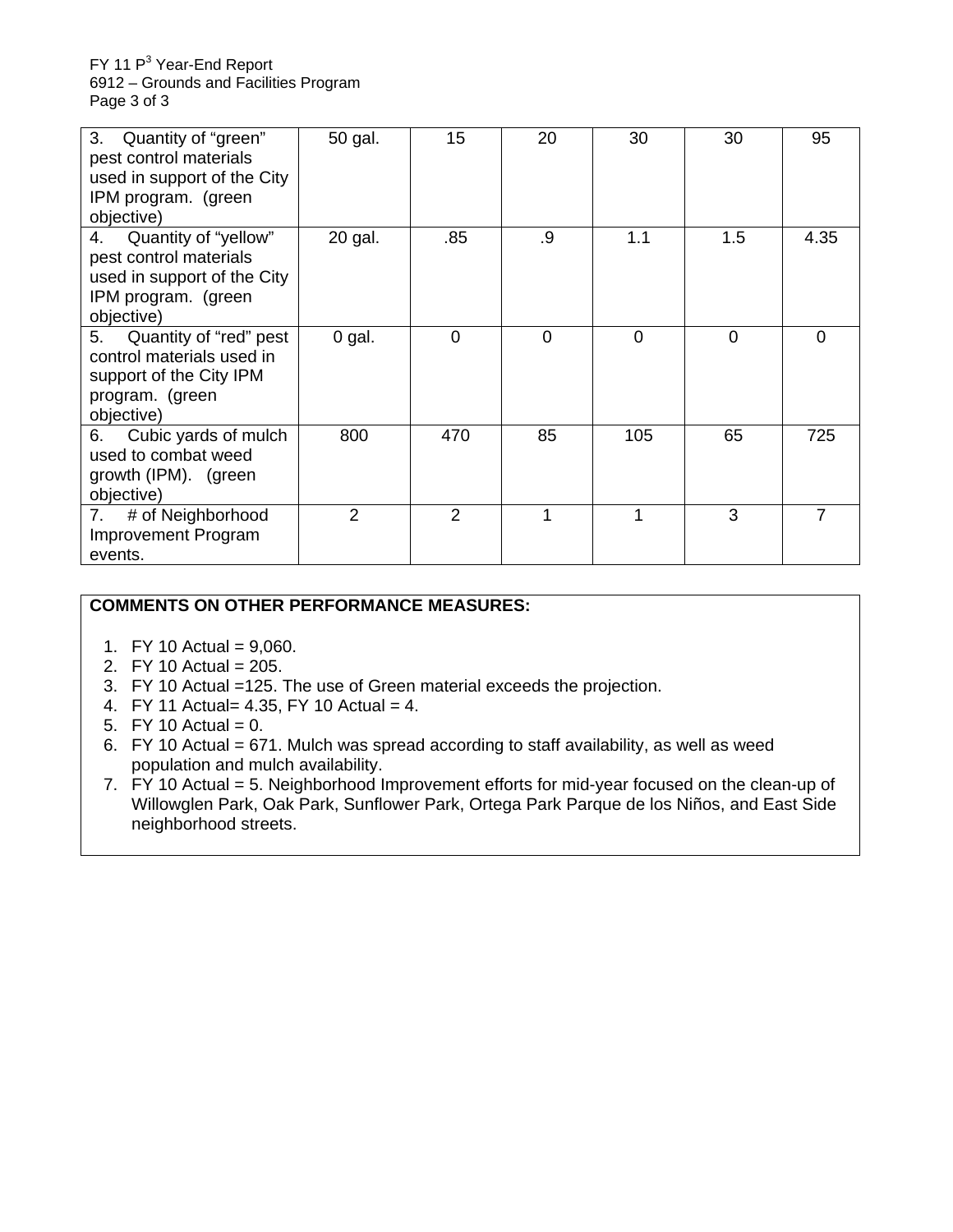

**Date:** July 29, 2011



**Program Name: Phone Number:<br>Program Mission:** 

**Department:** Parks and Recreation Department<br>**Program Name:** Forestry - 6913 **Program Owner:** Tim Downey – Urban Forest Superintendent<br>**Phone Number:** X - 5592 Plant and maintain street trees, park, and City facility trees for the benefit of residents and to ensure a safe and healthy community forest.

|                            | <b>MEASURABLE OBJECTIVES</b>                                                                               |               |         |                  |                  |                                |                |
|----------------------------|------------------------------------------------------------------------------------------------------------|---------------|---------|------------------|------------------|--------------------------------|----------------|
|                            | Achieve the goal of trimming 5,100 street trees.                                                           |               |         |                  |                  |                                |                |
|                            |                                                                                                            | <b>Annual</b> | QTR 1   | QTR <sub>2</sub> | QTR <sub>3</sub> | QTR <sub>4</sub>               | <b>Year to</b> |
| <b>Performance Measure</b> |                                                                                                            | <b>Target</b> | Jul-Sep | <b>Oct-Dec</b>   | Jan-Mar          | Apr-Jun                        | <b>Date</b>    |
| Street trees pruned.       |                                                                                                            | 5,100         | 748     | 1,195            | 1,395            | 2,782                          | 6,120          |
| Status:                    | Objective exceeded.                                                                                        |               |         |                  |                  |                                |                |
| Comments:                  | Staff pruned 3,693, and contractors pruned 2,427 street<br>trees. In FY 10 5,502 Street trees were pruned. |               |         |                  |                  | Objective Achieved $\boxtimes$ |                |

| Achieve the goal of trimming 480 park and facility trees.<br>2. |                                                                                                                                    |                                |                             |                                    |                             |                  |                        |
|-----------------------------------------------------------------|------------------------------------------------------------------------------------------------------------------------------------|--------------------------------|-----------------------------|------------------------------------|-----------------------------|------------------|------------------------|
| <b>Performance Measure</b>                                      |                                                                                                                                    | <b>Annual</b><br><b>Target</b> | QTR <sub>1</sub><br>Jul-Sep | QTR <sub>2</sub><br><b>Oct-Dec</b> | QTR <sub>3</sub><br>Jan-Mar | QTR 4<br>Apr-Jun | Year to<br><b>Date</b> |
| Park and facility trees pruned.                                 | 480                                                                                                                                | 97                             | 55                          | 224                                | 879                         | 1,255            |                        |
| Status:                                                         |                                                                                                                                    | Objective exceeded.            |                             |                                    |                             |                  |                        |
| Comments:                                                       | Objective Achieved $\boxtimes$<br>Staff trimmed 779 park trees and contractors trimmed 476.<br>In FY10 963 park trees were pruned. |                                |                             |                                    |                             |                  |                        |

3. Maintain a tree replacement program by planting as many trees as the average loss. The City loses an average of 150 trees per year.

| <b>Performance Measure</b> |                                                                                                                                                                                                                                                                                                                                                                                                  | <b>Annual</b><br>Target | QTR <sub>1</sub><br>Jul-Sep | QTR <sub>2</sub><br><b>Oct-Dec</b> | QTR <sub>3</sub><br>Jan-Mar | QTR <sub>4</sub><br>Apr-Jun | Year to<br><b>Date</b> |
|----------------------------|--------------------------------------------------------------------------------------------------------------------------------------------------------------------------------------------------------------------------------------------------------------------------------------------------------------------------------------------------------------------------------------------------|-------------------------|-----------------------------|------------------------------------|-----------------------------|-----------------------------|------------------------|
| Trees planted.             |                                                                                                                                                                                                                                                                                                                                                                                                  | 150                     |                             | 18                                 | 25                          | 63                          | 115                    |
| Status:                    |                                                                                                                                                                                                                                                                                                                                                                                                  | Objective not achieved. |                             |                                    |                             |                             |                        |
| Comments:                  | This objective was not achieved. Looking Good Santa<br>Barbara did not hold an event in fall of FY 11. At the<br>Looking Good Santa Barbara events, we typically plant<br>about 50 trees. To offset this, we anticipated planting these<br>50 trees in late winter; however, the staff person primarily<br>responsible to plant trees was out with an injury. In FY10<br>323 trees were planted. |                         |                             |                                    |                             | Objective Achieved          |                        |

| Complete 90% of service inspections requested within 10 working days.<br>4.                    |                                                                                        |      |     |     |             |     |
|------------------------------------------------------------------------------------------------|----------------------------------------------------------------------------------------|------|-----|-----|-------------|-----|
|                                                                                                | QTR <sub>3</sub><br>QTR <sub>4</sub><br>Year to<br>QTR <sub>2</sub><br>QTR 1<br>Annual |      |     |     |             |     |
| Jan-Mar<br><b>Performance Measure</b><br><b>Oct-Dec</b><br><b>Jul-Sep</b><br>Target<br>Apr-Jun |                                                                                        |      |     |     | <b>Date</b> |     |
| Service inspection requests                                                                    | 90%                                                                                    | 100% | 99% | 95% | 95%         | 97% |
| completed within 10 working                                                                    |                                                                                        |      |     |     |             |     |
| days.                                                                                          |                                                                                        |      |     |     |             |     |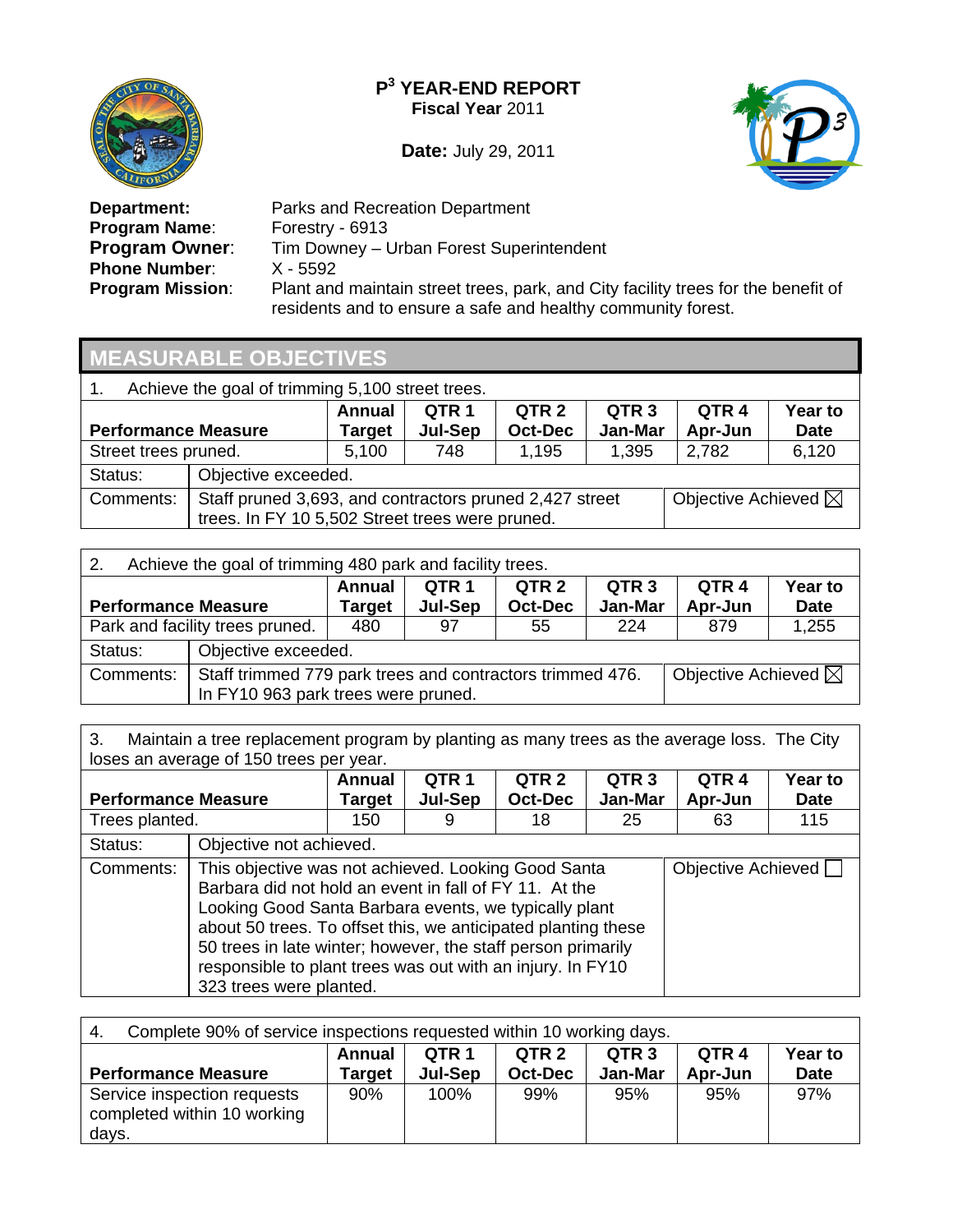| Status:   | Objective achieved.                                                                                                                                                                                          |                                |
|-----------|--------------------------------------------------------------------------------------------------------------------------------------------------------------------------------------------------------------|--------------------------------|
| Comments: | At year-end 971 of 1,001 service requests were inspected<br>within 10 working days for a total of 97% in FY 11. In FY10,<br>877 of 939 requests were inspected within 10 working days<br>for a total of 93%. | Objective Achieved $\boxtimes$ |

| Inspect and act on 100% of tree ordinance violations within 30 days.<br>5.                                                                                                                                         |                                                                                                                                                                                                   |      |      |      |      |      |      |
|--------------------------------------------------------------------------------------------------------------------------------------------------------------------------------------------------------------------|---------------------------------------------------------------------------------------------------------------------------------------------------------------------------------------------------|------|------|------|------|------|------|
| QTR <sub>3</sub><br>QTR <sub>4</sub><br><b>Annual</b><br>QTR <sub>1</sub><br>QTR <sub>2</sub><br>Year to<br>Jan-Mar<br>Jul-Sep<br>Apr-Jun<br><b>Oct-Dec</b><br><b>Performance Measure</b><br><b>Date</b><br>Target |                                                                                                                                                                                                   |      |      |      |      |      |      |
| % of ordinance violations<br>acted on within 30 days.                                                                                                                                                              |                                                                                                                                                                                                   | 100% | 100% | 100% | 100% | 100% | 100% |
| Status:                                                                                                                                                                                                            | Objective achieved.                                                                                                                                                                               |      |      |      |      |      |      |
| Comments:                                                                                                                                                                                                          | Objective Achieved $\boxtimes$<br>There were 32 ordinance violations reported in FY 11.<br>There were 27 in FY10. 100% of the ordinance violations<br>were inspected and acted on within 30 days. |      |      |      |      |      |      |

| 6.        | Maintain average tree pruning by staff at a cost of \$175 per tree.                                           |                                                                                           |       |       |       |      |       |  |
|-----------|---------------------------------------------------------------------------------------------------------------|-------------------------------------------------------------------------------------------|-------|-------|-------|------|-------|--|
|           |                                                                                                               | QTR <sub>3</sub><br>QTR <sub>2</sub><br>Annual<br>QTR 1<br>QTR 4<br><b>Year to</b>        |       |       |       |      |       |  |
|           | <b>Performance Measure</b><br><b>Oct-Dec</b><br>Jan-Mar<br>Jul-Sep<br>Apr-Jun<br><b>Date</b><br><b>Target</b> |                                                                                           |       |       |       |      |       |  |
|           | Cost per tree pruned by staff.                                                                                | \$175                                                                                     | \$272 | \$183 | \$156 | \$24 | \$159 |  |
| Status:   |                                                                                                               | Objective achieved.                                                                       |       |       |       |      |       |  |
| Comments: |                                                                                                               | Objective Achieved $\boxtimes$<br>The FY 10 year-end total was \$178. The goal was \$175. |       |       |       |      |       |  |

| Maintain average tree pruning by contract at a cost of \$125 per tree.<br>7.                                                                                                      |                                                                                                                                                                                                             |       |     |     |      |      |                        |
|-----------------------------------------------------------------------------------------------------------------------------------------------------------------------------------|-------------------------------------------------------------------------------------------------------------------------------------------------------------------------------------------------------------|-------|-----|-----|------|------|------------------------|
| QTR <sub>3</sub><br>QTR <sub>1</sub><br>QTR <sub>2</sub><br>QTR <sub>4</sub><br>Annual<br>Jan-Mar<br><b>Oct-Dec</b><br>Jul-Sep<br>Apr-Jun<br><b>Performance Measure</b><br>Target |                                                                                                                                                                                                             |       |     |     |      |      | Year to<br><b>Date</b> |
| Cost per tree pruned by<br>contract.                                                                                                                                              |                                                                                                                                                                                                             | \$125 | N/A | N/A | \$57 | \$77 | \$67                   |
| Status:                                                                                                                                                                           | Objective achieved.                                                                                                                                                                                         |       |     |     |      |      |                        |
| Comments:                                                                                                                                                                         | Objective Achieved $\boxtimes$<br>There were 2,905 trees trimmed by contract at year-end for<br>a \$67 cost per tree at year-end. The FY 10 year-end<br>average cost per tree pruned by contract was \$104. |       |     |     |      |      |                        |

# **PROJECT OBJECTIVES**

| Develop and hold training for contractor/management companies related to City Tree<br>8. |                                                                       |                                |  |  |  |
|------------------------------------------------------------------------------------------|-----------------------------------------------------------------------|--------------------------------|--|--|--|
| <b>Preservation Policies.</b>                                                            |                                                                       |                                |  |  |  |
| Status:                                                                                  | Objective achieved.                                                   |                                |  |  |  |
| Comments:                                                                                | Trainings were held on November 16 and 18, 2010, and<br>June 9, 2011. | Objective Achieved $\boxtimes$ |  |  |  |

|         | Complete Arbor Day celebrations at 3 schools.              |                                |  |  |  |  |
|---------|------------------------------------------------------------|--------------------------------|--|--|--|--|
| Status: | Objective exceeded.                                        |                                |  |  |  |  |
|         | Comments:   Arbor Day celebrations were held at 6 schools. | Objective Achieved $\boxtimes$ |  |  |  |  |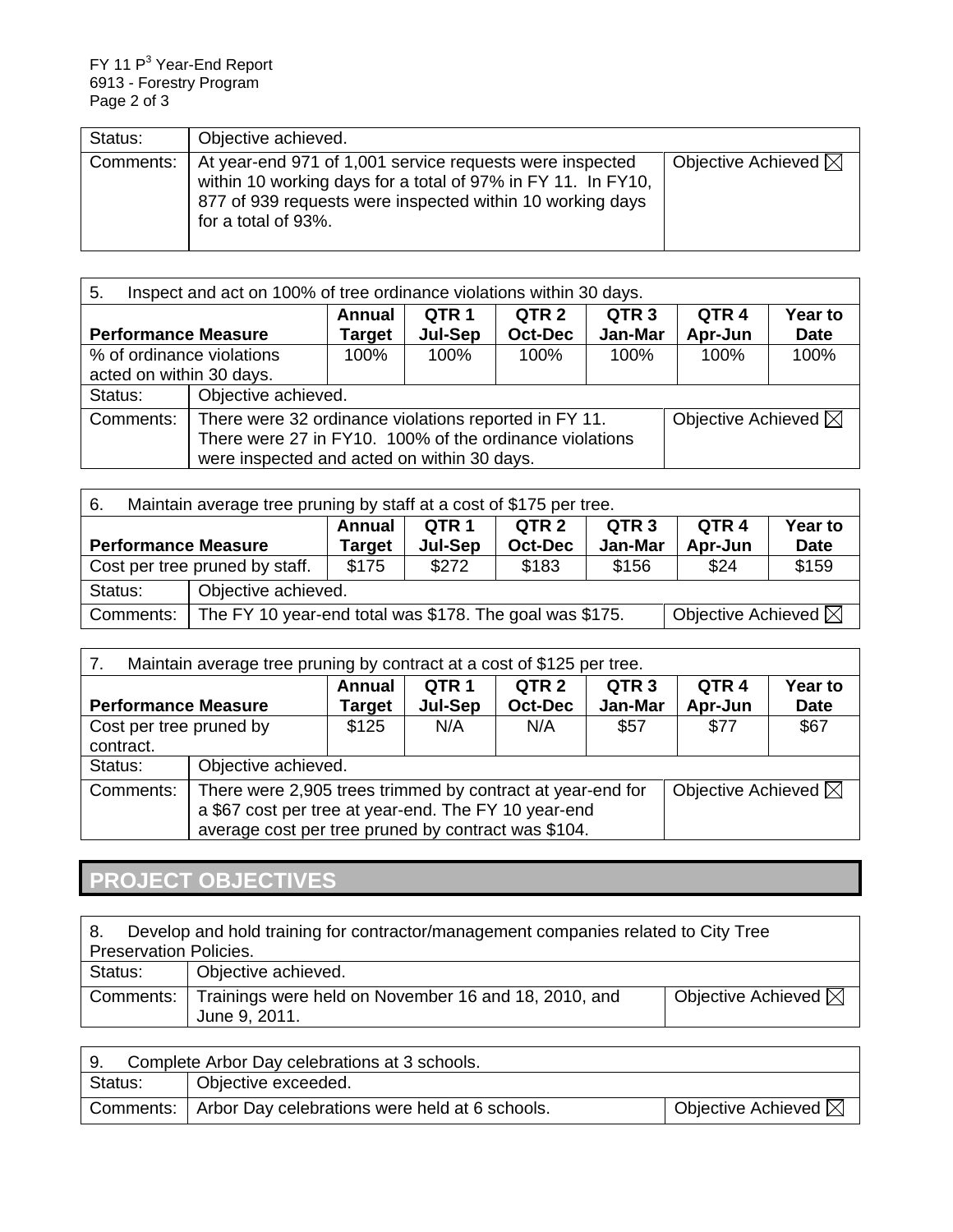| <b>OTHER PERFORMANCE MEASURES</b>                                                                    |                      |                             |                                    |                             |                             |                        |  |
|------------------------------------------------------------------------------------------------------|----------------------|-----------------------------|------------------------------------|-----------------------------|-----------------------------|------------------------|--|
| <b>Performance Measure</b>                                                                           | Annual<br>Projection | QTR <sub>1</sub><br>Jul-Sep | QTR <sub>2</sub><br><b>Oct-Dec</b> | QTR <sub>3</sub><br>Jan-Mar | QTR <sub>4</sub><br>Apr-Jun | Year to<br><b>Date</b> |  |
| Service inspections.<br>1.                                                                           | 900                  | 355                         | 232                                | 218                         | 196                         | 1,001                  |  |
|                                                                                                      |                      |                             |                                    |                             |                             |                        |  |
| $\mathcal{P}_{\mathcal{C}}$<br>Ordinance violations<br>expected to be reported.                      | 30                   | $\overline{2}$              | 10                                 | 9                           | 11                          | 32                     |  |
|                                                                                                      |                      |                             |                                    |                             |                             |                        |  |
| 3. Hours spent on<br>medians and under/over<br>passes.                                               | 800                  | 239                         | 130                                | 80                          | 83                          | 532                    |  |
|                                                                                                      |                      |                             |                                    |                             |                             |                        |  |
| # of cubic yards of<br>4.<br>mulch produced for City<br>weed deterrent program.<br>(green objective) | 400                  | 175                         | 90                                 | 110                         | 200                         | 575                    |  |
|                                                                                                      |                      |                             |                                    |                             |                             |                        |  |
| 5.<br># of Neighborhood<br><b>Improvement Program</b><br>events.                                     | 2                    | 0                           | 0                                  |                             | 7                           | 8                      |  |

#### **COMMENTS ON OTHER PERFORMANCE MEASURES:**

- 1. FY 11 Actual =  $1,001$  FY 10 Actual = 939
- 2. FY 11 Actual =  $32$  FY 10 Actual =  $27$
- 3. This is a new performance measure for FY 11. FY11 projected = 800. Staff time was supplemented by contacting out work in 38 islands. FY11 actual = 532.
- 4.  $FY'$ 11Actual = 575 FY 10 Actual = 510
- 5. FY 11 Actual =  $8$  FY 10 Actual = 3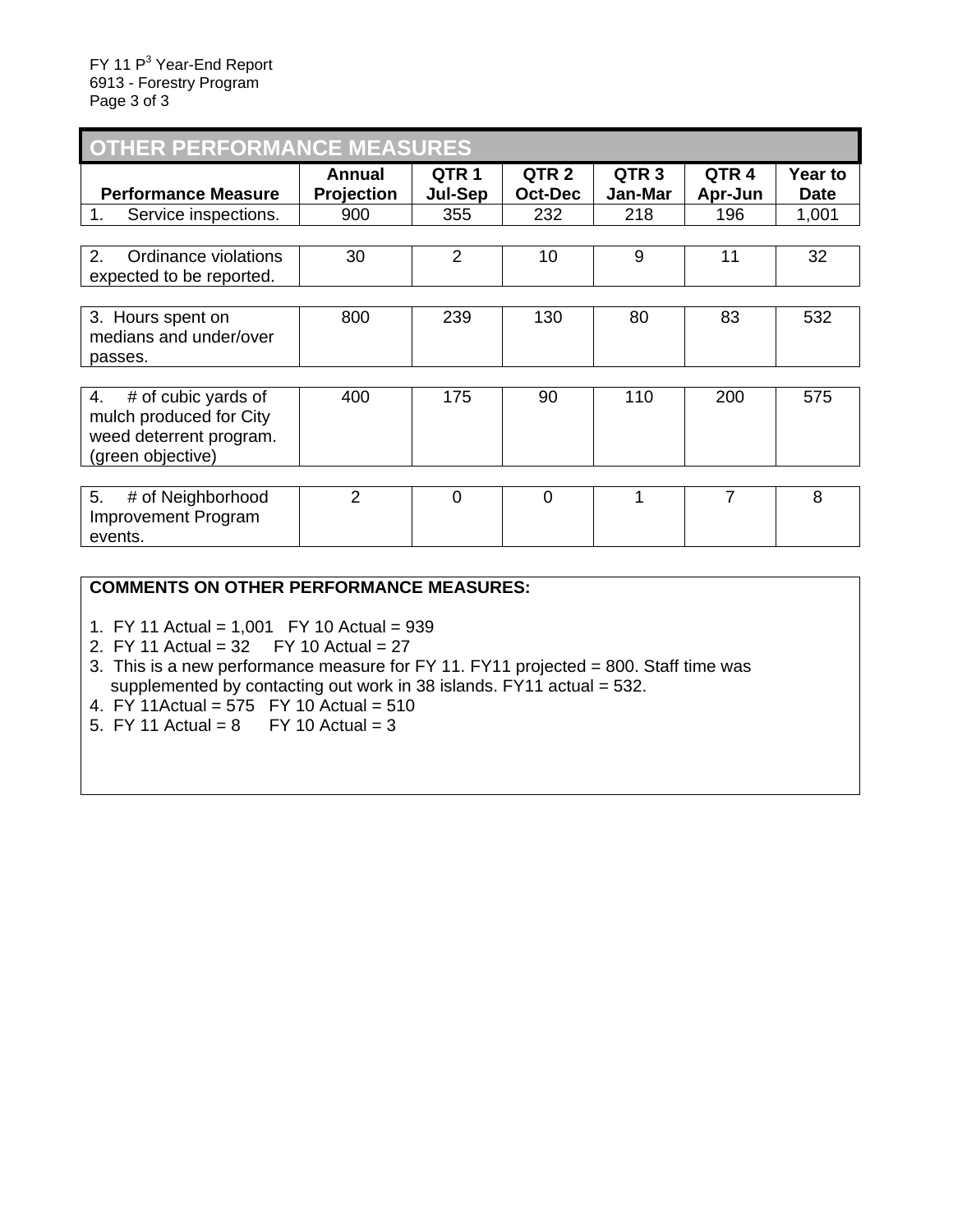

**Date:** July 29, 2011



**Phone Number:**<br>Program Mission:

**Department:** Parks and Recreation Department **Program Name:** Beach Maintenance - 6914<br>**Program Owner:** Mark Rauch, Parks Supervi Mark Rauch, Parks Supervisor<br>X - 5439 Clean, grade, and groom beaches to maintain clean and safe beaches for the enjoyment of residents and visitors.

### **MEASURABLE OBJECTIVES**

1. Groom beach sand on Leadbetter, West and East beaches 10 times between May and October.

|                            |                               | Annual        | QTR 1   | QTR <sub>2</sub> | QTR <sub>3</sub> | QTR <sub>4</sub>               | <b>Year to</b> |
|----------------------------|-------------------------------|---------------|---------|------------------|------------------|--------------------------------|----------------|
| <b>Performance Measure</b> |                               | <b>Target</b> | Jul-Sep | <b>Oct-Dec</b>   | Jan-Mar          | Apr-Jun                        | <b>Date</b>    |
| Beach grooming cycles.     |                               | 10            |         |                  |                  | ∽                              | 11             |
| Status:                    | Objective achieved.           |               |         |                  |                  |                                |                |
|                            | Comments:   FY 10 YTD was 11. |               |         |                  |                  | Objective Achieved $\boxtimes$ |                |

2. Rake beach sand on Leadbetter, West and East beaches 6 times between November and April.

| <b>Performance Measure</b> |                              | Annual<br>Target | QTR <sub>1</sub><br>Jul-Sep | QTR <sub>2</sub><br>Oct-Dec | QTR <sub>3</sub><br>Jan-Mar    | QTR <sub>4</sub><br>Apr-Jun | <b>Year to</b><br><b>Date</b> |
|----------------------------|------------------------------|------------------|-----------------------------|-----------------------------|--------------------------------|-----------------------------|-------------------------------|
| Beach rake cycles.         |                              |                  |                             |                             |                                |                             |                               |
| Status:                    | Objective achieved.          |                  |                             |                             |                                |                             |                               |
|                            | Comments: I FY 10 YTD was 7. |                  |                             |                             | Objective Achieved $\boxtimes$ |                             |                               |

3. Hand-clean the perimeter of Mission Creek Lagoon on East Beach an average of 2 times per week.

|                            |                                                                  | Annual        | QTR 1   | QTR 2          | QTR <sub>3</sub> | QTR 4   | <b>Year to</b> |
|----------------------------|------------------------------------------------------------------|---------------|---------|----------------|------------------|---------|----------------|
| <b>Performance Measure</b> |                                                                  | <b>Target</b> | Jul-Sep | <b>Oct-Dec</b> | Jan-Mar          | Apr-Jun | <b>Date</b>    |
| # Of Mission Creek Lagoon  |                                                                  | 104           | 29      | 32             | 25               | 28      | 114            |
| perimeter hand-cleanings.  |                                                                  |               |         |                |                  |         |                |
| Status:                    | Objective achieved.                                              |               |         |                |                  |         |                |
|                            | Objective Achieved $\boxtimes$<br>Comments:   FY 10 YTD was 109. |               |         |                |                  |         |                |

4. Hand-clean Sycamore Creek Outfall an average of 2 times per week to prevent pollution from entering the ocean.

|                                                                   |                     | Annual        | QTR 1   | QTR 2          | QTR <sub>3</sub> | QTR 4                          | Year to     |
|-------------------------------------------------------------------|---------------------|---------------|---------|----------------|------------------|--------------------------------|-------------|
| <b>Performance Measure</b>                                        |                     | <b>Target</b> | Jul-Sep | <b>Oct-Dec</b> | Jan-Mar          | Apr-Jun                        | <b>Date</b> |
| # of times Sycamore Creek<br>Outfall is hand cleaned per<br>year. |                     | 104           | 29      | 32             | 25               | 28                             | 114         |
| Status:                                                           | Objective achieved. |               |         |                |                  |                                |             |
| FY 10 YTD<br>Comments:                                            |                     | was 109.      |         |                |                  | Objective Achieved $\boxtimes$ |             |